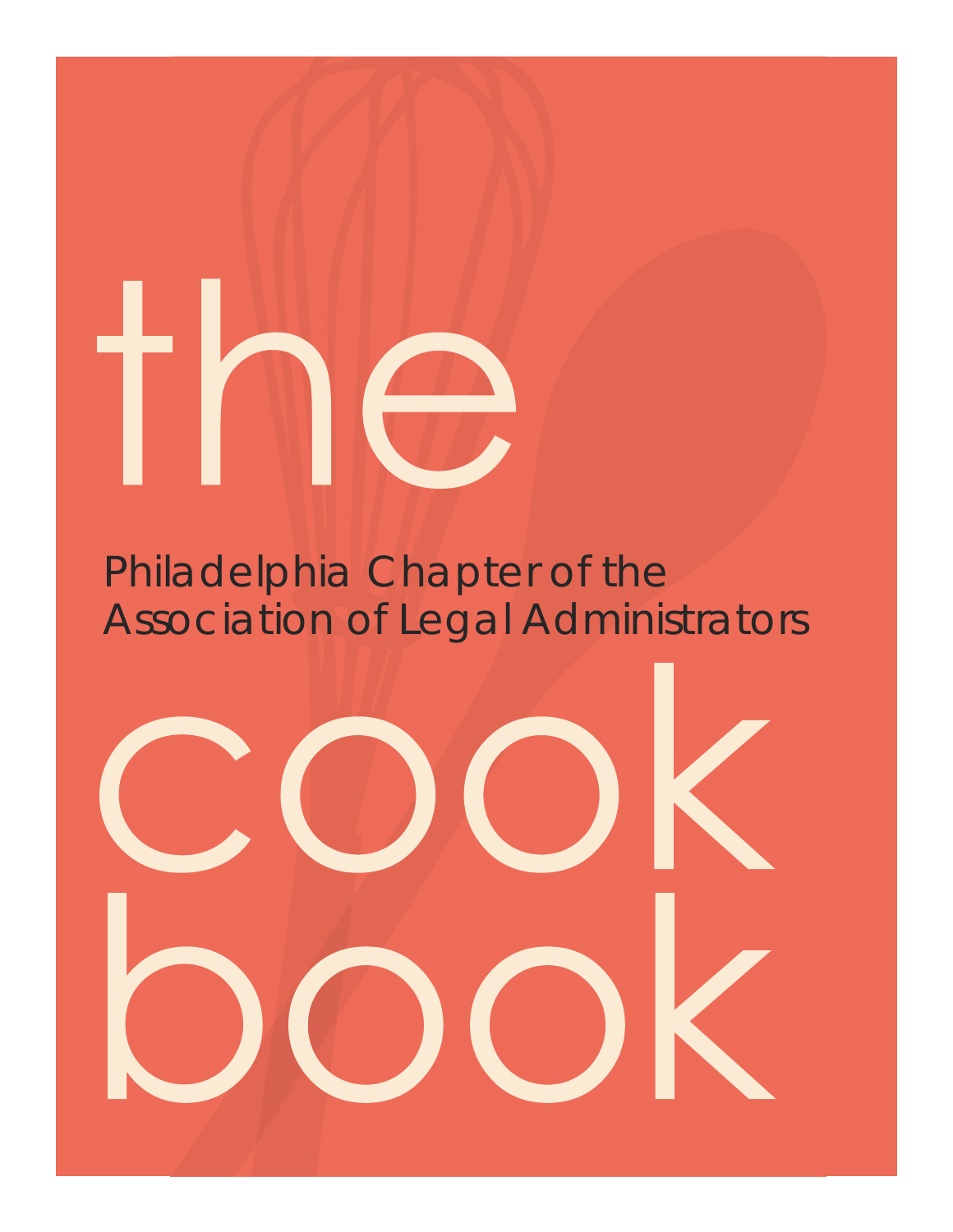### The only real stumbling block is fear of failure In cooking you've got to have a what-the-hell attitude.

### —Julia Child

Julia had it right, except that not just in cooking but in lifeespecially life in 2020—we cannot be afraid to fail. And when we are what gives us the strength to move forward is knowing that our family, our friends, our peers, and our *association* are there for us...to guide and support us. It's a wonderful thing.

What better way to celebrate each other than sharing a recipe.

Thanks to all who participated in making this cookbook such a success.

Enjoy!

Kathy, Krista & Maureen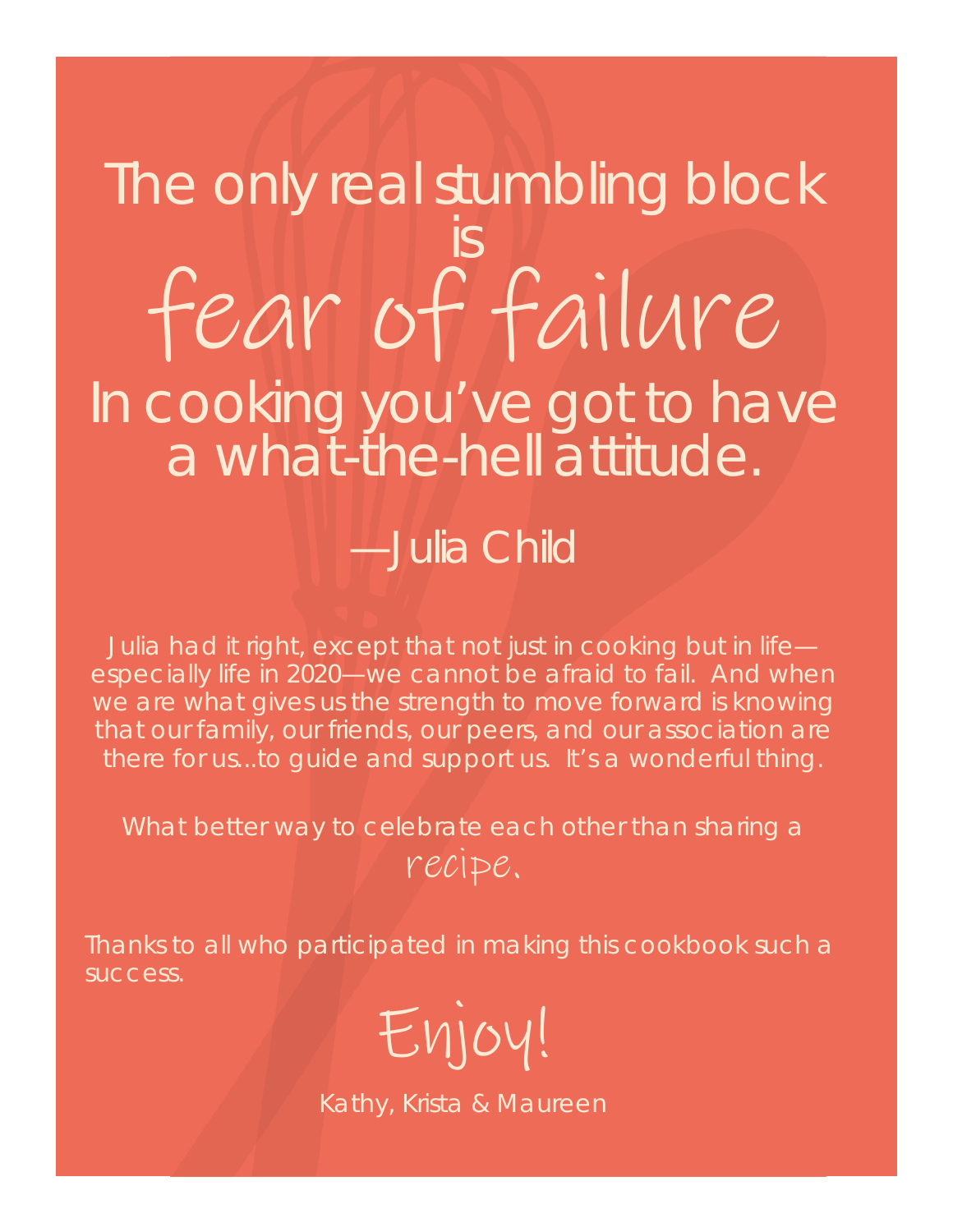# what's inside

- i Apps
- ii Cocktails
- iii Soups, Salads, Sides
- iv Entrees
- v Baking, Desserts, Sweets
- vi Puppy Treats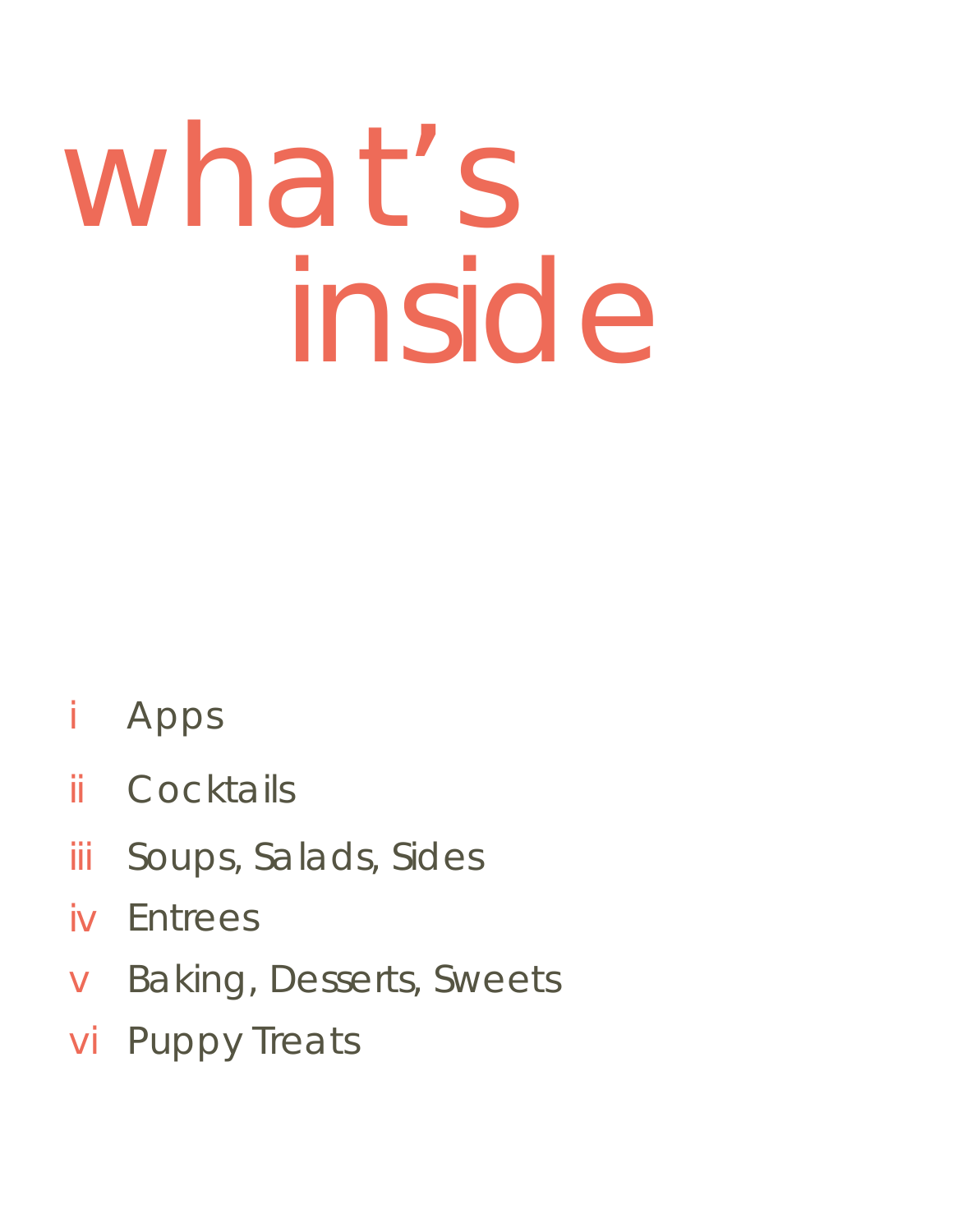apps

- 1 BLT Cherry Tomatoes
- 2 Bourbon Hot Dogs
- 3 Cheesy Bacon Dip
- 4 Cheesesteak Dip
- 5 Spinach Balls
- 6 Tortilla Roll Ups
- 7 Valdalia Onion Dip

i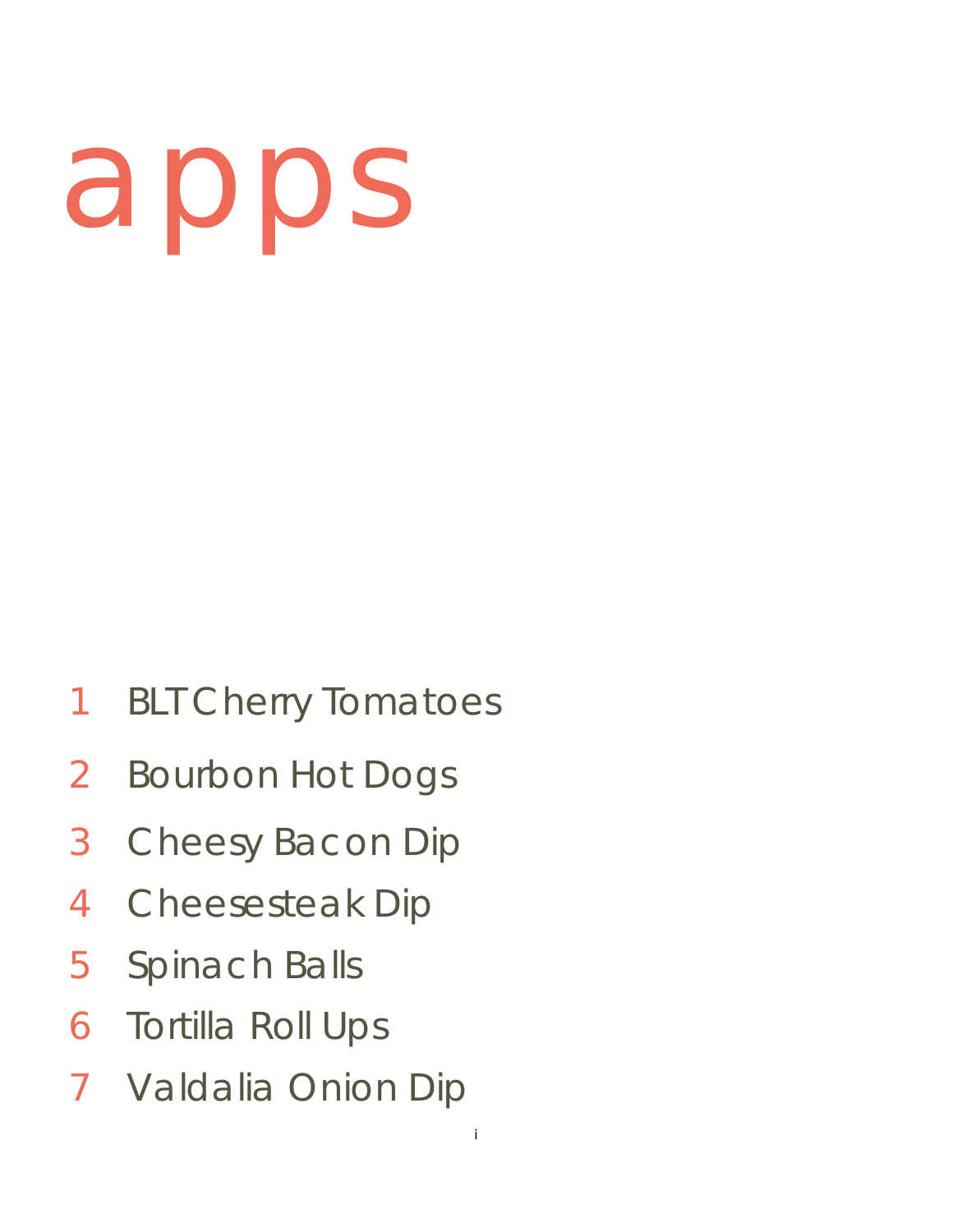## BLT Cherry Tomatoes

from Kathy Remetta (from Rachel Ray)

| prep time | cook time         | serves |
|-----------|-------------------|--------|
| 30 mins   | $10 \text{ mins}$ | 10     |

### things you need

2 pints cherry tomatoes 6 slices bacon 1/2 c mayonnaise 1 chipotle chile in adobo sauce, finely chopped 1 c very finely chopped romaine lettuce leaves from the heart

- 1 Cut off the stem ends of the tomatoes and discard. Using a paring knife, remove the seeds and discard; place the tomatoes cut side down on paper towels to drain.
- 2 Meanwhile, in a heavy skillet, over medium heat, cook the bacon until crisp. Drain on a paper-towel-lined plate, then finely chop.
- 3 Stir together the mayonnaise and chipotle and spoon into a resealable bag. Cut off the tip of one corner.
- 4 Place the tomatoes cut side up on a platter and press some romaine inside each tomato; sprinkle with salt. Pipe some chipotle mayo over the romaine and top with bacon.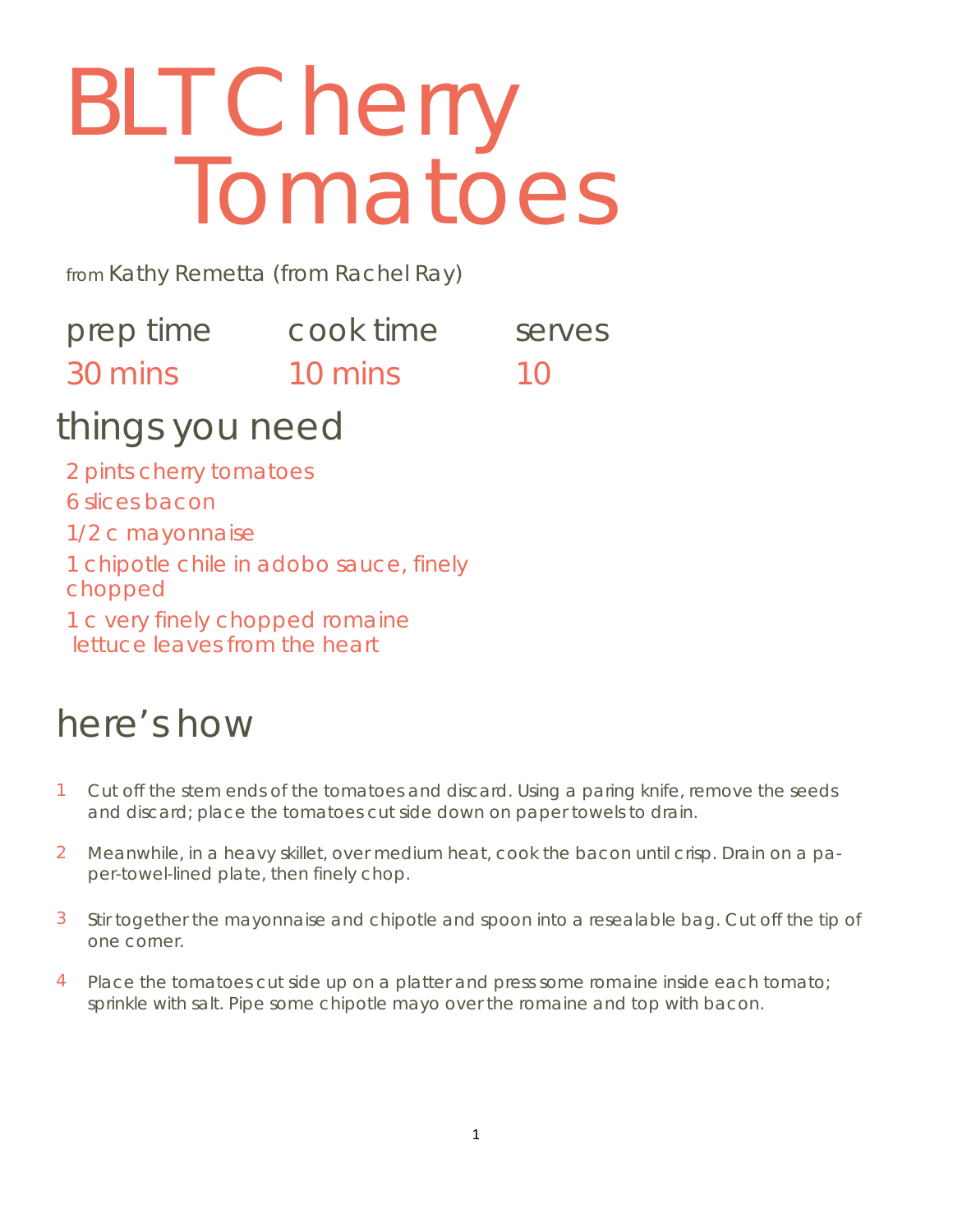# Bourbon Hot Dogs

from Kathy Remetta

| prep time | cook time | serves |
|-----------|-----------|--------|
| 10 mins   | 45 mins   | lots   |

#### things you need

2 lbs cocktail hot dogs

Don't use Lil Smokies. You can also use regular hot dogs, but cut them up bite sized

1 1/2 c ketchup

1 med onion finely chopped

1/2 c brown sugar 3/4 c bourbon 1/2 tsp dried rosemary 1/2 tsp dried oregano

### here's how

- 1 Place all ingredients in large saucepan. Stir to combine.
- 2 Bring to a boil, stirring frequently. Reduce heat and let simmer about 45 minutes till sauce is thick and syrupy.
- 3 Serve warm.

### helpful notes

I serve this in a fondue pot to keep it warm. You're supposed to eat them with toothpicks, but people always take a spoonful! I think these are better the longer they sit. I typically make in the morning and then turn them off and back on throughout the day until the party starts. I make extra cause everyone steals them off the stove!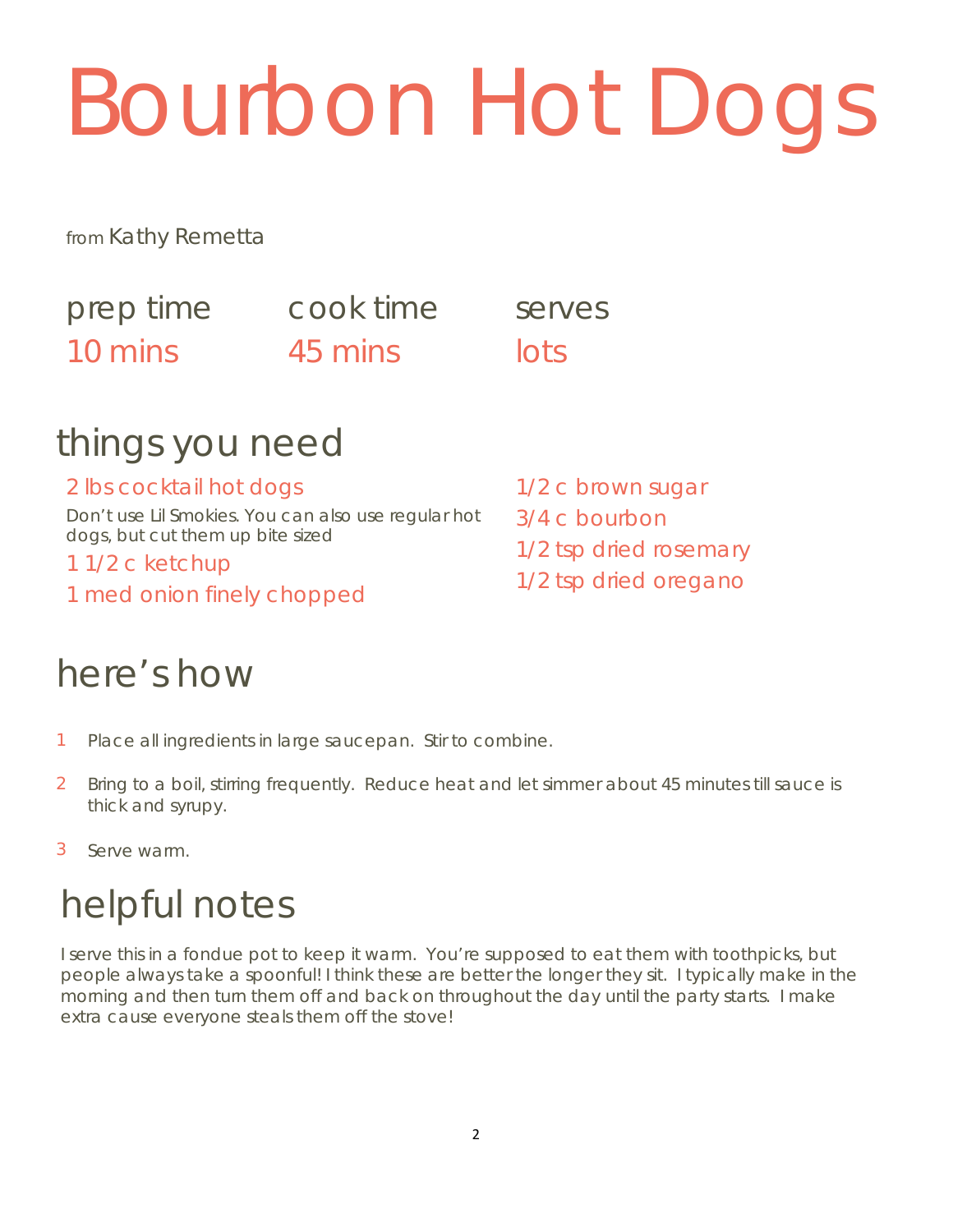# Cheesy Bacon Dip

from Margie Sigmund

prep time 10 mins cook time 30 mins serves lots

#### things you need

2 8 oz bars of cream cheese 1 8 oz bag of shredded cheese your preference, mozzarella, sharp, cheddar, swiss.. 3 - 4 tbsp mayonnaise bacon bits

- 1 Combine all ingredients except bacon bits, then sprinkle bacon bits on top.
- 2 Place in oven uncovered and let bake for 30 minutes at 350 degrees.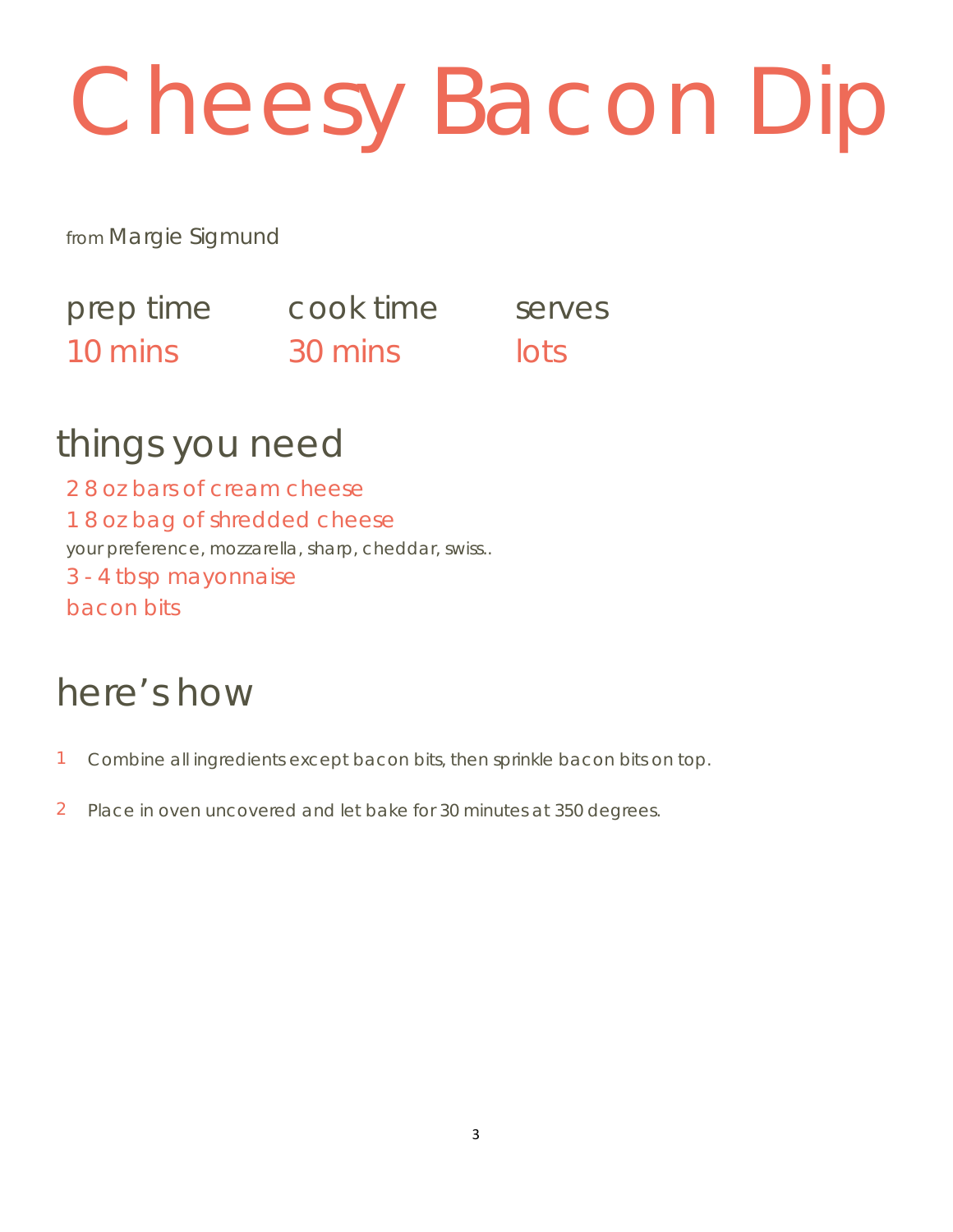## Cheesesteak Dip

from Margie Sigmund

| prep time | cook time | serves |
|-----------|-----------|--------|
| 10 mins   | 30 mins   | lots   |

#### things you need

2 lbs cheesesteak meat 2 lbs American cheese 10 - 12 oz beef broth onion powder

#### here's how

- 1 Cut up the cheesesteak meat as small as possible and cook it on the stove. Drain grease when finished.
- 2 Put crock pot on high and add beef broth. Start with about 10 oz of beef broth and sprinkle in onion powder (onion powder optional) to cover the top of the broth. You can start with a little and then always add more later if you think it needs it. Layer the cooked meat and cheese in the crock pot. Use about 1 1/4 - 1 1/2 pounds of cheese, but save some until the end.
- 3 Allow it to melt and stir occasionally. Once it melts, add the rest of the cheese gradually and continue stirring until you think it has a good dip consistency.

### helpful notes

If you think it's too thick you can always add more beef broth. Enjoy dip with cut up bread.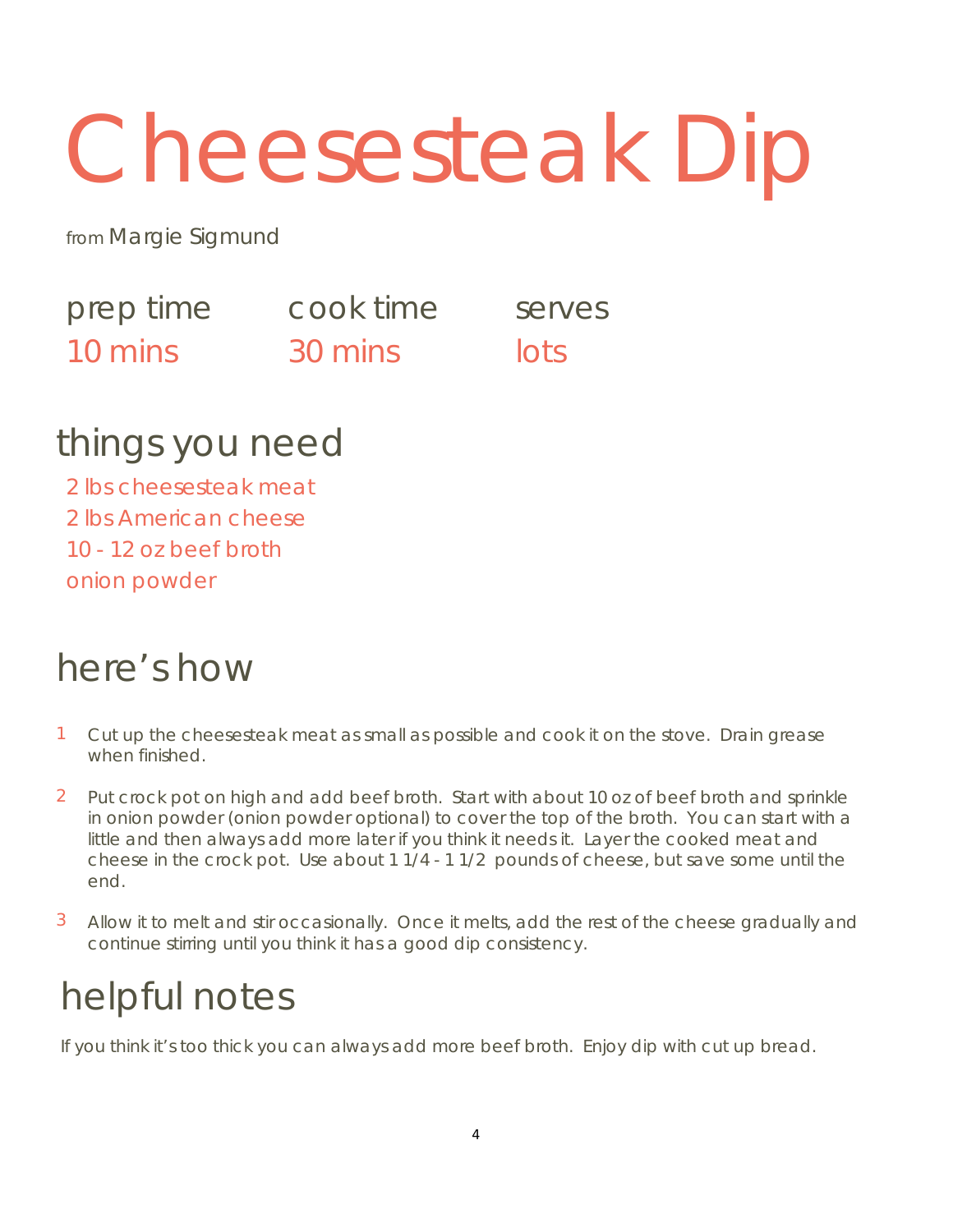# Spinach Balls

from Maureen Austin

prep time  $10 \text{ mins} +$ chill 1 hr

cook time 20 mins

things you need

2 10 oz boxes chopped spinach cook as directed on box and drain well 2 c Pepperidge Farms crushed breadcrumbs 1 sm onion, grated 4 eggs, beaten

serves lots



3/4 c melted butter 1/2 c parmesan cheese 1/2 tsp garlic powder 1/4 tsp black pepper

### here's how

- 1 Mix all ingredients together.
- 2 Chill for at least 1 hour.
- 3 Shape into balls.
- 4 Placed on greased cookie sheet and bake for 20 minutes at 350 degrees.

### helpful notes

Can be made ahead of time and frozen.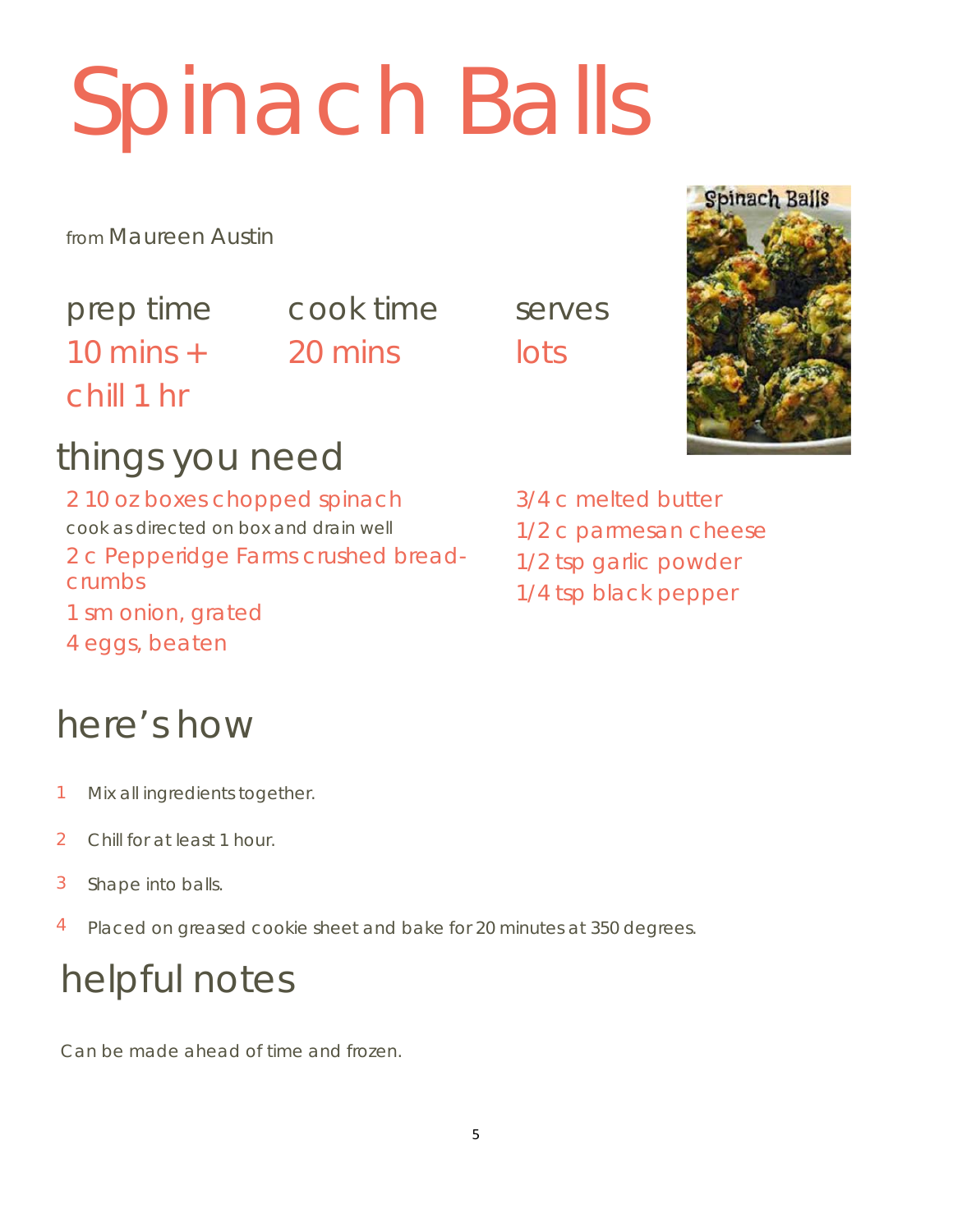## Tortilla Rollups

from Margie Sigmund

prep time 10 mins

cook time 1 hr fridge

serves lots

### things you need

2 8 oz pkgs softened cream cheese or 2 containers of whipped cream cheese 2 green peppers, diced 2 - 3 bunches green onions, diced 2 8 oz pkgs grated or shredded cheddar or taco cheese don't use the finely grated

#### 1 or 2 pkgs tortillas

1 package if using larger tortillas; 2 packages if using the smaller

1 jar salsa or picante sauce optional

#### here's how

- 1 Spread cream cheese on tortilla. Top lightly with green peppers, green onions, and cheese.
- 2 Roll up the tortilla (wrap in saran/plastic wrap to help them stay together).
- 3 Refrigerate for at least a few hours (better for slicing if refrigerated for a bit).
- 4 When ready to serve, slice tortillas in one inch strips and serve with salsa or picante sauce for dipping.

### helpful notes

I prefer using the larger tortillas (less tortillas to roll up and wrap).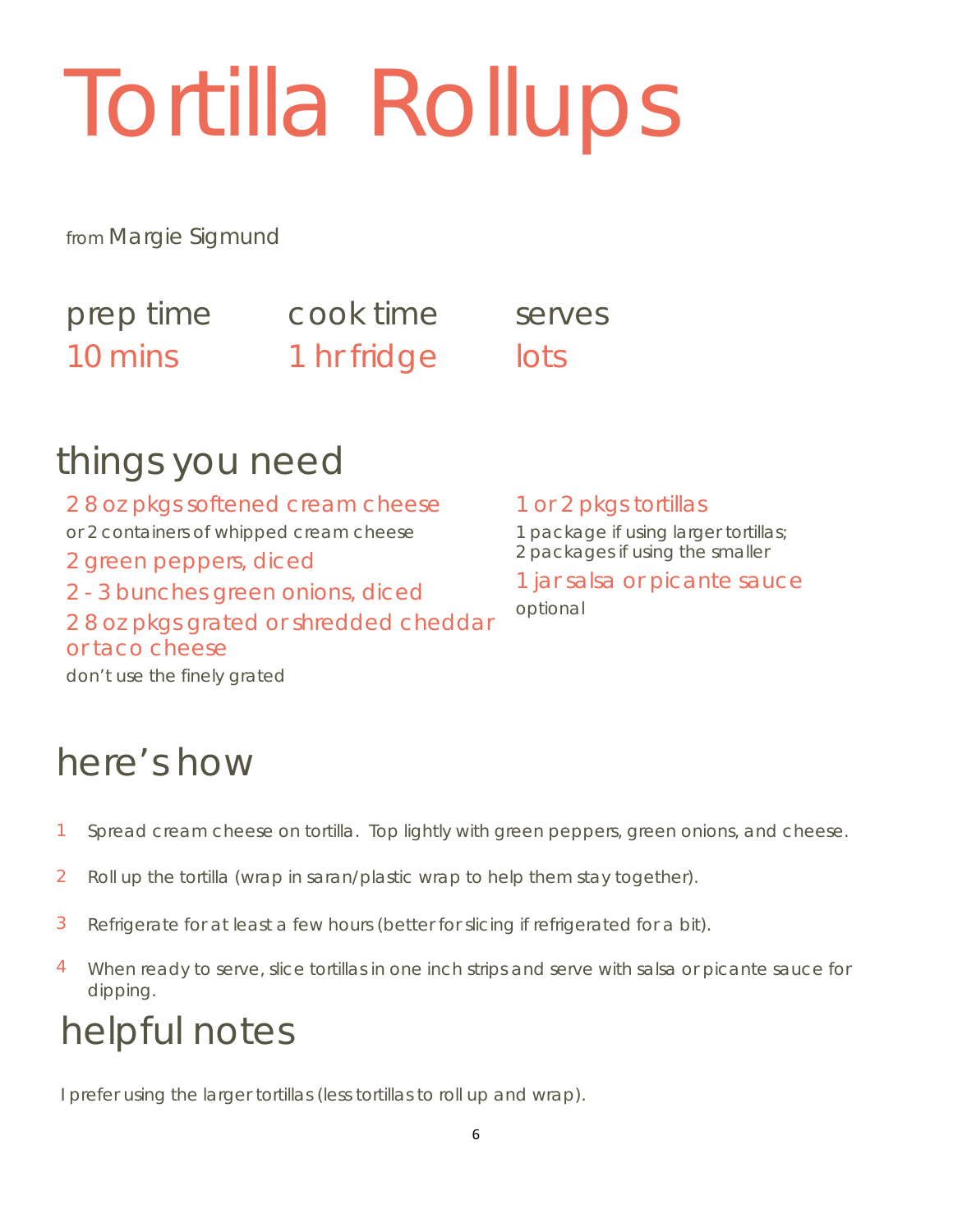# Valdalia Onion Dip

from Tracy McFadden

prep time cook time serves 10 mins 34 - 45 mins lots

### things you need

8 oz pkg softened lite cream cheese 3 tsp lite mayonnaise 3/4 c parmesan cheese 2 sm or 1 lg Vidalia onion chopped fine

- 1 Mix all ingredients together reserving a little of the parmesan cheese.
- 2 Place in casserole dish and sprinkle remaining parmesan cheese on top.
- 3 Bake at 350 degrees for 35-45 minutes. Serve with crackers.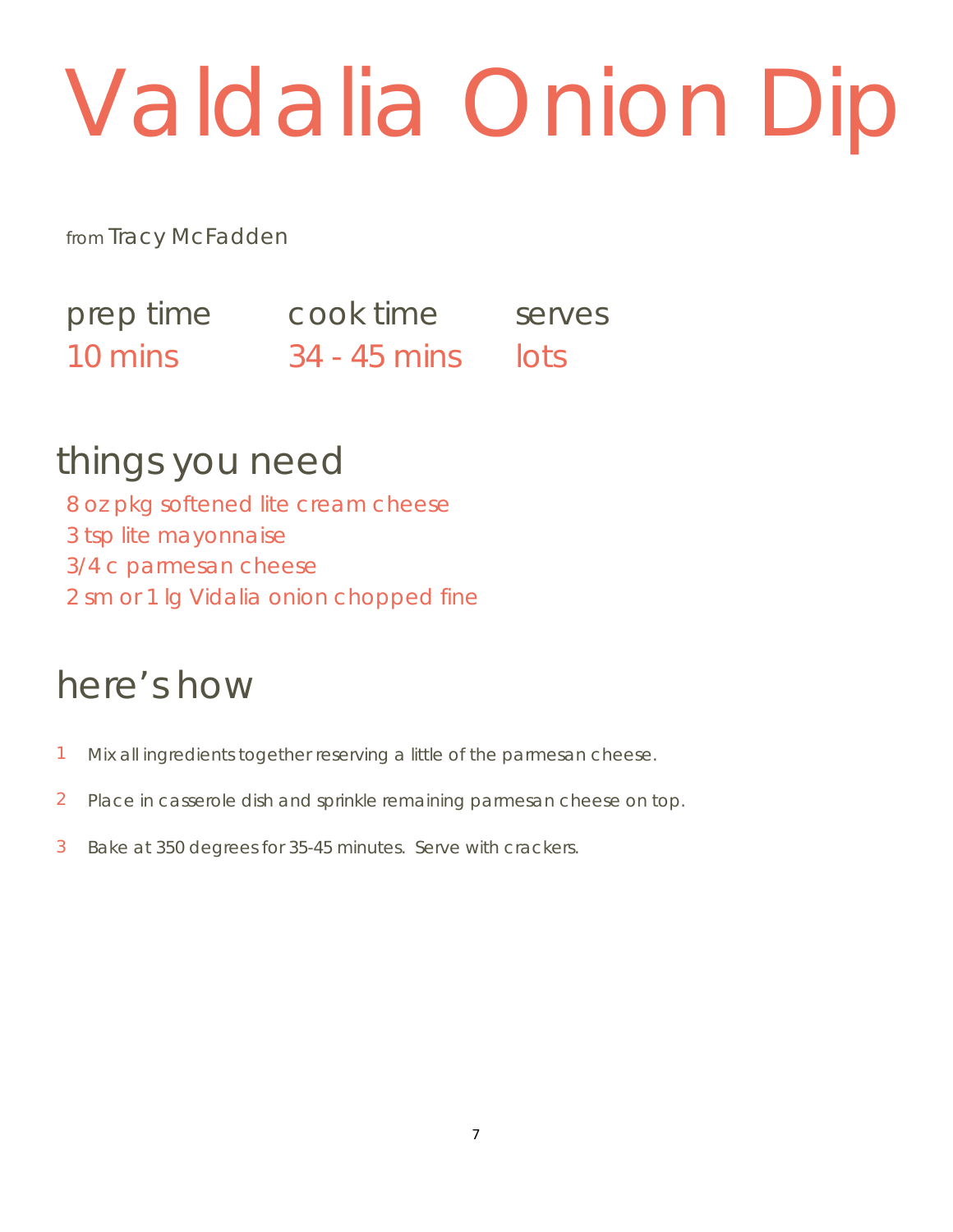# cocktails

- 8 Choco-Chello
- 9 Cinnamon Apple Sangria
- 10 Coquito (Puerto Rican Eggnog)
- 11 Cucumber Collins
- 12 Peach Sangria
- 13 Sapphire Gin Collins
- 14 The "Old School" Hemmingway Daiquiri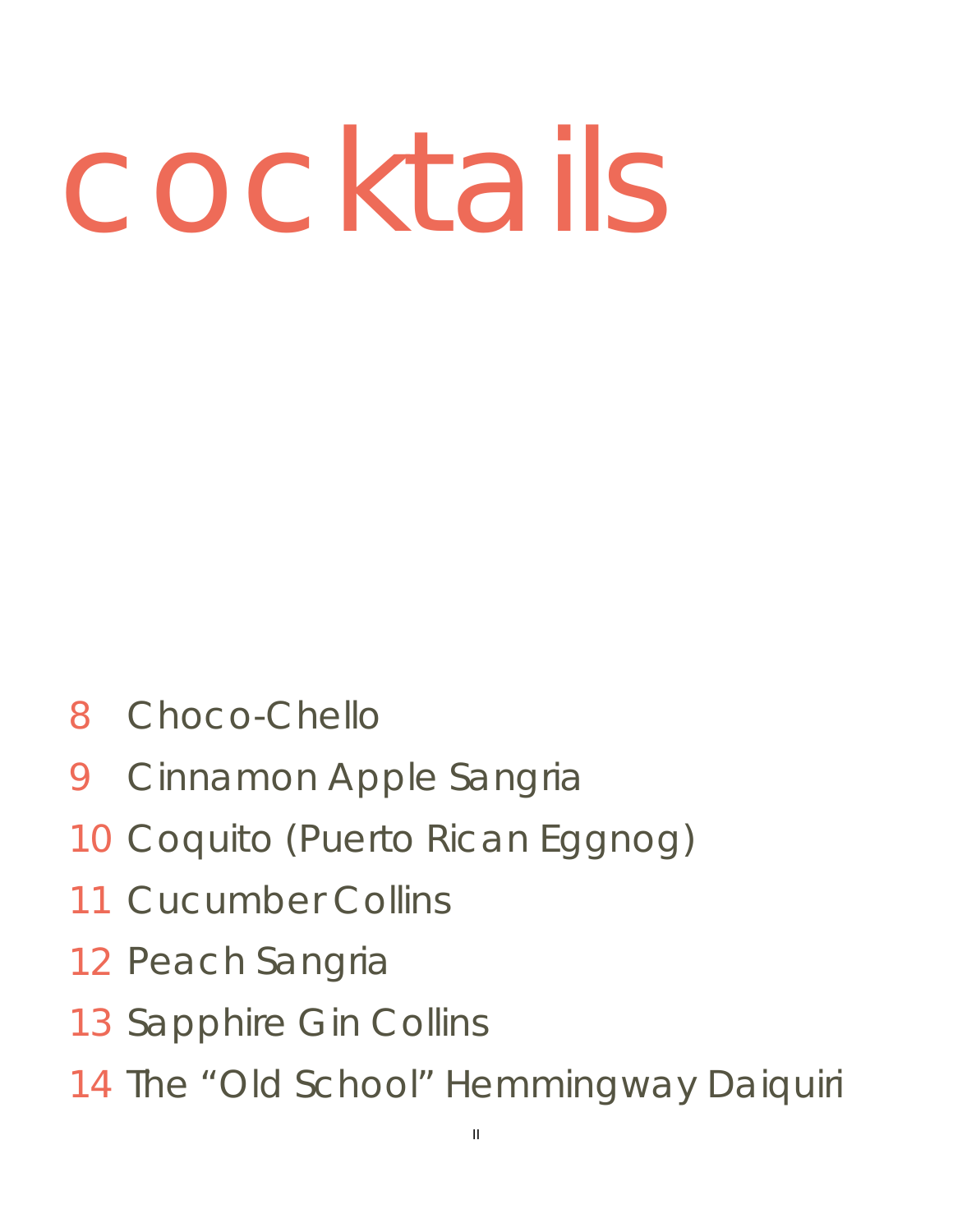### Choco-Chello

from Kathy Remetta

| prep time | cook time           | serves   |
|-----------|---------------------|----------|
| 10 mins   | $30 \text{ mins} +$ | $6 - 12$ |
|           | 13 hrs inactive     |          |

### things you need

6 1/2 c sugar 10 1/2 oz unsweetened cocoa powder I use 1/2 Hershey's and 1/2 Ghirardelli 1/2 gallon whole milk

1 tsp vanilla extract 17 oz grain alcohol I use Everclear 12 8.5 oz bottles or 6 16 oz bottles

### here's how

- In a tall pot, combine the cocoa and sugar with a whisk. Add milk a little at a time, stirring as you go. Place the pot over medium heat on the stove, stirring constantly. After a few minutes, foam will form on the surface. (If you still don't see foam, increase the heat a bit.) Continue stirring constantly until the foam disappears. It will take about 25-30 minutes from the time you first placed the pot on the stove. (If the foam hasn't disappeared completely after 30 minutes, you can use a slotted spoon to scrape off the foam and discard it.) The mixture will look like chocolate pudding that hasn't set.
- $2$  Turn off the heat and set the pot on a different burner to cool for 30-60 minutes before placing it, covered, in the refrigerator for 12 hours.
- 3 After the chocolate mixture has chilled, stir in the vanilla. Then, after one hour (the pot can stay out during that time) stir in the alcohol.
- $2<sup>7</sup>$  To fill each bottle, place a funnel in it and ladle in enough liqueur to fill it almost to the top. Cap or cork your bottles and store them in the refrigerator for up to six months or in the freezer for longer. Thaw frozen liqueur in the refrigerator.

### helpful notes

This makes a great gift. I keep in the freezer and pour straight from there. Delicious on its own or over ice cream. Careful! It's so yummy—it can sneak up on you!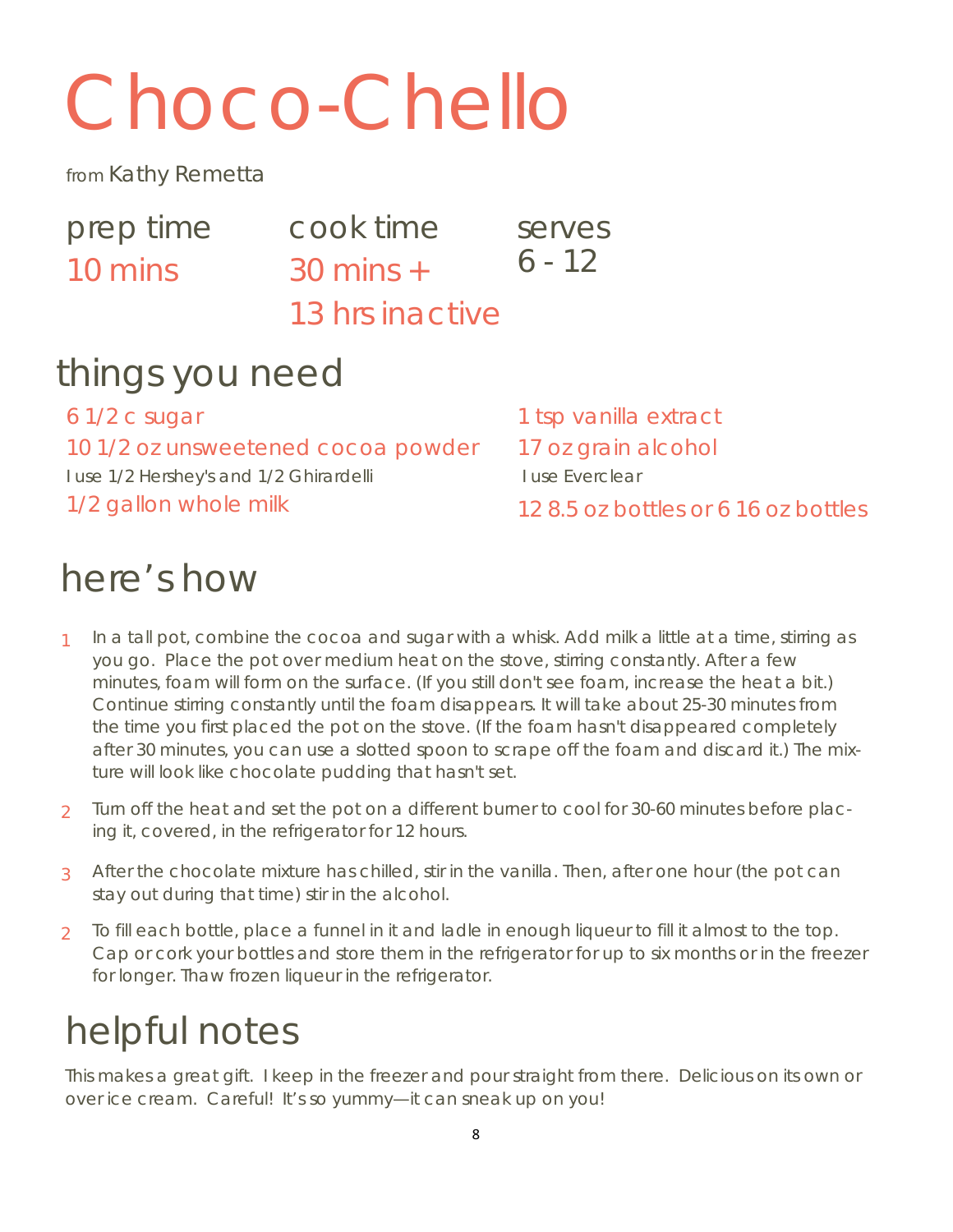### Cinnamon Apple Sangria (Winter)

from Grace O'Brien

| prep time | cook time | serves |
|-----------|-----------|--------|
| 10 mins   | 1 hr      | 10     |

#### things you need

6 apples 3 pears 750 ml Fireball whiskey 1 750 ml bottle Pinot Grigio 64 oz apple cider 1 liter seltzer water

- 1 Chop up the fruit and let it soak for an hour or more in the fridge with the Fireball. Add rest of ingredients and stir.
- 2 Enjoy!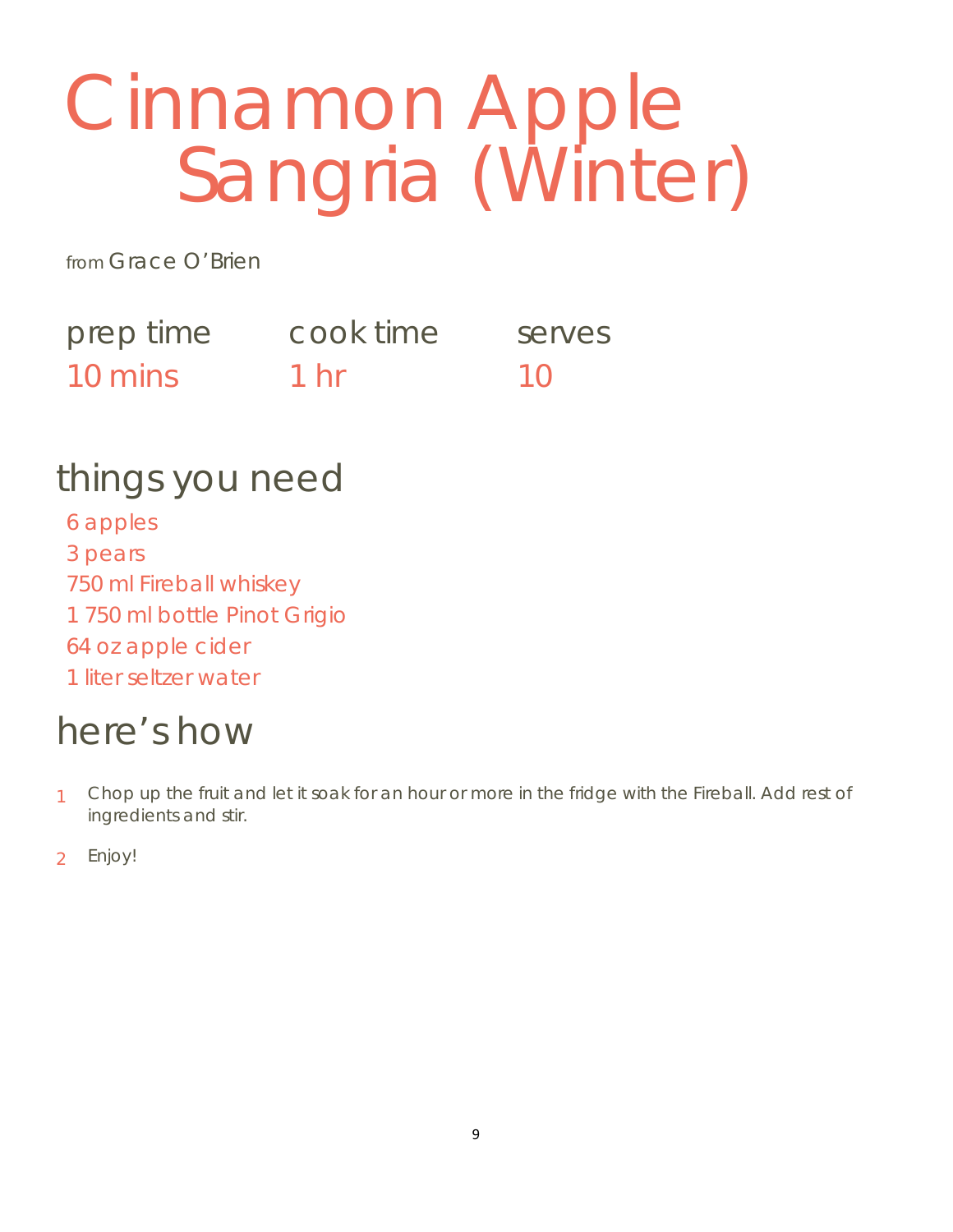### **Coquito** Puerto Rican Eggnog

from Orlando Quinones (Cort)

prep time cook time serves 5 mins

### things you need

#### 6 lg egg yolks

the traditional version of Coquito includes egg yolks but there are versions that omit the eggs

- 1 tbsp cinnamon
- 2 oz pure vanilla extract
- 1 15 oz can cream of coconut

### here's how

- Beat eggs thoroughly, strain into a very large bowl or pot.
- 2 Add cinnamon and vanilla extract, beat well.
- 3 Add cream of coconut, cans of milk and rum, blend well.
- 4 Add more cinnamon, vanilla or rum to taste. Strain again as you pour into bottles. Shake well before serving and serve chilled. Keep refrigerated!

### helpful notes

Coquito (Koh-kee-toh) meaning "Little Coconut" in Spanish. Coquito is a traditional Holiday drink that originated in Puerto Rico. The coconut-based alcoholic beverage is similar to eggnog, sometimes being called the Puerto Rican Eggnog. There are many versions of Coquito but the base ingredients of this popular holiday drink would always be coconut milk, sweetened condensed milk, cinnamon and rum. I can't ever remember not having Coquito during the Holidays. It's also not that uncommon to have a few different bottles of Coquito in your fridge given to you as a gift from family and friends and their spin on the recipe.

makes 1 gallon

- 1 can sweetened condensed milk
- 5 cans unsweetened evaporated milk
- 1 can unsweetened coconut milk
- 1.5 liters Puerto Rican Rum (white)

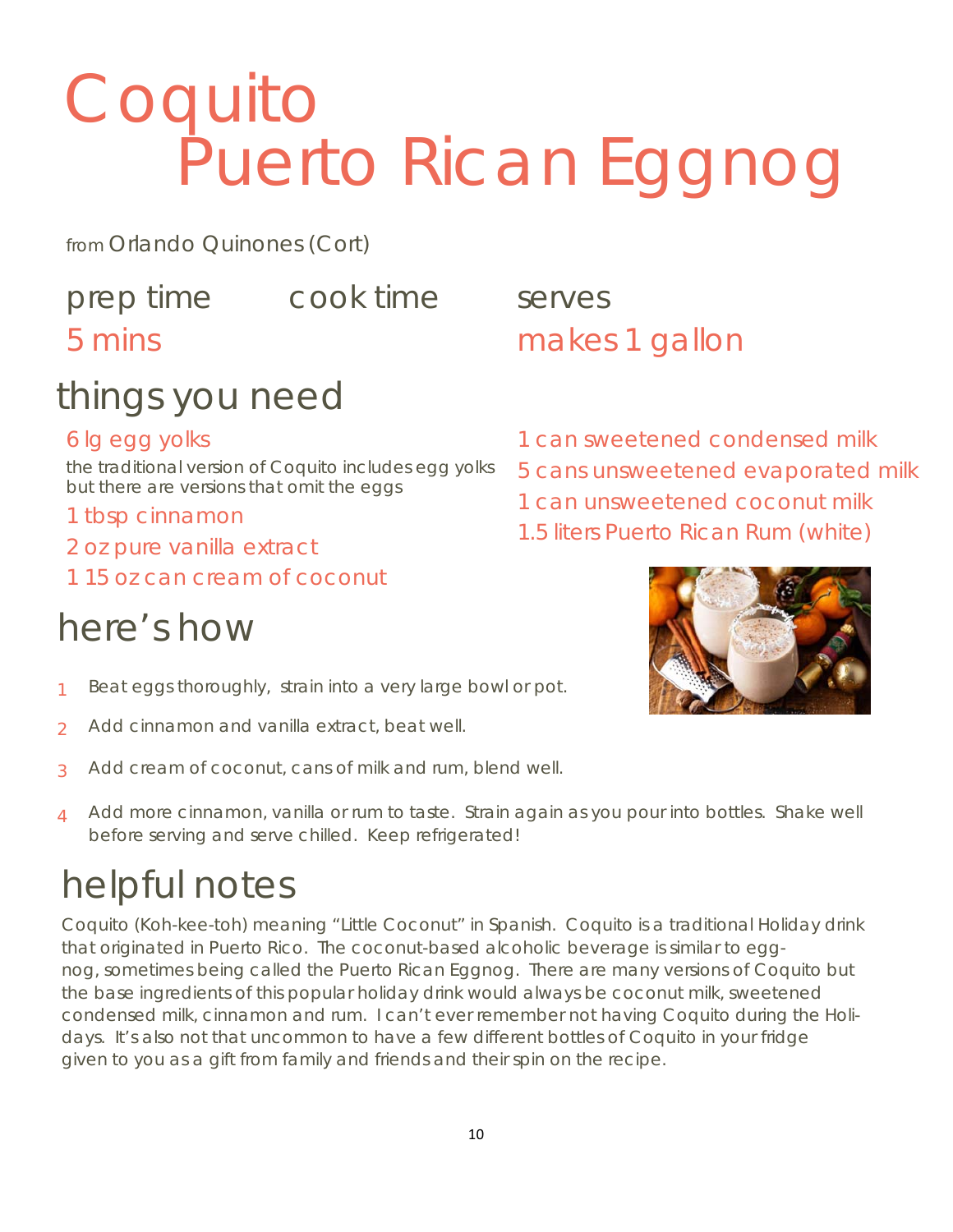### Cucumber Collins

from Judy Stouffer

prep time 5 mins cook time serves 1



### things you need

3 - 5 slices thinly-sliced cucumber 2 - 3 thai basil leaves or 2 - 3 slices fresh jalapeño 1.5 tbsp lime juice 1 tbsp lemon juice

1.5 tbsp simple syrup\* 2 oz gin 2 oz club soda/seltzer

### here's how

- 1 Muddle cucumber with basil/jalapeño, lemon-lime juices and simple syrup. Add the gin and club soda/seltzer - shake to combine and pour over ice. Be careful; they seem harmless, but
- Simple Syrup:

Can be purchased or made by boiling 1 cup of sugar with 1 cup of water until the sugar dissolves completely. This can also be used to make homemade lemonade. Cool before using;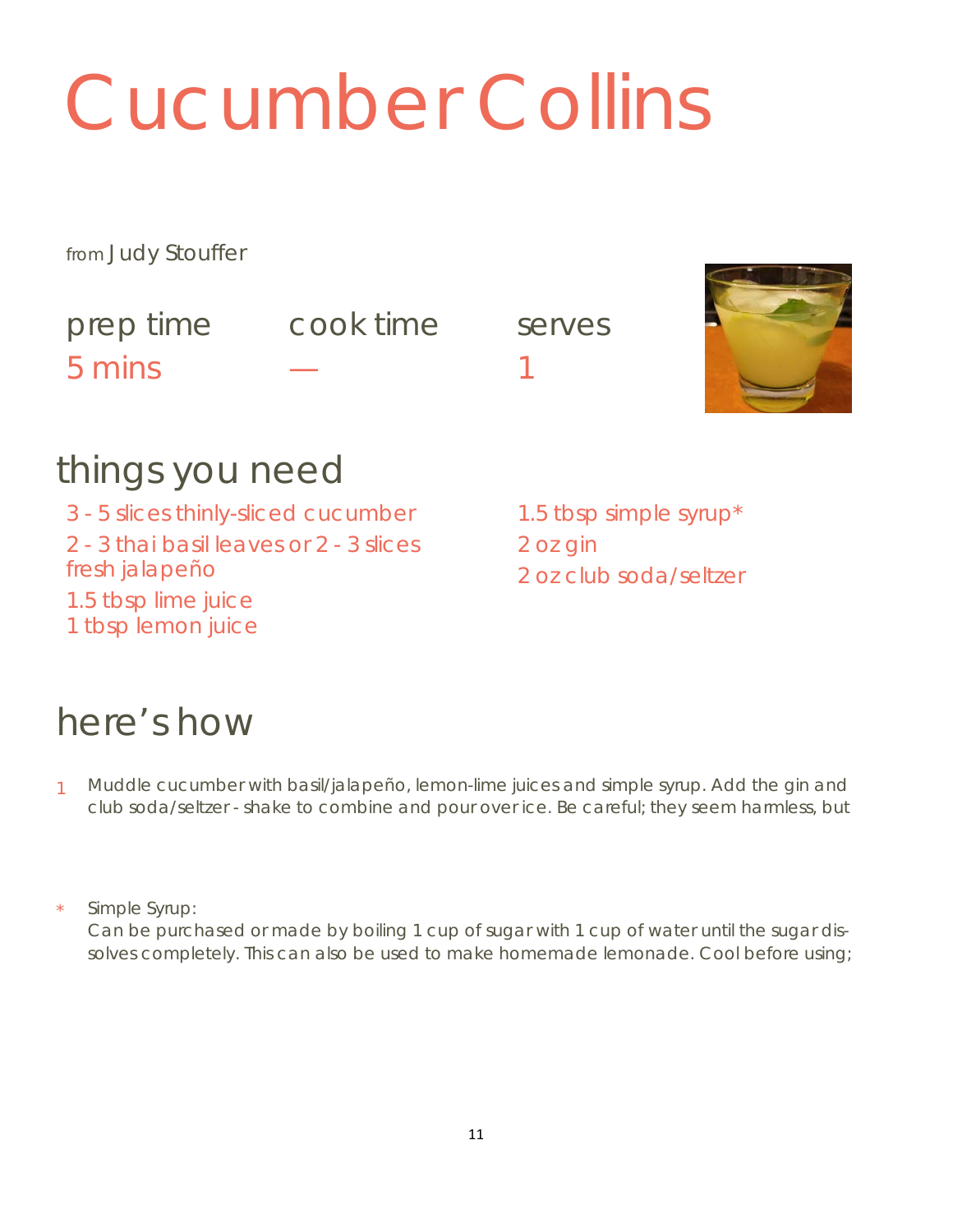### Peach Sangria (Summer)

from Grace O'Brien

| prep time | cook time | serves |
|-----------|-----------|--------|
| 10 mins   | 1 hr      | 10     |

### things you need

1 c peaches I like to use canned and include the juice 1 c chopped strawberries 2 750 ml bottles of Pinot Grigio or Moscato 1 c peach brandy I prefer Jaquins 1 liter white grape juice

### here's how

1 Combine all ingredients, stir and enjoy!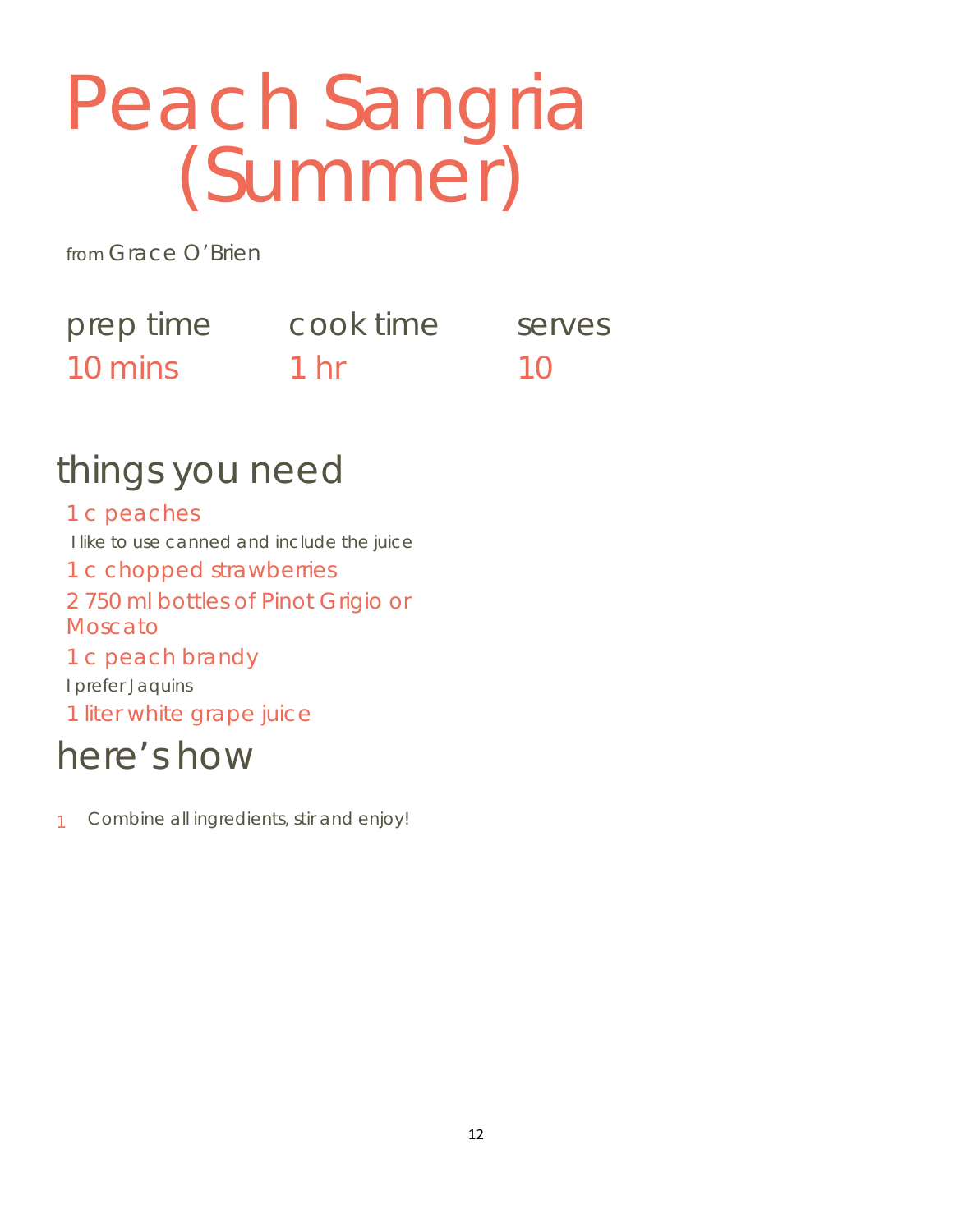### Sapphire Gin Collins

from Kathy Remetta

| prep time | cook time | serves |
|-----------|-----------|--------|
| 5 mins    |           |        |

#### things you need

1 3/4 oz Bombay Sapphire gin 1/2 oz freshly squeezed lemon juice 1/2 oz homemade simple syrup 2 oz club soda 1 lemon wedge

- 1 Measure all ingredients (except the soda) into a cocktail shaker.
- $2^{\circ}$  Shake with ice cubes for 5 seconds, then pour entire contents into a glass.
- 3 Top with club soda, Add lemon wedge. Enjoy!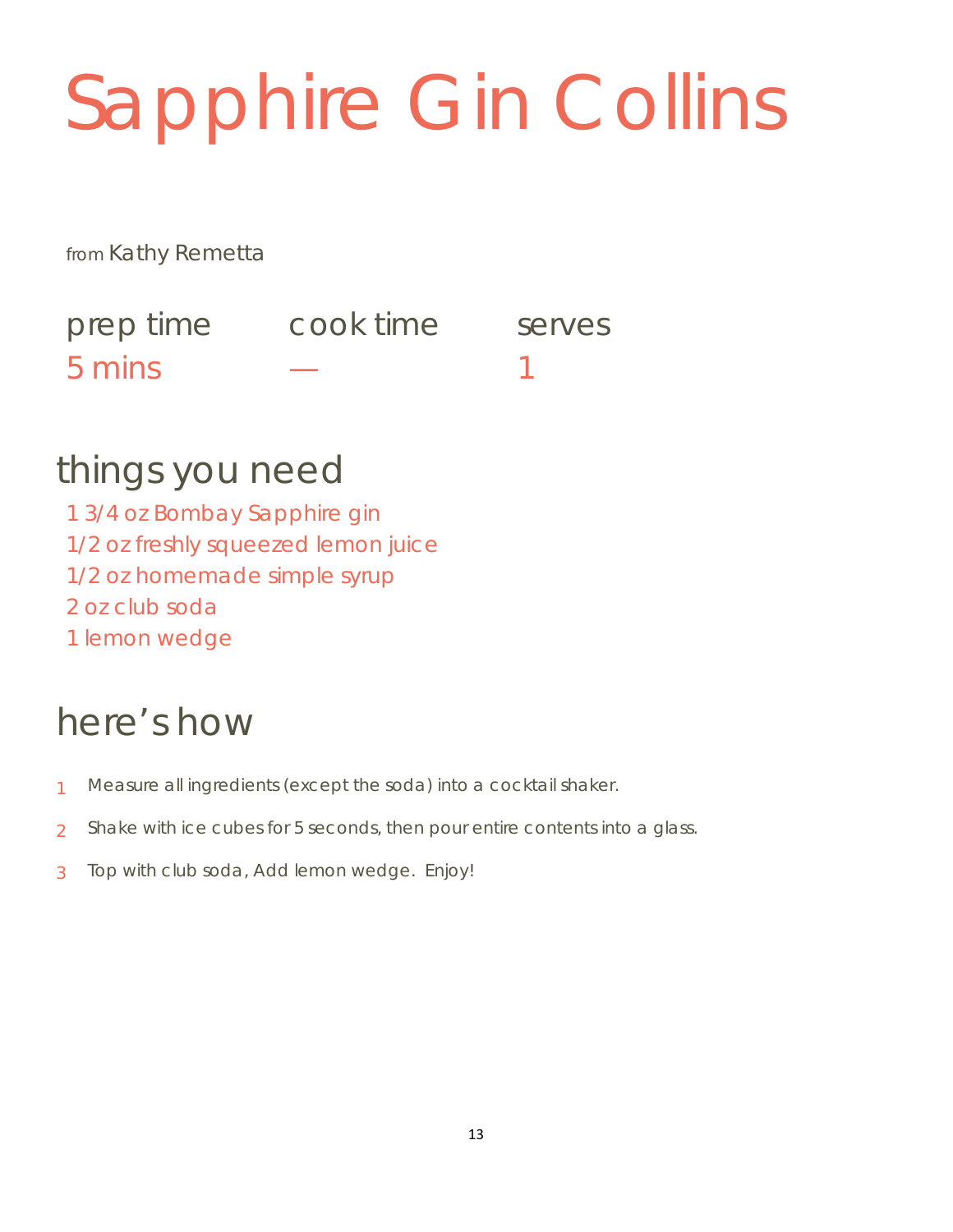### The "Old School" Hemmingway **Daiquiri**

from Gil Marquez (recipe was created for or by Papa at El Floridita Bar in Havana)

prep time 3 mins cook time serves 1

### things you need

- 3 parts white rum
- 2 parts fresh lime juice
- 1 part simple syrup

optional: 1 part maraschino liqueur like Luxardo

- 1 Pour all into a cocktail shaker with ice and shake for 30 seconds.
- 2 Strain in a chilled coupe glass garnished with a lime wheel.
- 3 Repeat, as necessary.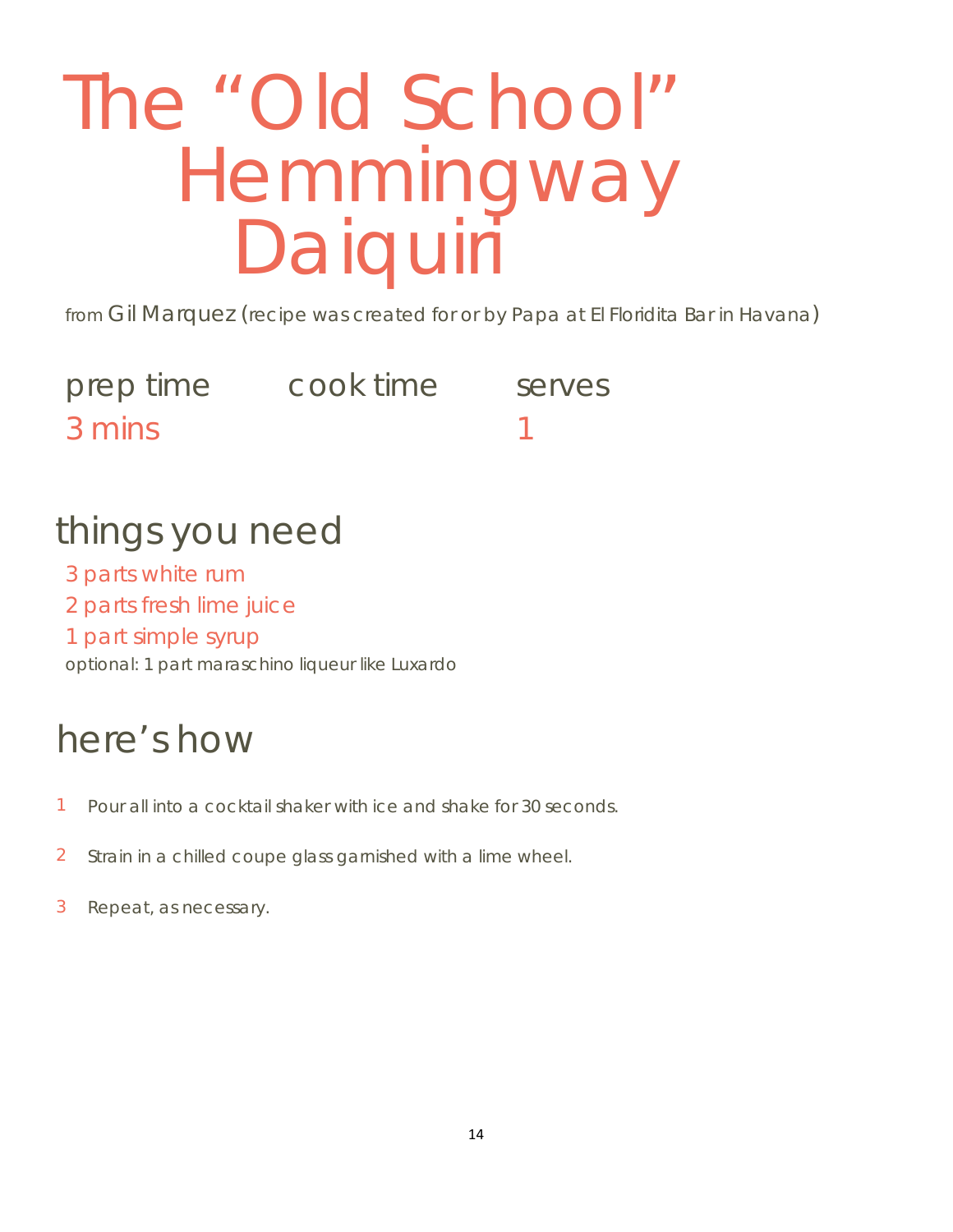# soups salads sides

- 15 Asparagus & Cheese Tart
- 16 Authentic Cuban Black Beans
- 17 Barbara Bush's Green Beans
- 18 Braised Red Potatoes with Lemon & Chives
- 19 Brandy Glazed Carrots
- 20 Brown Butter Brussel Sprouts
- 21 Caesar Salad
- 22 Corn Pudding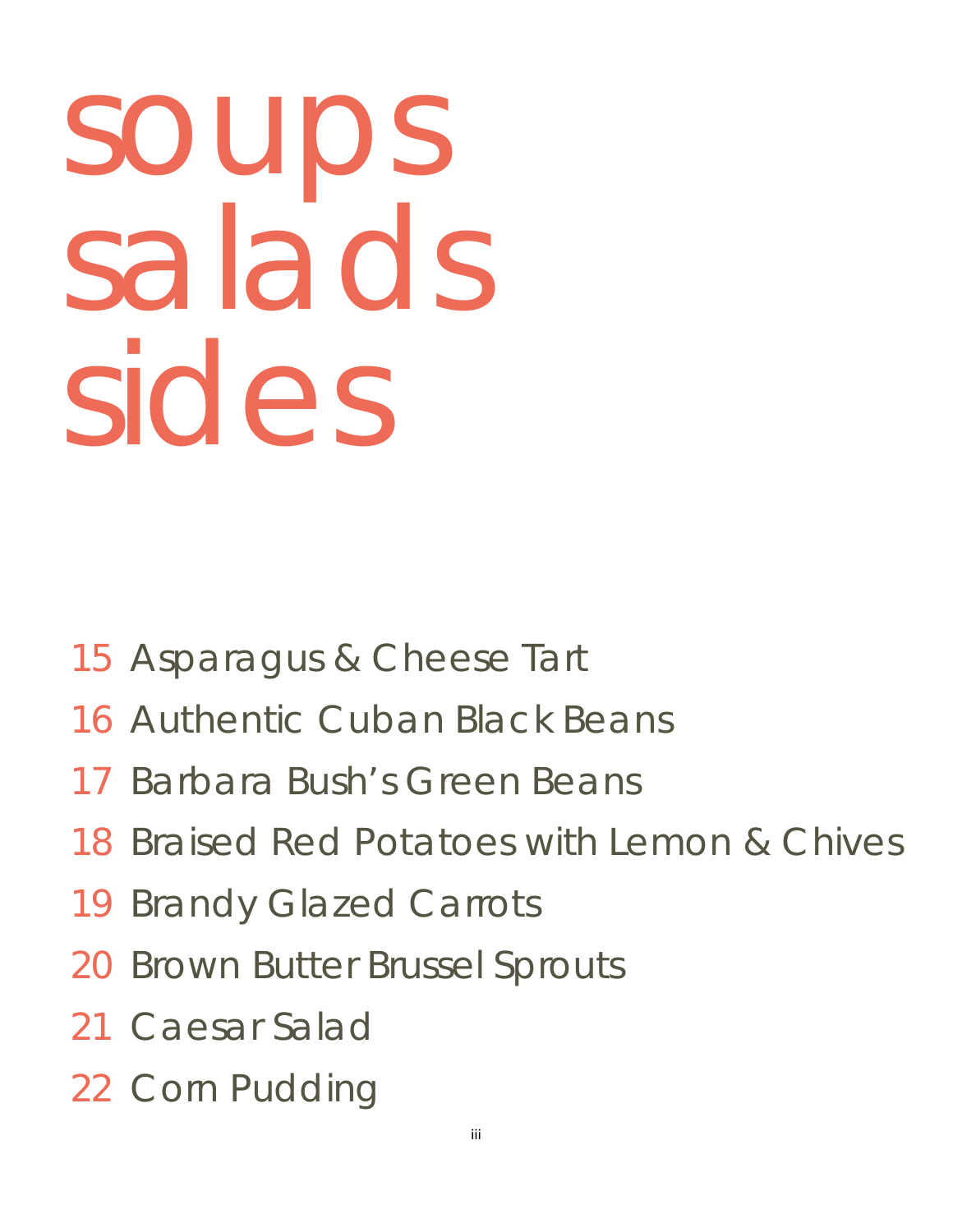# soups salads sides ...continued

- 23 French Onion Soup
- 24 Maple Roasted Carrot Salad
- 25 Mashed Cauliflower
- 26 Pineapple Stuffing
- 27 Sausage Stuffing
- 28 Turkey Sausage Soup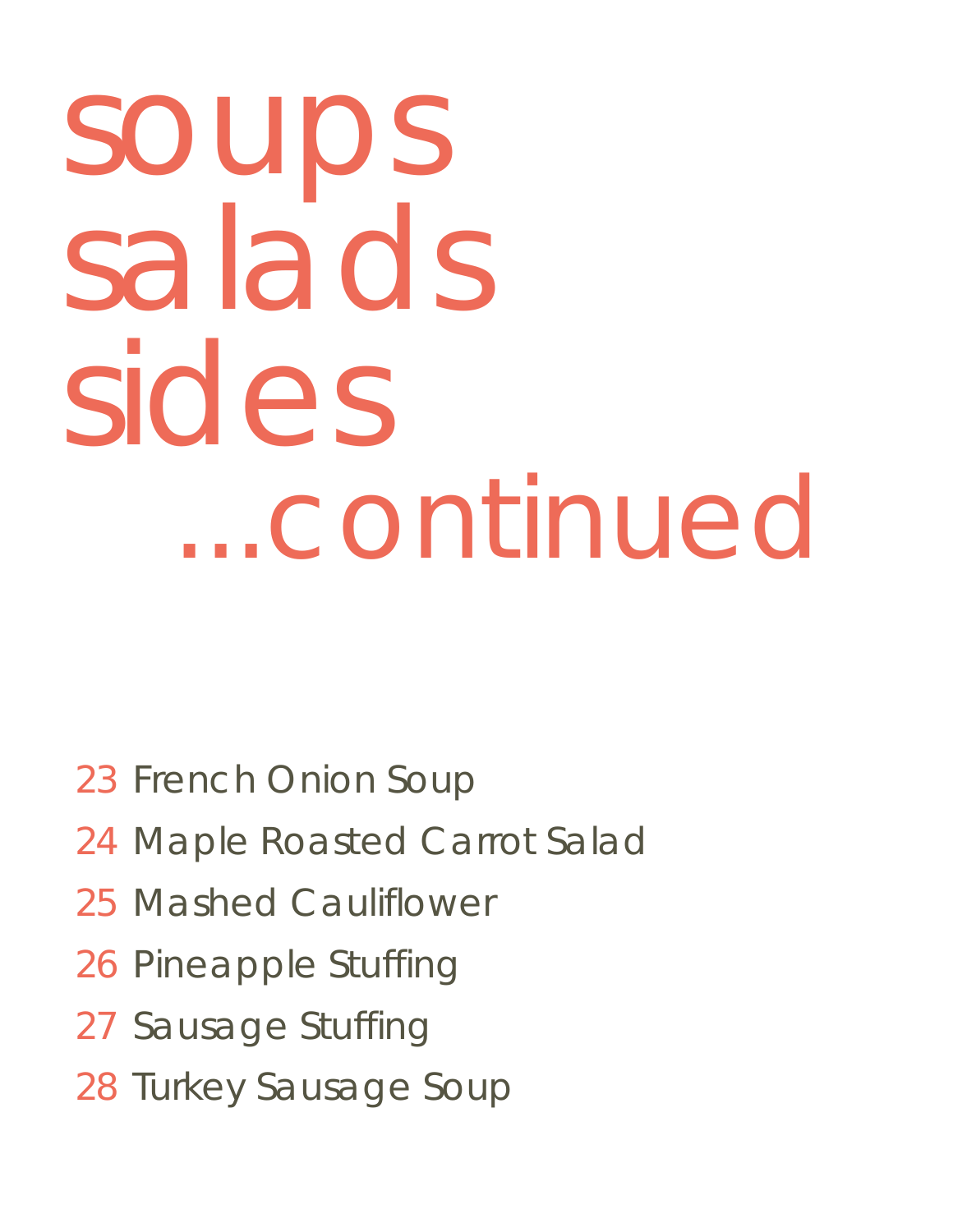### Asparagus & Cheese Tart

from Joan Wean

| prep time | cook time        |
|-----------|------------------|
| 20 mins   | $30 \text{ min}$ |

serves 6

### things you need

1 lb asparagus, trimmed 1 sheet frozen puff pastry (1/2 lb) thawed, all purpose flour for dusting 1 c fontina cheese (about 3 oz) 1 c grated comte or gruyere Cheese (about 3 oz)

2 large egg yolks 3 tbsp whole milk 1/8 tsp freshly grated nutmeg kosher salt & fresh ground pepper 2 tsp EVOO 1/2 tsp finely grated lemon zest

1 tbsp minced shallot

- 1 Fill a large bowl with ice water. Bring about 1 inch of water to a boil in a large skillet. Add the asparagus; cook until bright green and crisp-tender, 2 to 5 minutes, depending on the thickness of the asparagus. Drain and transfer to the ice water to stop the cooking; drain and pat dry. Preheat the oven to 400°.
- 2 Roll out the puff pastry into a 10-by-16 inch rectangle on a floured surface. Transfer to a parchment-lined baking sheet and prick all over with a fork. Bake until light golden brown, about 12 minutes. Let cool slightly on the baking sheet.
- 3 Meanwhile, mix the fontina, comte or gruyere, shallot, egg yolks, milk, nutmeg and a pinch each of salt and pepper in a bowl until combined. Spread the cheese mixture evenly over the puff pastry, leaving a 1-inch border on all sides. Toss the asparagus with the olive oil, 1/4 teaspoon salt, and pepper to taste. Arrange the asparagus on the tart and bake until the cheese mixture is slightly puffy, 15 to 20 minutes. Sprinkle with the lemon zest. Serve warm or at room temperature.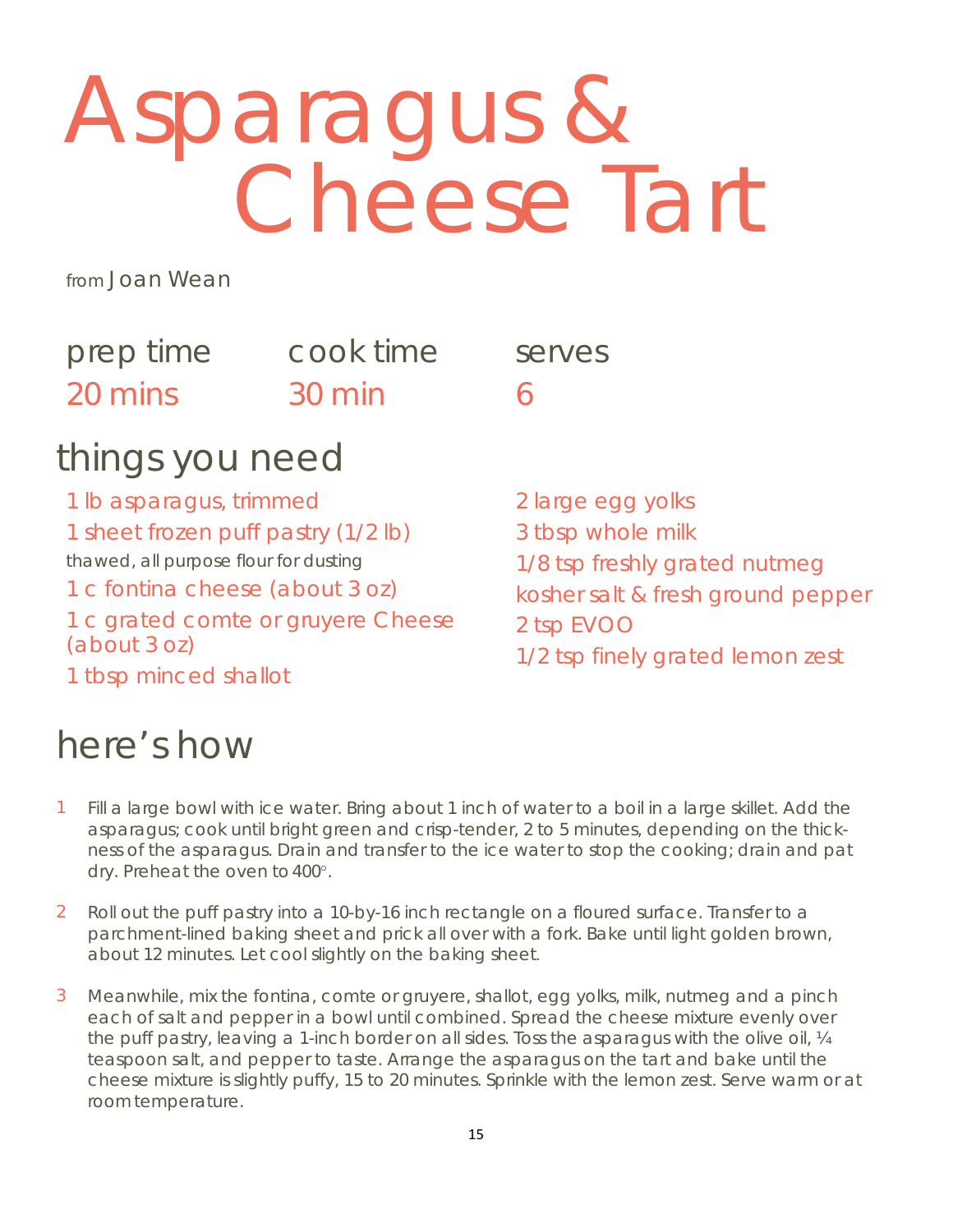### Authentic Cuban Black Beans with a Twist

from Brooks Ryan (Epiq)

| prep time | cook time        | serves |
|-----------|------------------|--------|
| 20 mins   | $90 \text{ min}$ | 10     |

#### things you need

1 16 oz bag of dry black beans 2 red peppers 1 red onion 3/4 c EVOO 7 cloves of garlic 1 tbsp cilantro (dry)

1 - 1 1/2 tsp salt to taste 1/2 tsp black pepper 1/4 tsp cumin 1/3 c red wine 1 tbsp sugar 2 bay leaves

#### here's how

- 1 Lay the bag of dry beans out on a paper towel to make sure there are no stones mixed in before cooking.
- $2<sub>1</sub>$  Fill the pressure cooker with 8 cups of water and cook the dry beans for 18 minutes.
- 3 I prep and chop everything while the beans are cooking. Chop up two red peppers and one red onion. We like them chopped, but you can dice. Put them aside, together.
- 4 With a mortar and pestle crush the garlic, cilantro, salt, pepper, and cumin until you have a nice paste.
- 5 When the beans are done cooking and the pressure is released from the cooker drain the water and put it aside. You can start to sauté the pepper and onion in a pan with the oil.
- $6<sub>6</sub>$  When the onions are translucent and the peppers becomes soft, add the paste from the mortar and pestle. These ingredients need to be folded together (I use a large spoon) and thoroughly combined before you pour in the red wine. Let this simmer for 3 minutes before pouring in the drained black beans. After the beans are thoroughly mixed in, we then add the first ladle of the rich black bean water drained after cooking the beans and add the bay leaves.
- 7 The beans and the spices cook for about an hour while I continuously ladle in the bean water as it evaporates. I always want to have an inch or so of water in the bottom of the pan. This process goes on for at least an hour while the rest of your meal and rice are cooking.
- 8 Over time as the beans simmer and you ladle in the reserve black bean water an incredible rich dark bean sauce begins to develop that is almost like a gravy -- this is the key to making the best "batch."

#### helpful notes

These black bean are delicious when first cooked, but we have found they are even better a day or two afterwards warmed up with eggs for breakfast or a completely different dinner. Enjoy!!!

This recipe was shared with our family by my wife's sister's mother-in-law. Their family immigrated to the US from Cuba in the 60's and brought with them many of their wonderful recipes and elements of their rich Cuban culture. These are the real deal and are a staple at our house with many of our family favorites for breakfast, lunch or dinner.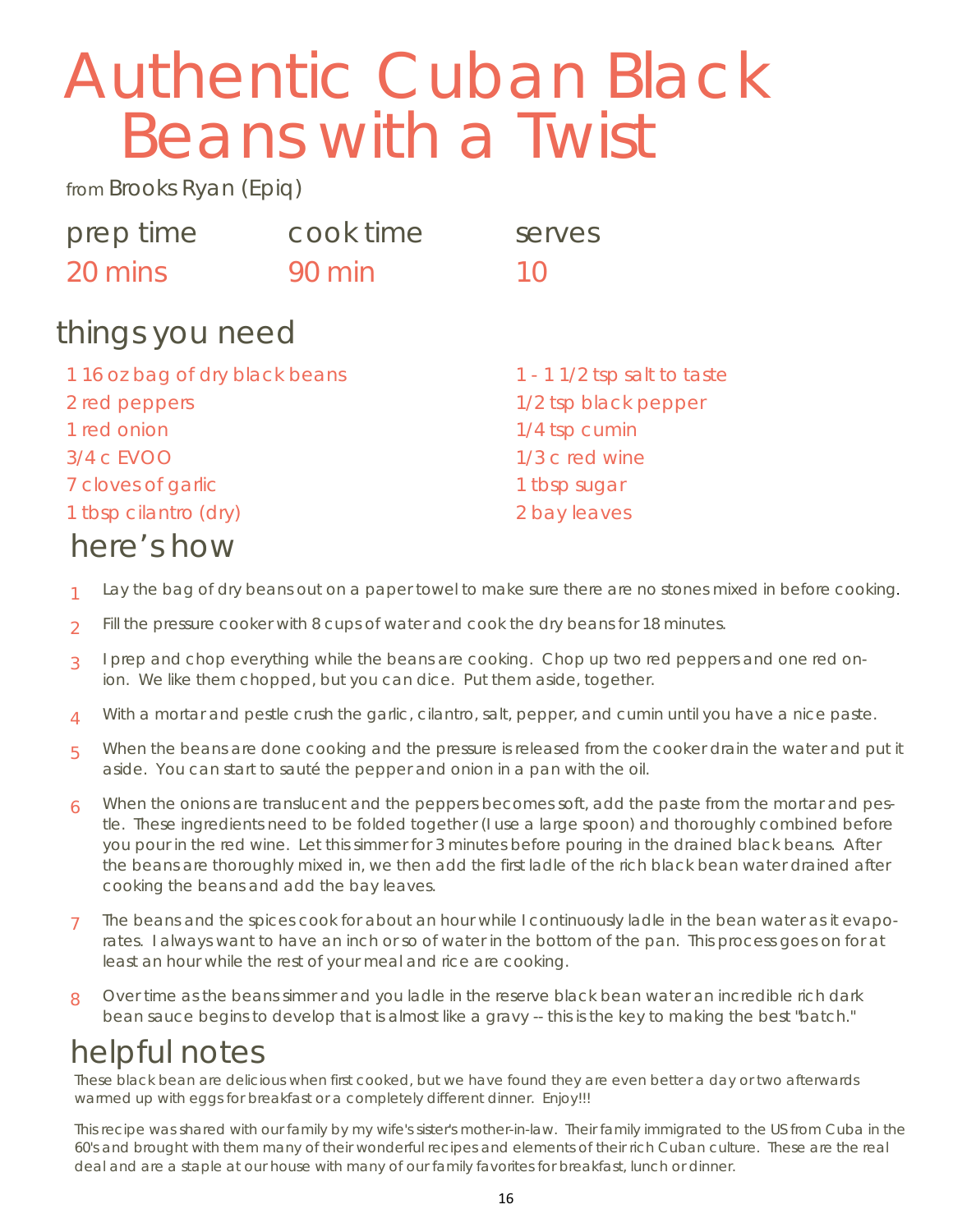### Barbara Bush's Green Beans

from Julie Power (Hilltop Consultants)

prep time cook time serves 10 mins 15 min  $4 - 6$ 

### things you need

4 tbsp unsalted butter head of garlic 2 lbs green beans, trimmed

### here's how

- 1 Melt the butter in a large skillet over medium-low heat.
- 2 Add the garlic and sauté until soft.
- 3 Add the green beans.
- 4 Cook on low, covered for 15 minutes, until soft.
- 3 Add salt and pepper.

### helpful notes

This side goes with my favorite Fall 2020 meal (Keto Salisbury steak (see entrees) and mashed cauliflower (see sides)).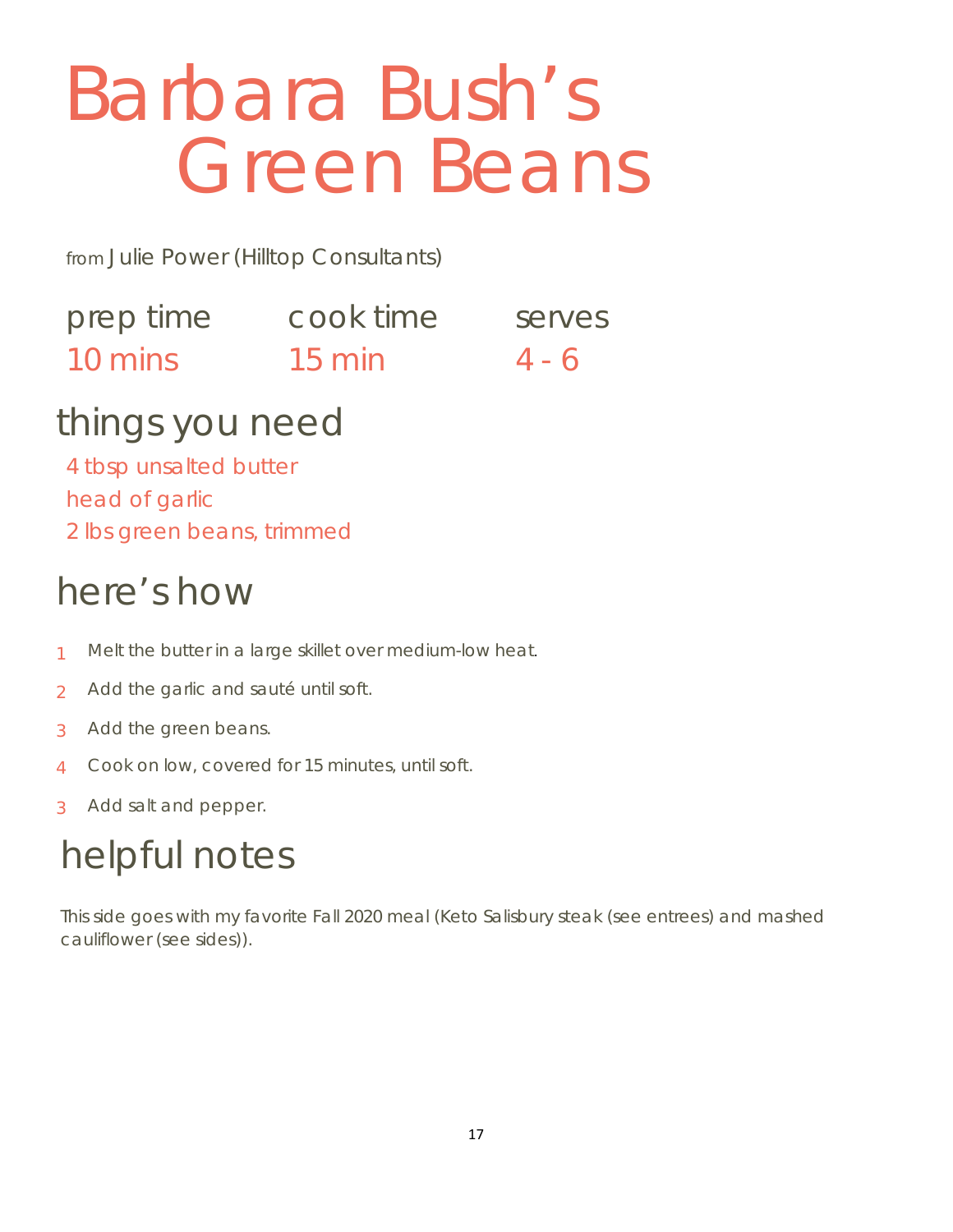### Braised Red Potatoes with Lemon & Chives

from Gil Marquez

| prep time | cook time | serves  |
|-----------|-----------|---------|
| 10 mins   | $45$ min  | $4 - 6$ |

### things you need

1 1/2 lbs small red potatoes unpeeled, halved 2 c water 3 tbsp unsalted butter 3 garlic cloves, peeled

3 sprigs fresh thyme 3/4 tsp salt 1 tsp lemon juice 1/4 tsp pepper 2 tbsp minced fresh chives

### here's how

- 1 Arrange potatoes in single layer, cut side down, in 12-inch nonstick skillet. Add water, butter, garlic, thyme, and salt and bring to simmer over medium-high heat. Reduce heat to medium, cover, and simmer until potatoes are just tender, about 15 minutes.
- 2 Remove lid and use slotted spoon to transfer garlic to cutting board; discard thyme. Increase heat to medium-high and vigorously simmer, swirling pan occasionally, until water evaporates, and butter starts to sizzle, 15 to 20 minutes. When cool enough to handle, mince garlic to paste. Transfer paste to bowl and stir in lemon juice and pepper.
- 3 Continue to cook potatoes, swirling pan frequently, until butter browns and cut sides of potatoes turn spotty brown, 4 to 6 minutes longer. Off heat, add garlic mixture and chives and toss to thoroughly coat. Serve immediately.

### helpful notes

I first learned this technique thanks to the America's Test Kitchen deceptively simple recipe for Braised Red Potatoes. I've adapted and applied it to other vegetables (including brussels sprouts, carrots, beets) and found it to be a wonderfully hands-off way of fixing a side dish.

For more savory potatoes, substitute stock (beef, chicken, or vegetable) for the water. For brussels sprouts, substitute finely minced bacon or pancetta for the butter. For carrots, add maple syrup or honey that will glaze the carrots as they finish.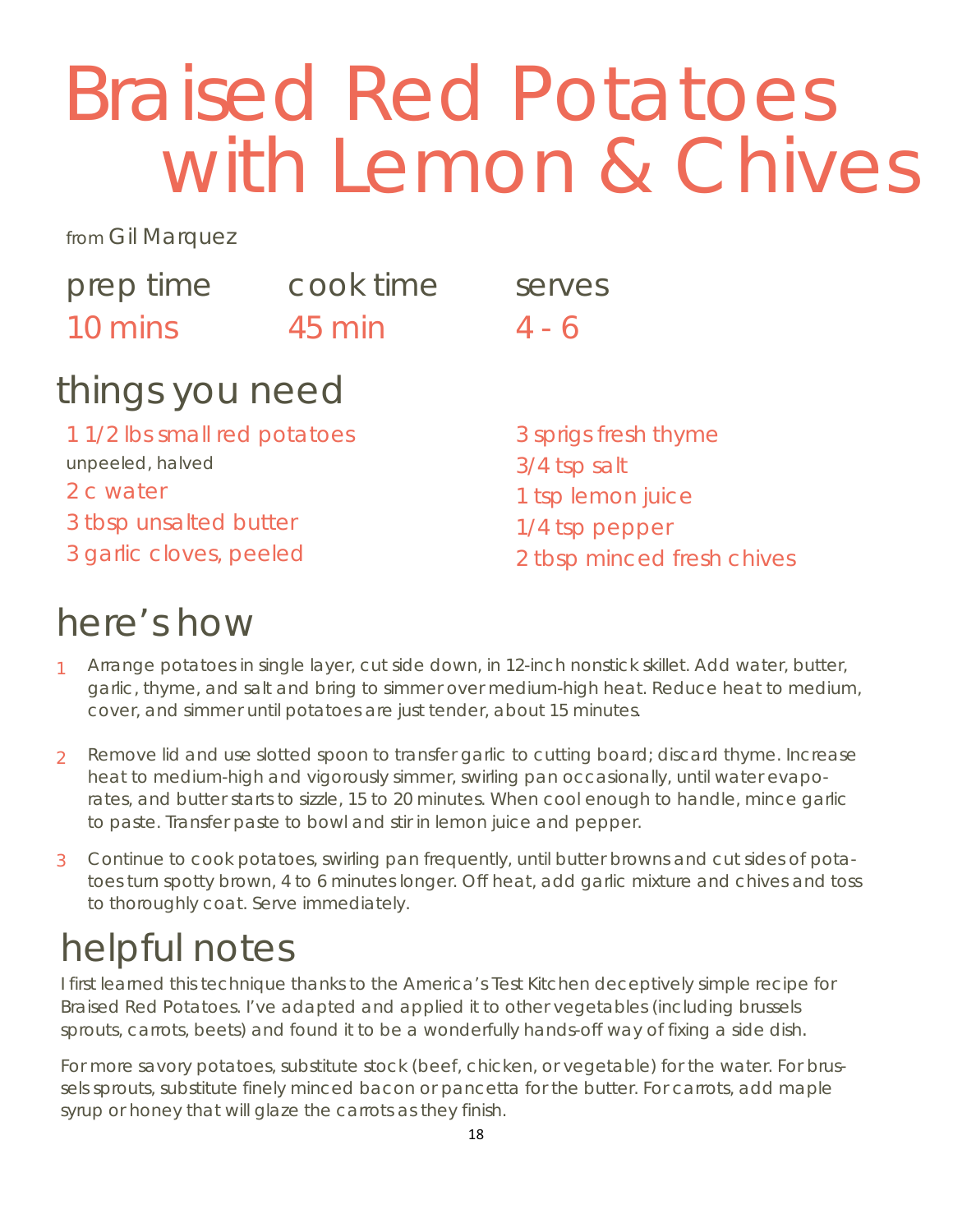## Brandy Glazed **Carrots**

from Jack Caulk (MCS)

| prep time | cook time        | serves |
|-----------|------------------|--------|
| 10 mins   | $30 \text{ min}$ |        |

#### things you need

3 lbs fresh baby carrots 1/2 c butter, cubed 1/2 c honey 1/4 c brandy 1/4 c minced fresh parsley 1/2 tsp salt 1/4 tsp pepper

- 1 In a large skillet, bring 1/2 inch of water to a boil. Add carrots. Cover and cook for 5-9 minutes or until crisp-tender. Drain and set aside.
- 2 In the same skillet, cook butter and honey over medium heat until butter is melted. Remove from heat; stir in brandy. Bring to a boil; cook until liquid is reduced to about 1/2 cup. Add the carrots, parsley, salt and pepper; heat through.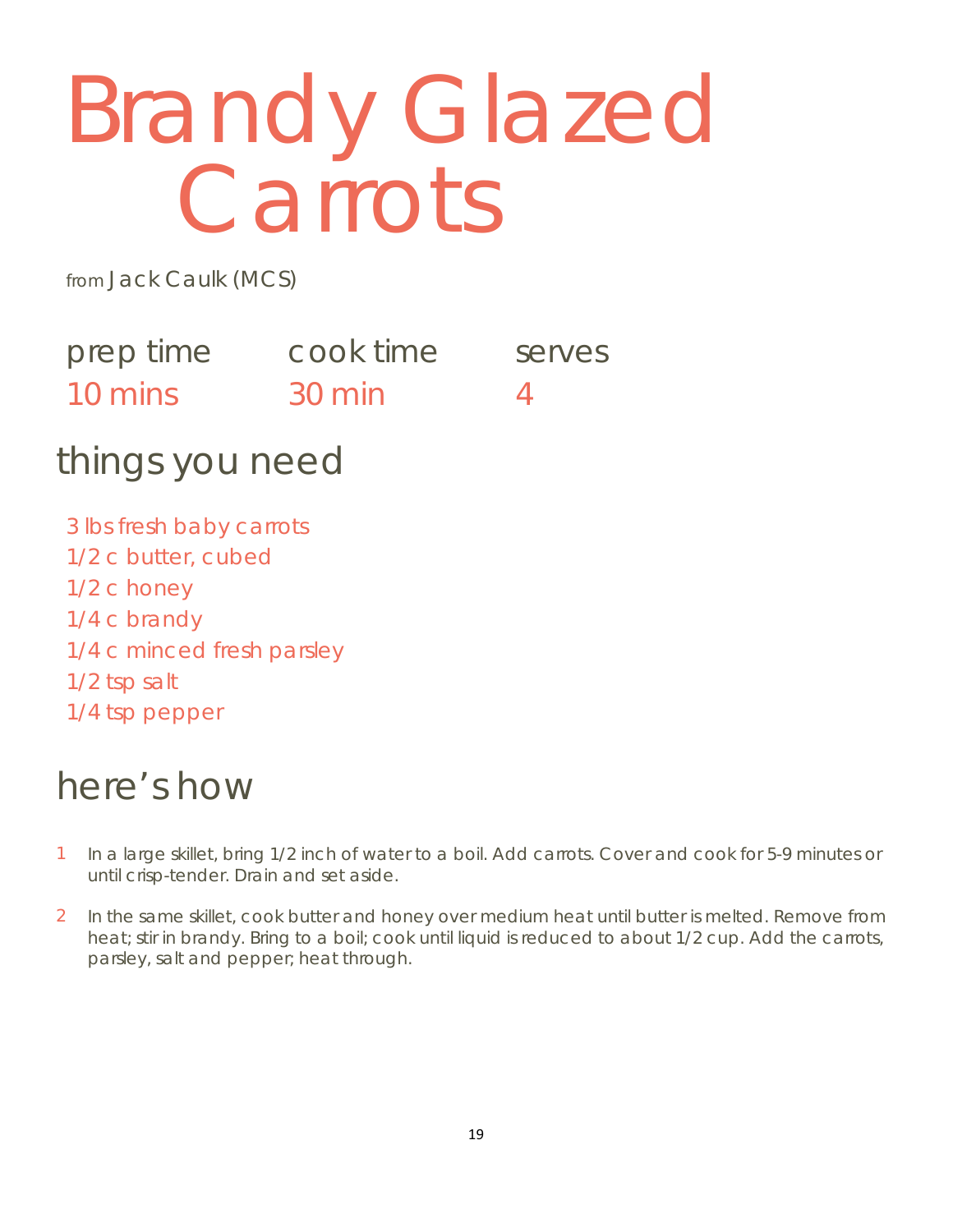## Brown Butter Brussel Sprouts

from Allison Sponic

| prep time | cook time        | serves |
|-----------|------------------|--------|
| 10 mins   | $30 \text{ min}$ |        |

#### things you need

2 tbsp salted butter 1 lb brussel sprouts trimmed and quartered 1/4 c chopped hazelnuts sea salt black pepper, freshly ground

- 1 Position rack in bottom third of the oven and preheat to 450° degrees.
- 2 Place butter in a rimmed baking sheet (or cake tin) and roast until the butter is melted, browned, and fragrant – about 4 to 5 minutes.
- 3 As it browns, combine brussels sprouts, hazelnuts, salt, and pepper.
- 4 Remove baking sheet from oven and pour over brussels sprout mixture. Stir to combine.
- 5 Spread mixture out on your baking sheet and return to oven for 7 minutes.
- 6 Sprinkle with water, toss and continue roasting until lightly browned, 7-10 minutes.
- 7 Best served straight out of the oven!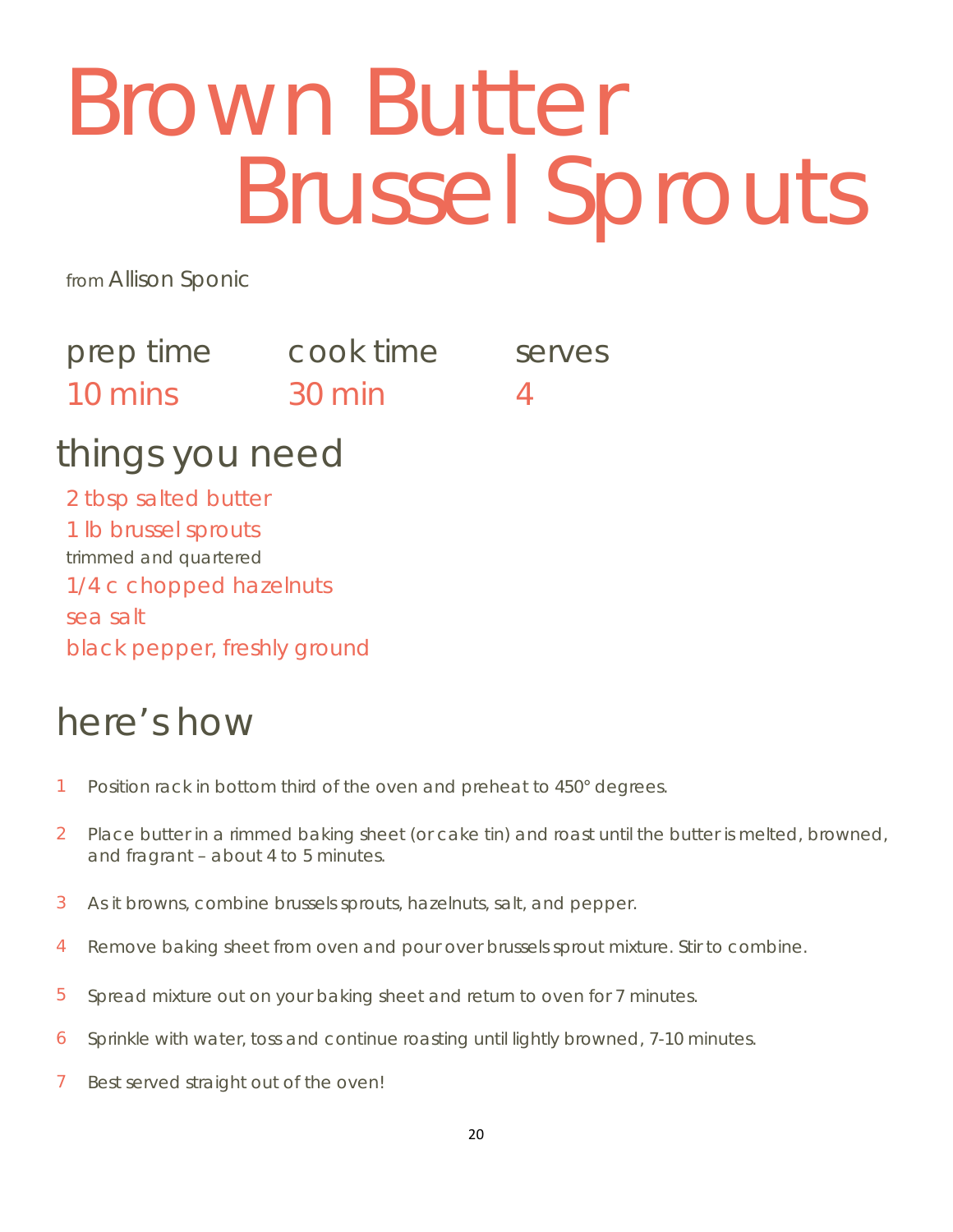### Caesar Salad

from Kathy Remetta

| prep time | cook time |
|-----------|-----------|
| 10 mins   |           |

serves  $4 - 6$ 

### things you need

1 head romaine lettuce washed and torn in bite sized pieces  $3/4$  c FVOO red wine vinegar 3 cloves garlic, crushed 1 egg 1/3 - 1/2 c grated parmesan reggiano cheese I use Locatelli

Worcestershire sauce 1 lemon, juiced dry mustard black pepper, freshly ground dry oregano croutons anchovies optional

### here's how

- 1 In a blender, add the crushed garlic, 1/3 c Locatelli, the juice from the lemon, a few dashes of the Worcestershire sauce, couple of shakes of dry oregano, about 8 shakes of the dry mustard, and a couple of good turns of the black pepper.
- 2 Boil water, remove from heat and add the egg (in its shell) to the water. Let it sit in the water a few minutes. Remove from the water and crack it into the blender.
- 3 Blend all and slowly drizzle in the EVOO through the top of the lid. Taste and adjust seasonings. I always need more dry mustard and black pepper. If you like it cheesier—add more cheese.
- 4 Toss the dressing with the lettuce. Sprinkle top with more cheese and the croutons.

### helpful notes

If you are leery of the raw egg, there are various ways to pasteurize it first. This is just the way I do it. I shred the anchovies on the side for those who like them.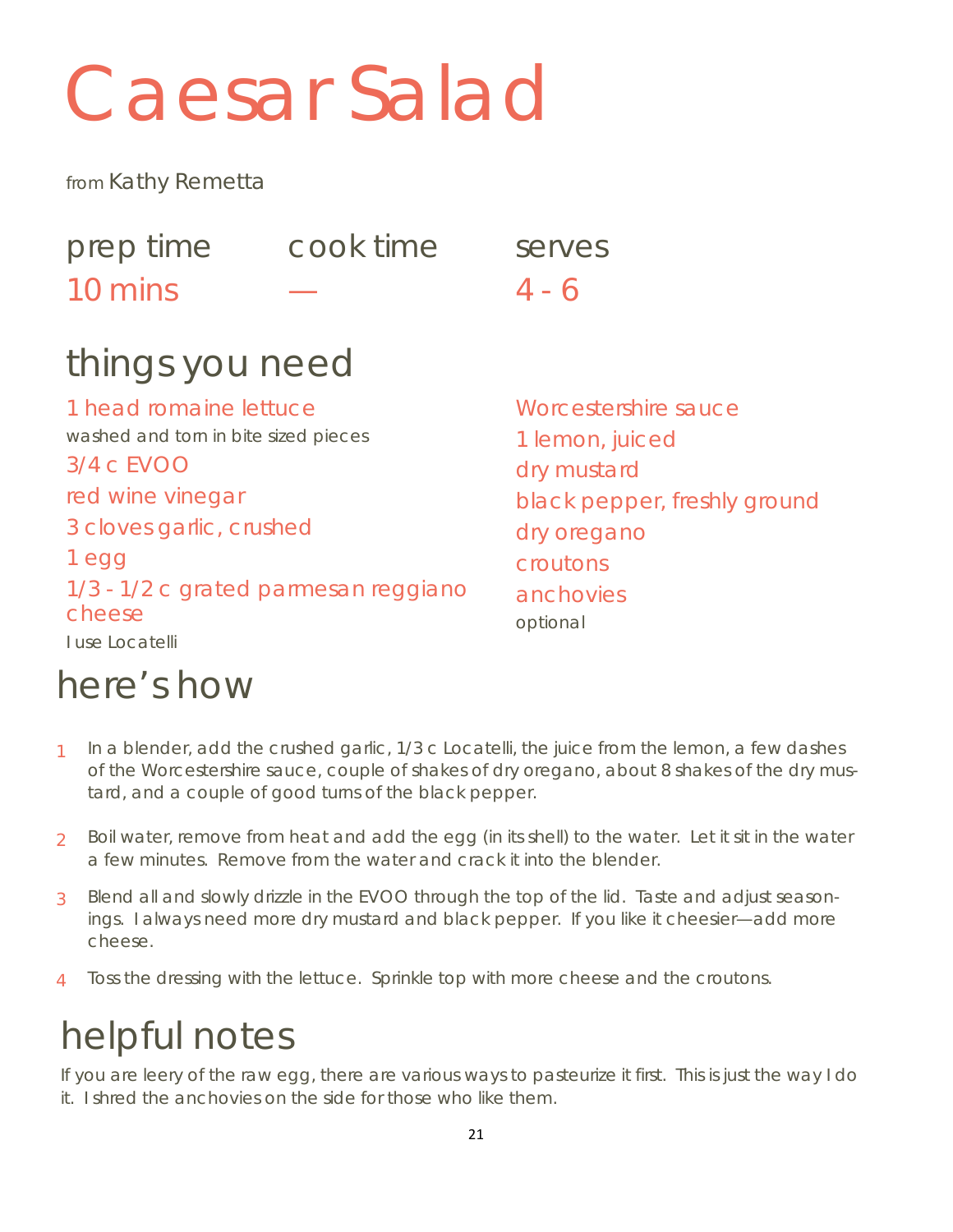### Corn Pudding

from Shaun Jones

| prep time | cook time      | serves  |
|-----------|----------------|---------|
| 10 mins   | $25 - 30$ mins | $4 - 6$ |

### things you need

8 oz sour cream 1 17 oz can whole kernel corn, drained 1 17 oz can cream style corn 2 eggs beaten 1/2 c sugar

here's how

- 1 Preheat oven to 425 degrees.
- 2 Mix all ingredients together except the eggs and butter.
- 3 Add melted butter and beaten eggs, folding gently.
- 4 Pour into a 2-quart casserole dish that has been sprayed with a vegetable spray.
- 5 Bake 25 to 30 minutes until light brown and till slightly moving when shaken.
- 6 Serve warm.

### helpful notes

I vary with my corn pudding. Sometimes I add 34 cups of sugar and no jalapenos. I sometimes mix honey and butter to create a spread for it. The jalapenos give it just a little kick.

1 box Jiffy Corn Muffin Mix 1 stick butter or margarine, melted 1 4 oz can chopped jalapeno peppers, drained Old El Paso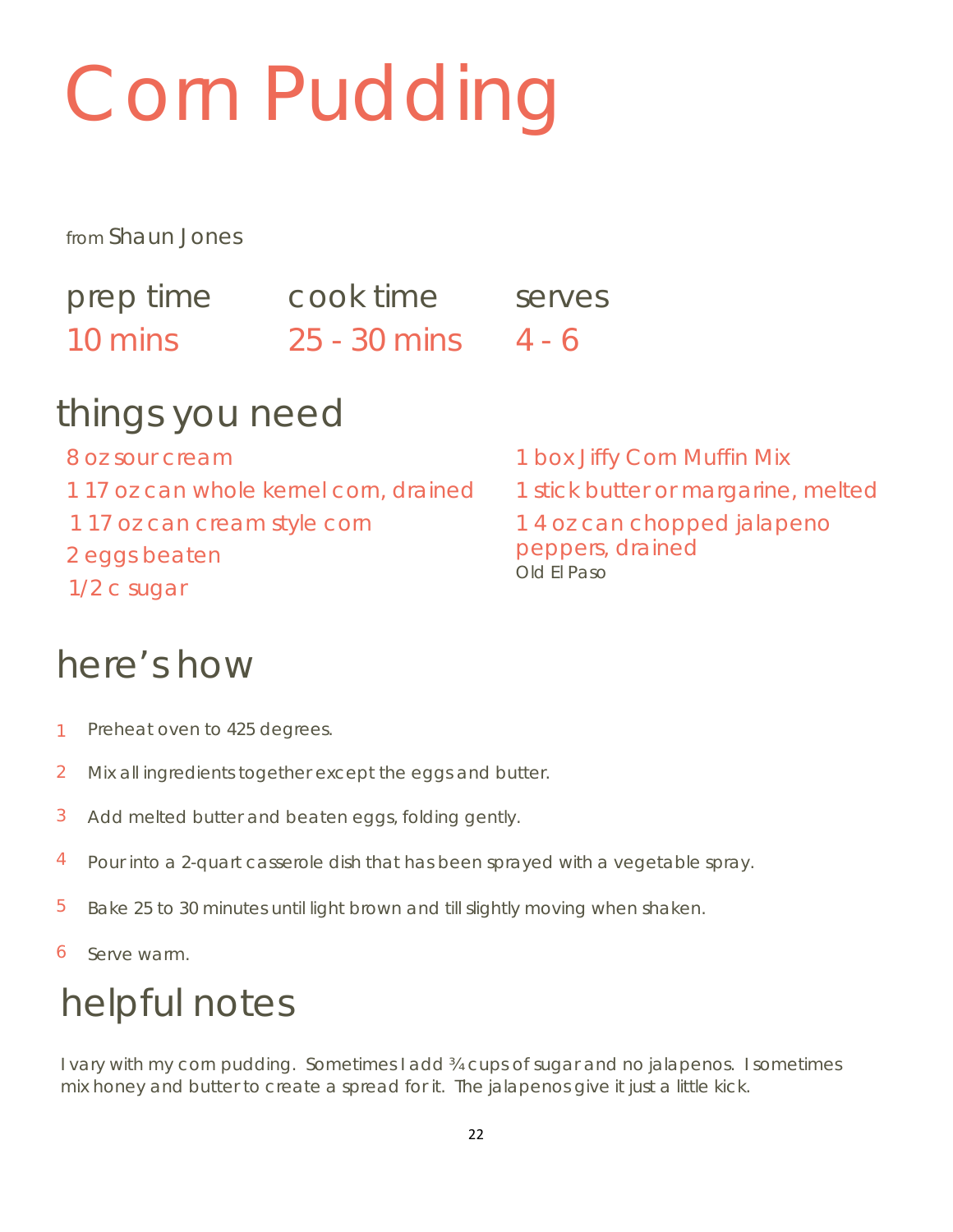### French Onion Soup

from Jen Warren

| prep time                                         | cook time | serv             |
|---------------------------------------------------|-----------|------------------|
| 15 mins                                           | 60 mins   | $4 - 6$          |
| things you need                                   |           |                  |
| 2 - 3 tbsp olive oil                              |           | $1/2$ ts         |
| 2 tbsp butter                                     |           | $1/2$ ts         |
| 6 lg yellow or Spanish onions - thinly            |           | 1/2c             |
| sliced                                            |           | 6 c of           |
| 1 tbsp sugar                                      |           | $4 - 8s$         |
| 1 tsp dried thyme or 5 sprigs fresh -<br>stripped |           | bread<br>toasted |
|                                                   |           |                  |

1 - 3 bay leaves

serves 4 - 6

p salt p black pepper sherry wine f beef broth slices of sourdough baguette d - 1 inch thick d first if desired

8 slices gruyere or mozzarella cheese or 2 c shredded

- 1 Preheat oven to 400 degrees.
- 2 Melt butter and oil together in large stock pot or Dutch oven over medium-high heat. Add onions and cook about 10 minutes, until onions are tender and golden brown. Then add sugar and cook another few minutes to help brown the onions even more. Then add thyme, bay leaf, salt, and pepper and cook a few more minutes. Add sherry wine and simmer until liquid is almost absorbed. Add the broth and bring mixture to a boil. Reduce heat to low, and partially cover and simmer 20 -25 minutes. Now preheat your oven to 400 degrees and preheat the broiler.
- 3 Remove bay leaf and ladle soup into oven-proof crocks. Place on baking sheet to make sure they are sturdy in the oven. Place bread rounds into each bowl and top the bread with the gruyere or mozzarella cheese. Broil 2-3 minutes, until the cheese is golden and bubbly.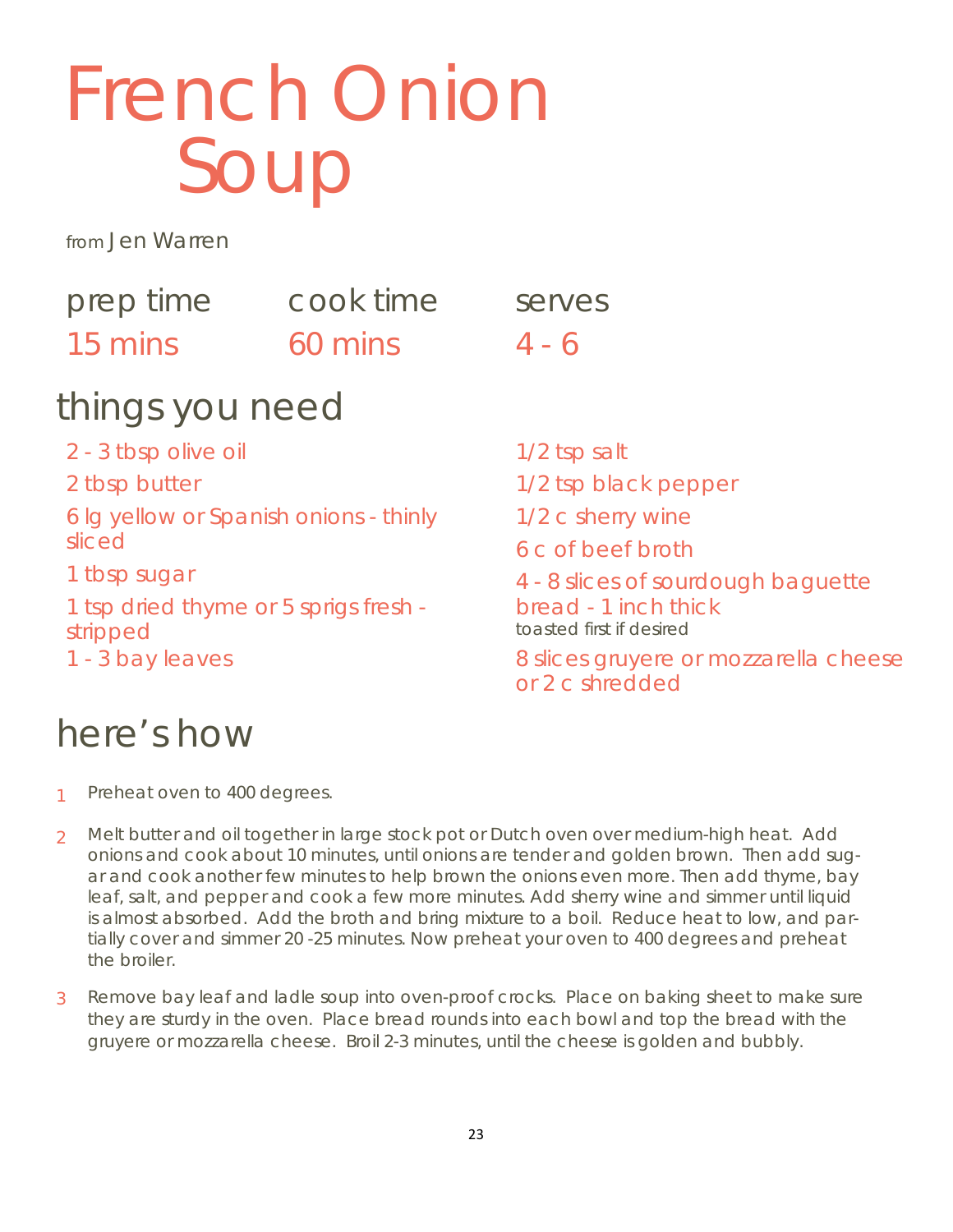### Maple Roasted Carrot Salad

from Kathleen Garrity (taken from Barefoot Contessa's book, *Cooking for Jeffrey)*

| prep time                                                                                                                                                                                  | cook time                               | serves                                                                                                                                                                                         |
|--------------------------------------------------------------------------------------------------------------------------------------------------------------------------------------------|-----------------------------------------|------------------------------------------------------------------------------------------------------------------------------------------------------------------------------------------------|
| 20 mins                                                                                                                                                                                    | 45 mins                                 | $4 - 6$                                                                                                                                                                                        |
| things you need                                                                                                                                                                            |                                         |                                                                                                                                                                                                |
| 2 lbs carrots, preferably with leafy tops<br>good olive oil<br>1/4 c pure grade A maple syrup<br>2/3 c dried cranberries<br>2/3 c freshly squeezed orange juice<br>2 oranges<br>here's how | kosher salt & fresh ground black pepper | 3 tbsp sherry wine vinegar<br>2 garlic cloves, grated on<br>microplane<br>6 oz baby arugula<br>6 oz goat cheese<br>such a montrachet, medium-diced<br>2/3 c roasted, salted Marcona<br>almonds |

- 1 Preheat oven to 425 degrees.
- $2<sup>7</sup>$  Trim and scrub the carrots. If the carrots are more than 1 inch in diameter, cut them in half lengthwise. Cut the carrots in large diagonal slices 1 inch wide  $\times$  2 inches long (they will shrink when they roast) and place in a medium bowl with ¼ cup of olive oil, 1 teaspoon salt, and ½ teaspoon pepper. Toss well and transfer to two sheet pans. (If you use just one, they'll steam instead of roasting.) Roast for 20 minutes, tossing once, until the carrots are tender. Transfer all the carrots to one of the sheet pans, add the maple syrup, toss, and roast for 10 to 15 minutes, until the edges are caramelized. Watch them carefully! Toss with a metal spatula and set aside for 10 minutes.
- 3 Meanwhile, combine the cranberries and orange juice in a small saucepan, bring to a simmer, then set aside for 10 minutes.
- 4 In a small bowl, combine the vinegar, garlic, and 1/2 teaspoon salt. Whisk in 3 tablespoons of olive oil. Place the arugula in a large bowl and add the carrots, cranberries (with their liquid), goat cheese, almonds, and the vinaigrette. Toss with large spoons, sprinkle with salt, and serve at room temperature.

### helpful notes

My changes – used dried cherries instead of dried cranberries, feta cheese instead of goat cheese, and half spinach, half arugula, rather than all arugula. I also did not have the fancy almonds, so just used the almond slivers.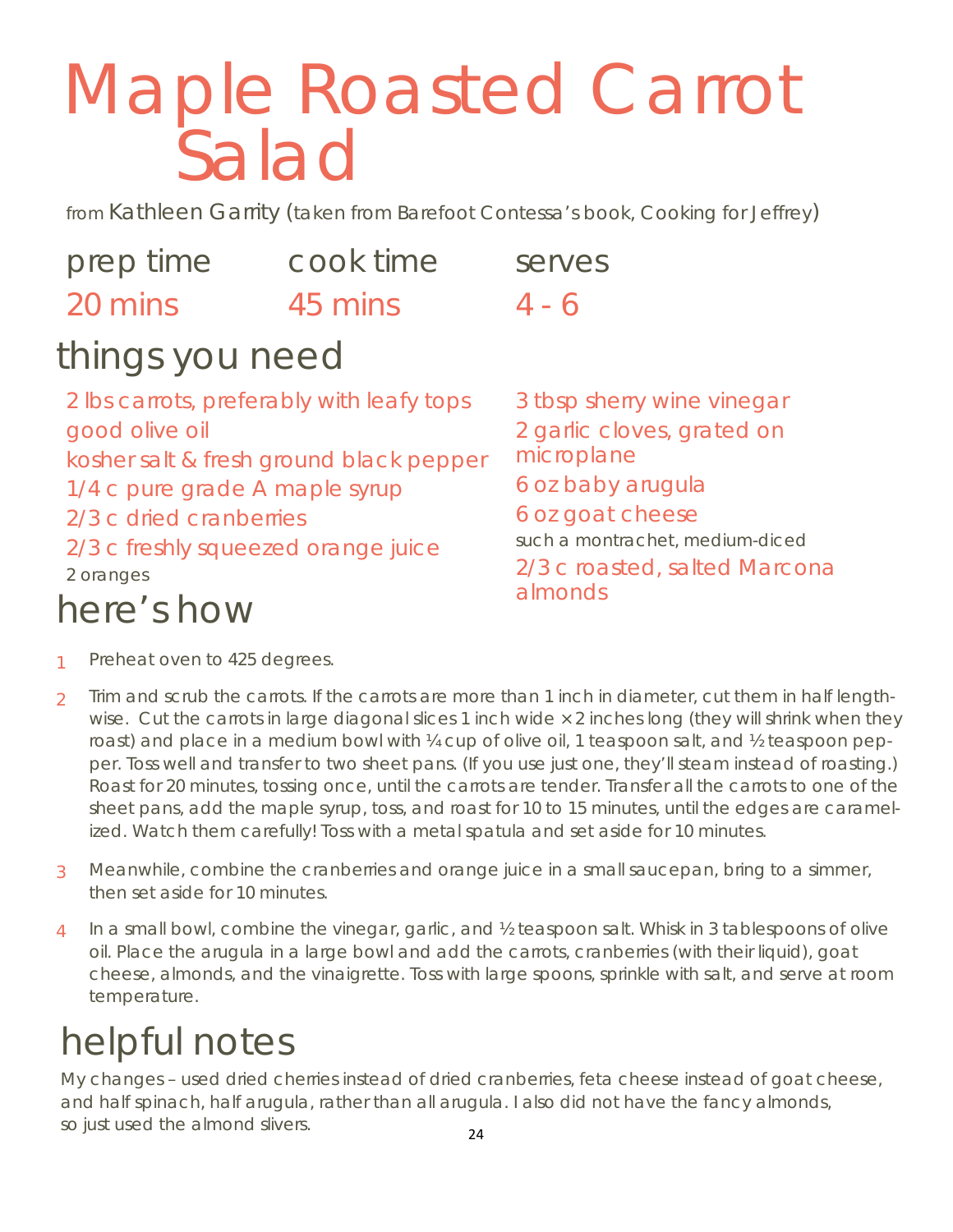### Mashed Cauliflower

from Julie Power (Hilltop Consultants) (from thatlowcarblife.com)

| prep time                      | cook time | serves                 |
|--------------------------------|-----------|------------------------|
| 5 mins                         | 20 mins   |                        |
| things you need                |           |                        |
| 2 tsp avocado oil              |           | 1 tsp salt             |
| 2 cloves garlic, minced        |           | 1/2 tsp cracked pepper |
| 24 oz fresh cauliflower, riced |           |                        |
| 2 c chicken broth              |           |                        |
| 3 tbsp butter                  |           |                        |
|                                |           |                        |



### here's how

- 1 Add the oil to a deep 12 inch skillet and heat over medium heat. Add the garlic and cook 1 minute.
- 2 Add the cauliflower rice and stir to combine.
- 3 Add the chicken broth and bring to a boil. Reduce to a simmer and cover the pot. Let cook for 10 minutes.
- 4 Remove the lid and stir. Continue cooking until nearly all of the liquid has evaporated, about 10 more minutes, stirring as needed.
- 5 Use an immersion blender to puree the cauliflower. Alternately, transfer the mixture to a blender or use a potato masher. Using a potato masher will result in a less smooth texture.
- 6 Add the butter, salt, and pepper and stir to melt the butter. Serve hot.

### helpful notes

This side goes with my favorite Fall 2020 meal (Keto Salisbury steak (see entrees) and Barbara Bush's green beans (see sides)).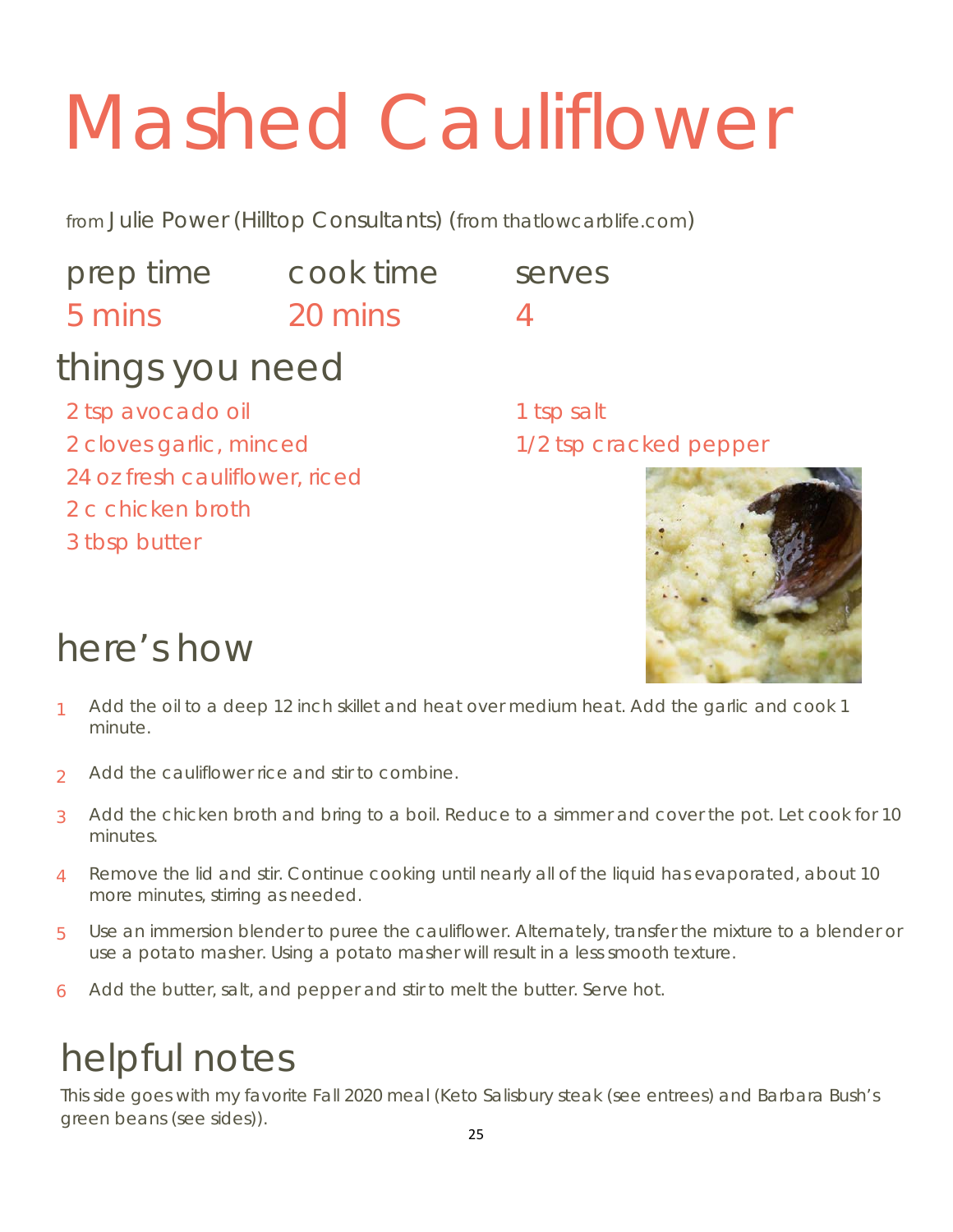### Pineapple Stuffing

from Maureen Austin

| prep time | cook time |
|-----------|-----------|
| 5 mins    | 45 mins   |

### things you need

1/2 c of butter, softened 1/2 c of sugar

1 20 oz can of crushed pineapple don't drain the juice

#### 4 eggs

6 – 8 slices of white bread cubed let the bread sit out for a few hours to harden

### here's how

1 Cream together butter and sugar. Beat in one egg at a time. Stir in pineapple. Fold in cubed bread.

serves

 $4 - 6$ 

- 2 Put in 9 x 12 greased glass dish.
- 3 Bake @ 350 for about 45 minutes. Top will become golden brown. Serve warm.

### helpful notes

This recipe can be doubled.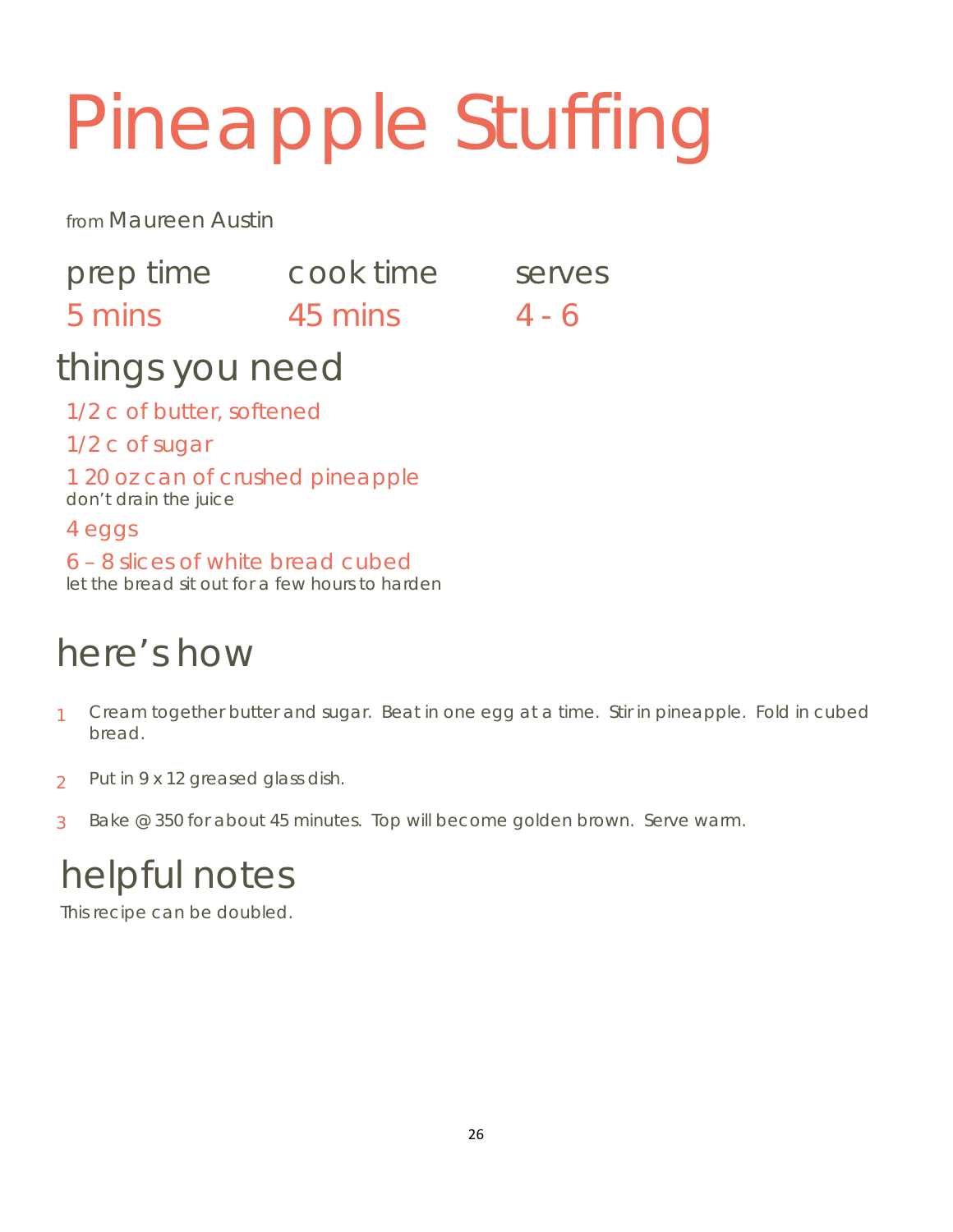# Sausage Stuffing

from Margie Sigmund

| prep time                                                         | cook time | serve     |
|-------------------------------------------------------------------|-----------|-----------|
| 15 mins                                                           | $45$ min  |           |
| things you need                                                   |           |           |
| 1 lb bulk sausage                                                 |           | 2 tsp pc  |
| I usually use Jimmy Deans<br>112 oz package of (soft) bread cubes |           | 1 tsp sal |
|                                                                   |           |           |

1 egg

1 c celery, diced

1/4 - 1/3 c onion, diced

### here's how

serves

bultry seasoning  $|$  tsp satisfy 1/2 tsp pepper milk

I also add a little bit of turkey or chicken broth, but you can just use the milk if you prefer

- 1 Preheat oven to 350 degrees.
- 2 Brown sausage and onions in large frying pan (breaking sausage up into small pieces). In large bowl add remaining ingredients except for milk/broth.
- 3 Pour the browned sausage and onions on top of mixture. Add a little milk (and a little broth if you'd like) but don't make it too moist. (You can add in more while mixing.)
- 4 Stir ingredients together and mix well (I usually use my hands after initial stirring).
- 5 Place into lasagna pan or 8 X 8 baking dish. (You can drizzle a little more broth on top if you'd like but again, don't make it too moist.)
- 6 Cover with foil and bake in oven at 350 for about 40/45 minutes. (You can remove foil for the last 10 or 15 minutes so that the top browns.)

### helpful notes

27 I usually make two batches. I can usually stuff about 34 of one batch into the turkey and then just bake the rest.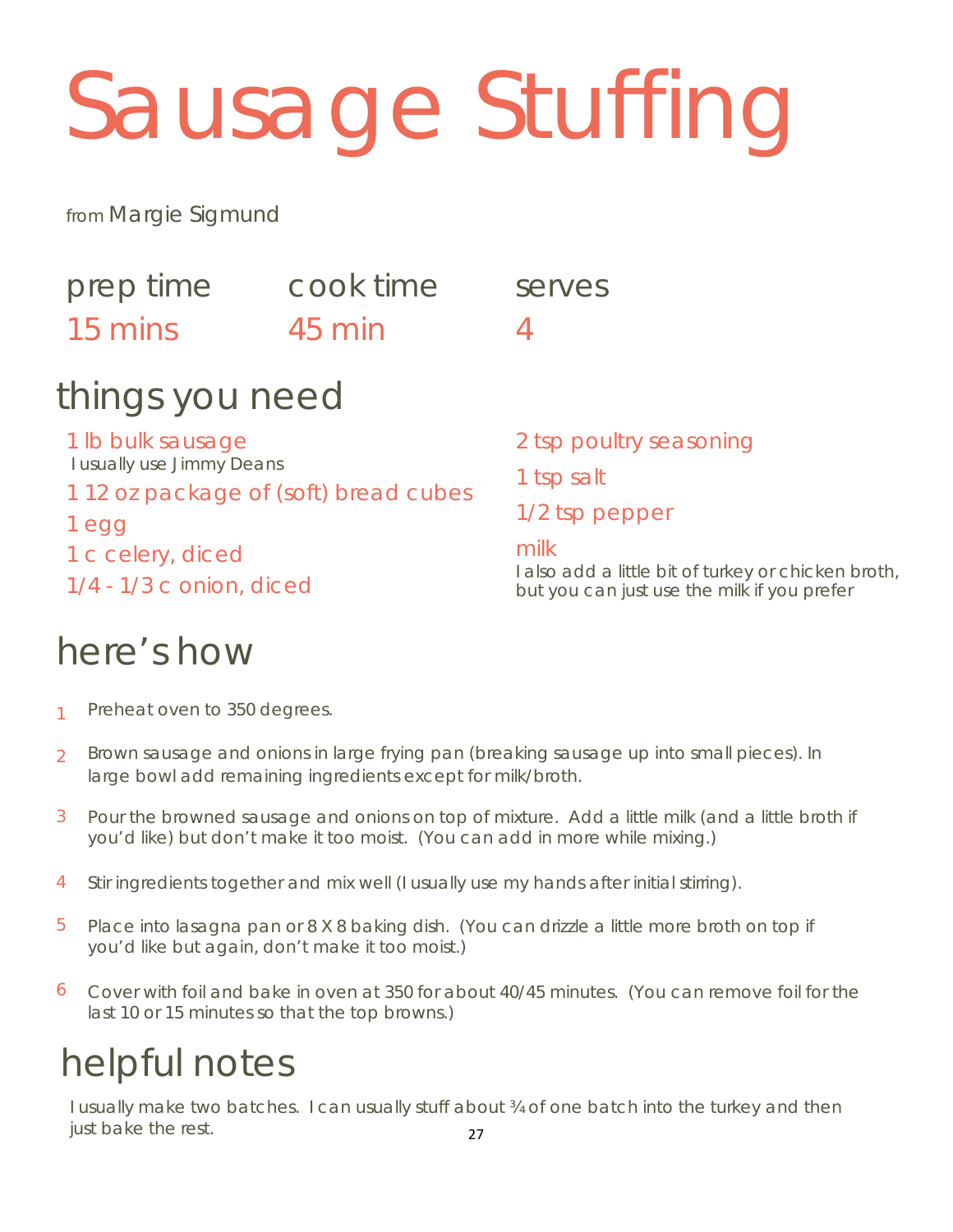## Turkey Sausage **Soup**

from Tracy McFadden

| prep time | cook time        |
|-----------|------------------|
| 10 mins   | $30 \text{ min}$ |

serves 4

### things you need

10 oz Italian turkey sausage 1/2 c chopped onion 2 tsp minced garlic baby spinach 1 can stewed tomatoes 1 can cannelli beans

### here's how

- 1 Take sausage out of casings, breakup and brown sausage.
- 2 Add garlic and onion and sauté for two minutes.
- 3 Add the rest of the ingredients, bring to a boil, then simmer 20 minutes.
- 4 Place in bowl and sprinkle romano cheese on top.

### helpful notes

If you want, you can add ditalini pasta!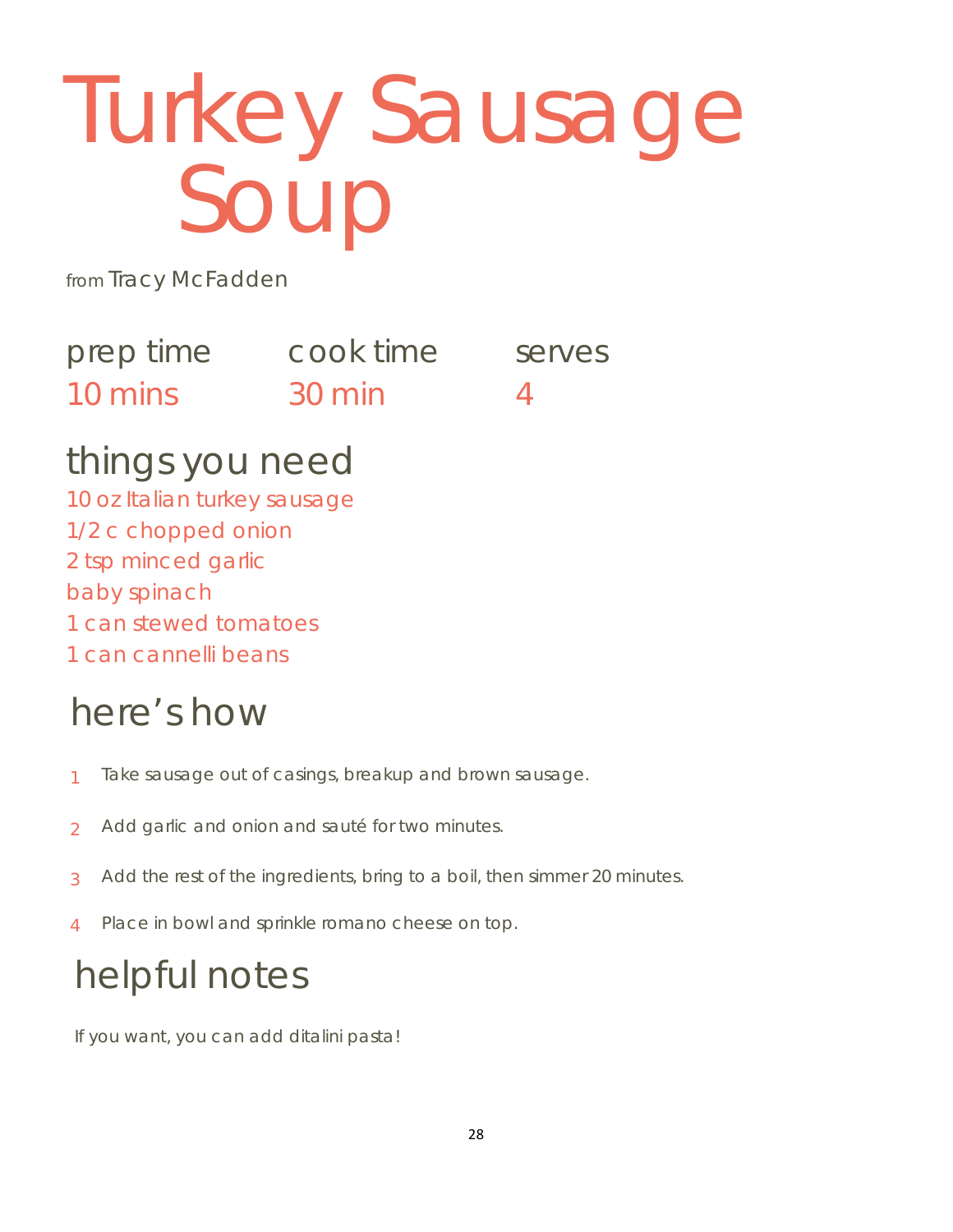# entrees

- 29 Baked Denver Omelet
- 30 Beef Stroganoff
- 31 Chicken Divan
- 32 Chicken Fried Rice
- 33 Chicken & Wild Rice Casserole
- 34 Garlic Chicken & Spaghetti
- 35 Gummy Eggs
- 36 Homemade Pancakes
- 37 Hot Dog Casserole
- 38 Instant Pot Chicken Risotto
- 39 Kale & Mushroom Lasagna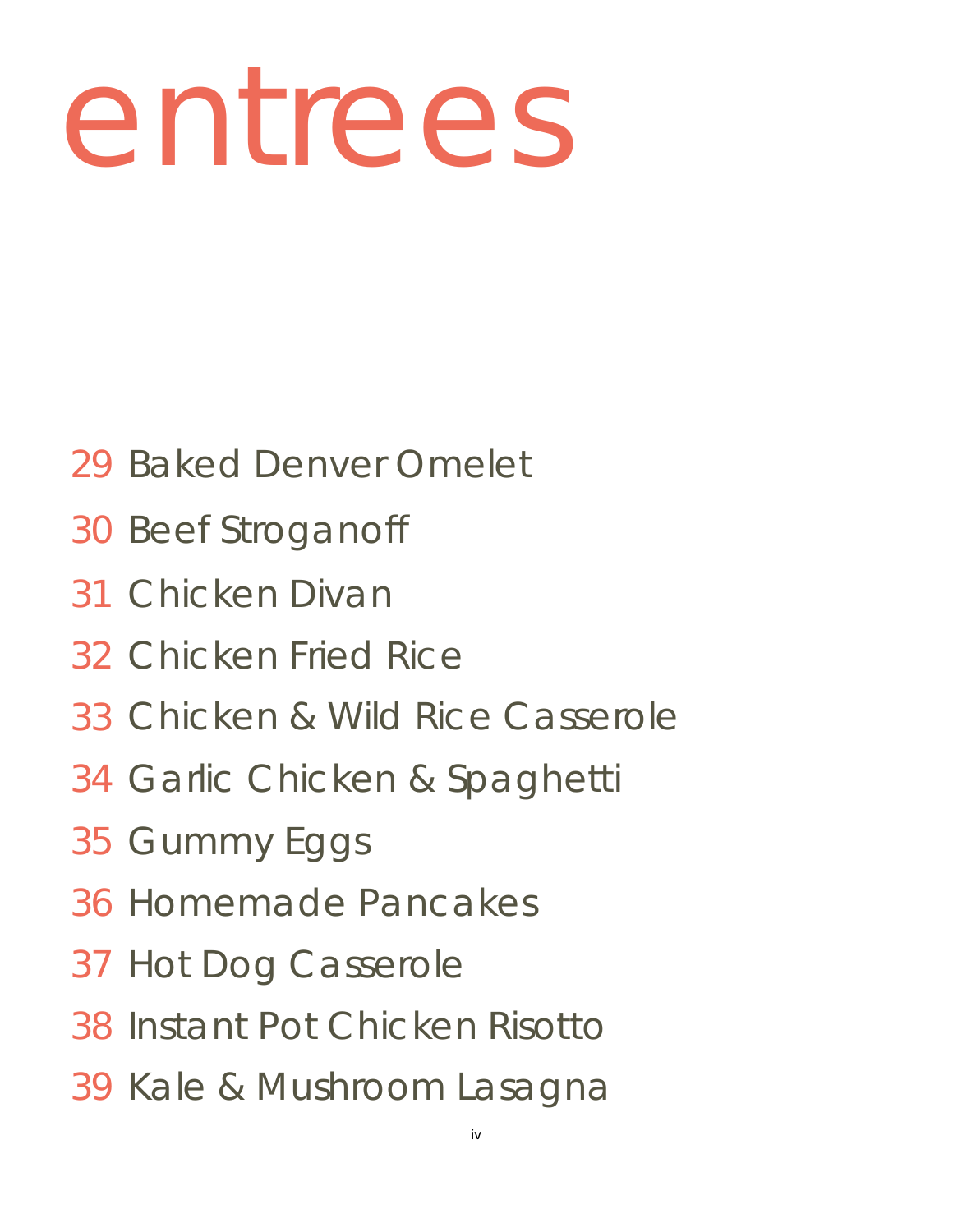# entrees ...continued

- $\frac{4}{1}$ 40 Kentucky Bourbon Chicken Kabob
- 41 Keto Salisbury Steak
- 42 Marinara Sauce
- 43 Olive Garden Chicken Pasta
- 44 Quiche Lorraine
- 45 Sausage Egg Casserole
- 46 Sausage & Peppers
- 47 Slow Cooker Coconut Curry
- 48 Terri D's Turkey Burgers
- 49 Tuscan Kale Pasta
- 50 Vodka Sauce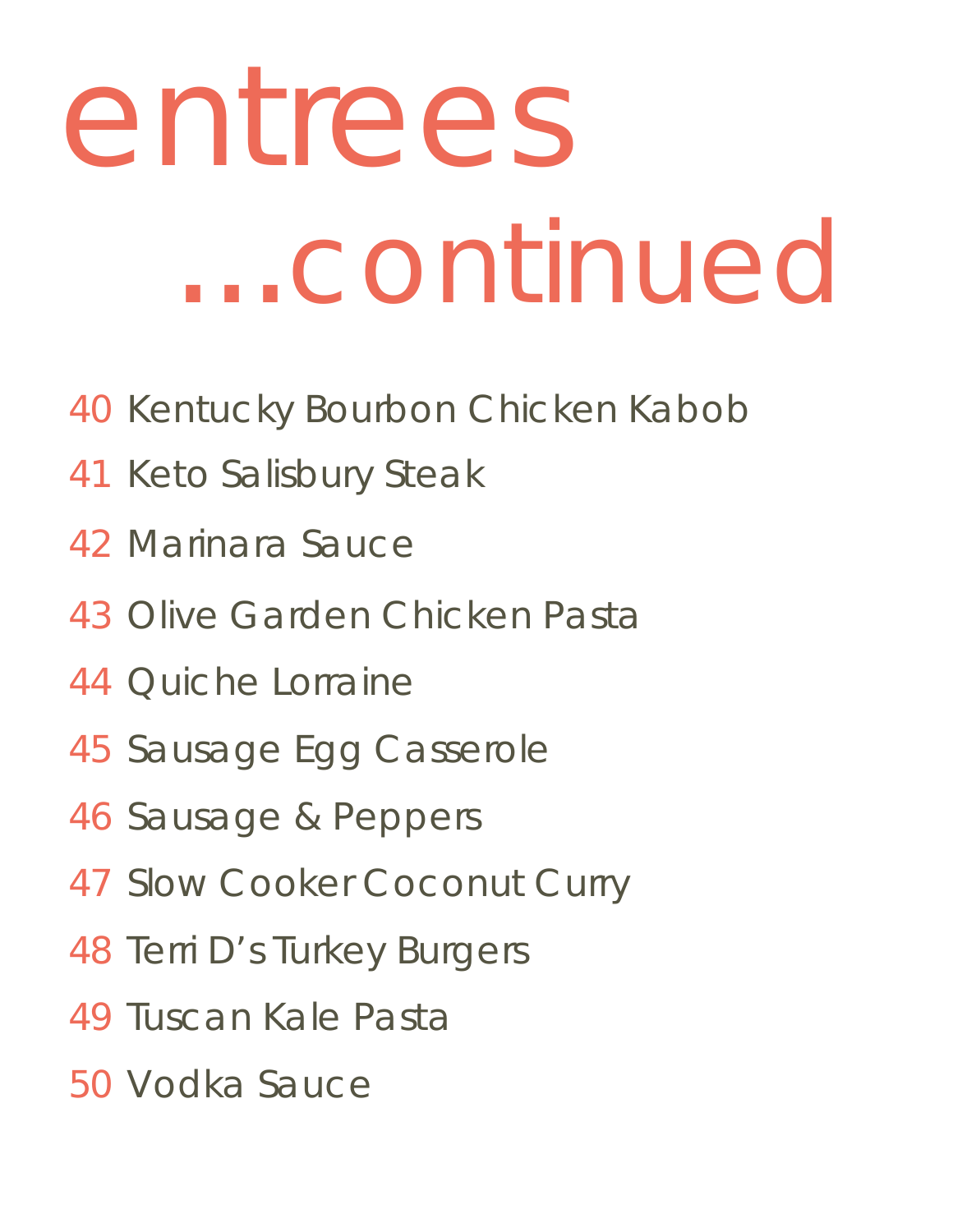### Baked Denver Omelet

from Jenelle McAdams

prep time 10 mins

cook time 35 mins

#### things you need

2 tbsp butter or non-dairy butter alternative 1/2 onion (red or white), chopped 1/2 green bell pepper, chopped 1 c chopped cooked ham or pancetta serves 4



8 eggs 1/4 c milk or non-dairy almond milk 1/2 c shredded cheddar cheese or non-dairy shredded cheese Italian seasoning, garlic salt, paprika, & black pepper to taste

#### here's how

- 1 Preheat oven to 400 degrees. Grease a 10-inch round baking dish.
- 2 Melt butter in a large skillet over medium heat; cook and stir onion and bell pepper until softened, about 5 minutes. Stir in ham and continue cooking until heated through, about 5 minutes more.
- 3 Beat eggs and milk in a large bowl. Stir in cheese and add the ham mixture; season with Italian spices, garlic salt, paprika, and black pepper. Pour mixture into prepared baking dish.
- 4 Bake in preheated oven until eggs are browned and puffy, about 25 minutes. Serve warm.

#### helpful notes

The ham naturally incorporates a lot of salt, so be cautious with adding extra salt. I baked this omelet as a dinner entrée and paired with roasted fingerling potatoes and cherry tomatoes. This omelet was made Denver style (and dairy free!) but you can take the basic premise and use only veggies or all meats or whatever type of omelet you are craving.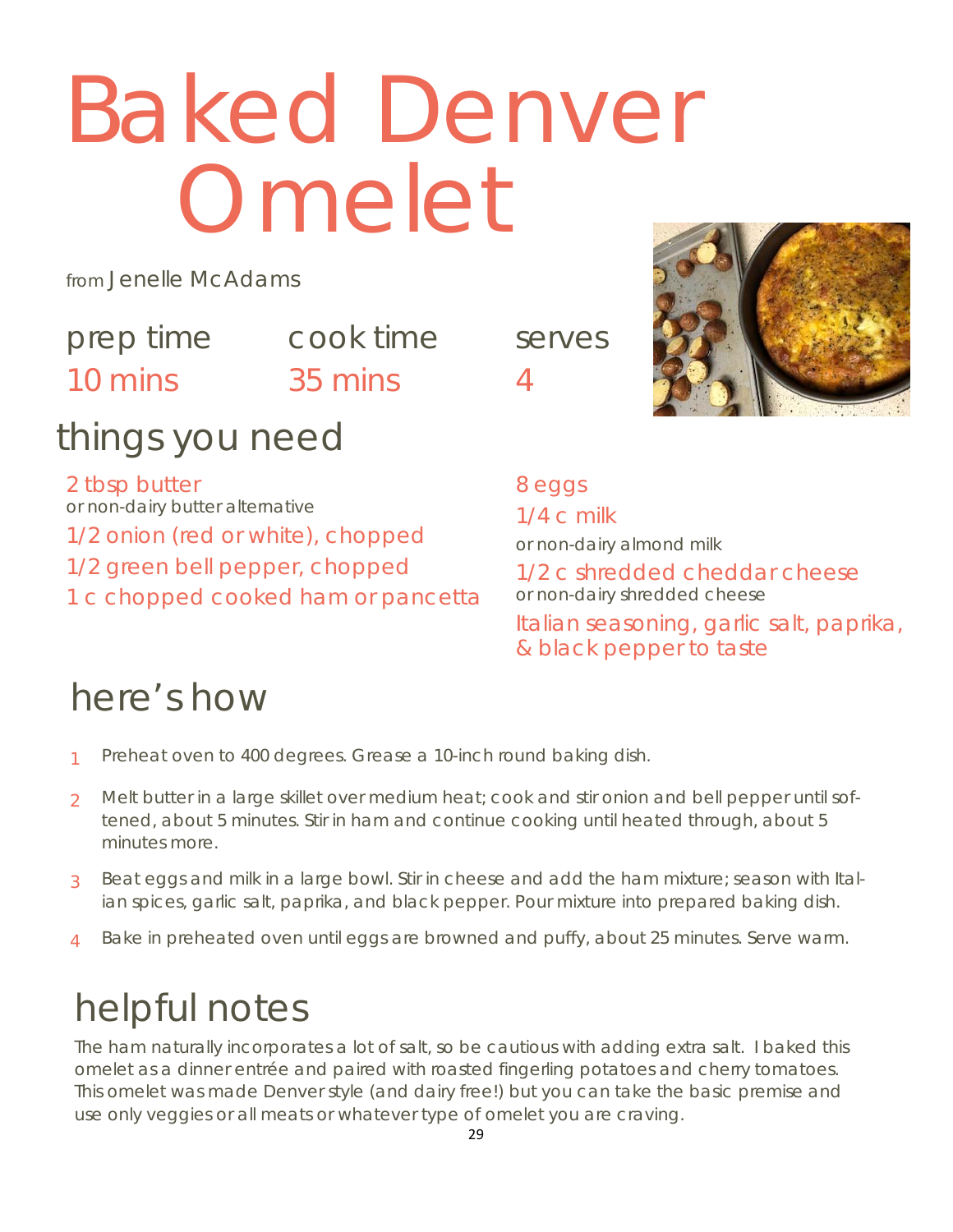### Easy Beef Stroganoff

from Theresa Meyer

| prep time | cook time | serves |
|-----------|-----------|--------|
| 5 mins    | 4 hrs     |        |

#### things you need

- 1.5 lbs cubed stew meat
- 1 10.5 oz can cream of mushroom soup
- 1 c milk

 I use whole milk & use the soup can to measure it out

1 pkg dry onion soup mix

I use Lipton

1 bag of egg noodles

I normally use half of a 12 oz bag

#### here's how

- 1 Mix the stew meat, cream of mushroom, milk, and onion soup mix in the crockpot and cook on high for 4 hours. I stir occasionally, but it's not necessary.
- 2 Boil and prepare the egg noodles to your choice of density and mix into the meat mixture when ready to serve.

#### helpful notes

Enjoy a stress-free and hearty dinner! My kids, ages 1 and 2, even enjoy this meal!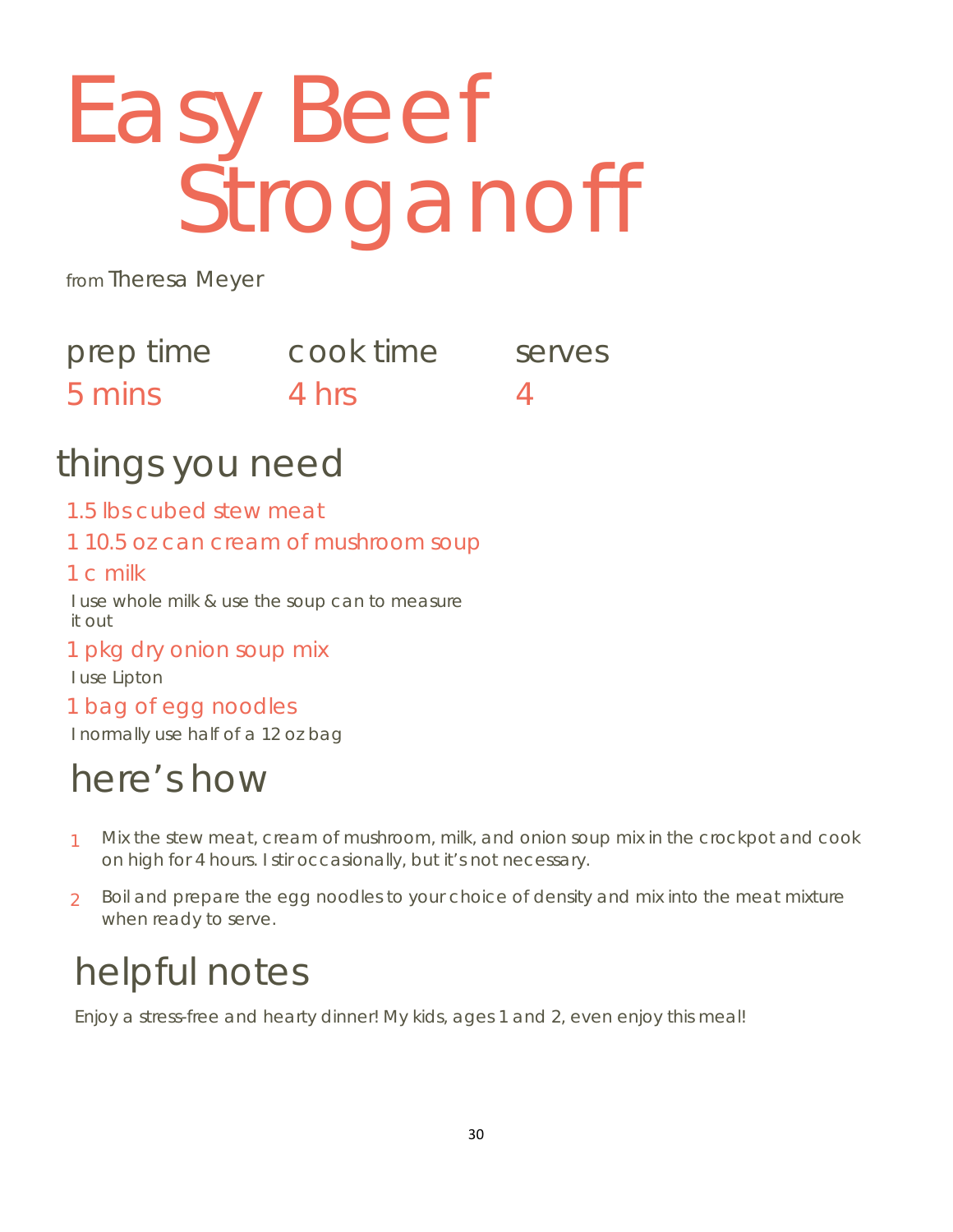### Easy Chicken **Divan**

from Rose O'Drain

| prep time | cook time |
|-----------|-----------|
| 15 mins   | 25 mins   |

#### things you need

serves

6

4 c cubed or shredded chicken, cooked 24 - 32 oz frozen broccoli florets, thawed 1 c sour cream 1/2 c mayonnaise 1/4 c heavy cream 1/4 c chicken broth 2 tsp chicken bouillon I prefer "Better than Bouillon" or 2 cubes 1 tsp fresh ground pepper 1 c grated cheddar cheese 2 tbsp butter, melted 1/4 tsp kosher salt 3/4 c plain breadcrumbs

#### here's how

- 1 Preheat oven to 350 degrees. Coat a 9x13 baking dish with nonstick spray and set aside.
- $2<sub>1</sub>$  In a large bowl combine the chicken and broccoli evenly. Place the mixture into the prepared pan.
- 3 In a medium bowl whisk together the sour cream, mayonnaise, heavy cream, chicken broth, bouillon, and pepper. Pour the sour cream mixture evenly on top of the chicken and broccoli.
- 4 In a medium bowl combine the butter, salt and breadcrumbs. Evenly sprinkle the breadcrumbs on top of the cheese layer.
- 5 Bake for 25-30 minutes until warmed through and toasted on top. Serve warm.

#### helpful notes

You can serve this over rice, pasta or on its own. You can even stuff the mixture into a baked potato! Store airtight in the refrigerator for up to 3 days.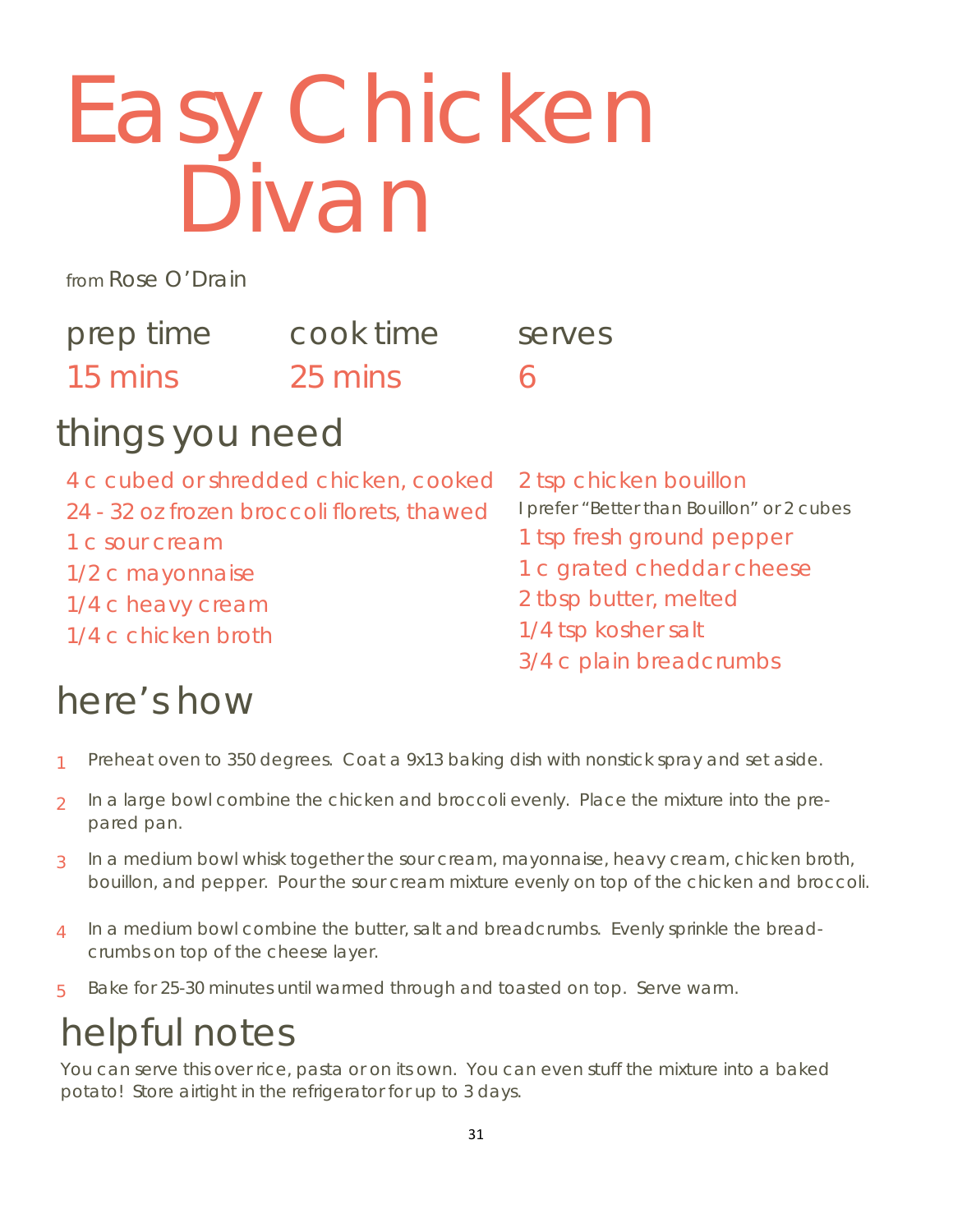### Chicken Fried Rice

from Jason Schmidt

prep time 15 mins cook time 25 mins

#### things you need

3/4 lb boneless skinless chicken thighs 1 tsp salt, divided 3 tbsp canola oil (or any high heat oil), divided 3 lg eggs, whisked 2/3 c yellow onions, diced 2 cloves garlic, minced 2 tsp minced ginger 1 lg carrot, peeled and diced 2/3 c frozen peas, rinsed under warm tap water for a few seconds to thaw here's how

serves

6

4 c cooked jasmine rice preferably leftover from at least a day before 2 scallions, sliced separate the white and light green parts from the dark green part 1/2 tsp Chinese five-spice powder optional 2 1/2 tbsp soy sauce or tamari 1 tsp sesame oil

- Chop the chicken into small 1/4-inch to 1/2-inch cubes. Sprinkle 1/2 teaspoon of salt over the chicken and mix to combine. Set the chicken aside for about 10 minutes (I usually use this time to chop all the vegetables).
- 2 Heat a wok or large sauté pan over medium-high heat. Swirl in a tablespoon of oil and add the whisked eggs. Use a spatula to quickly scramble the eggs, breaking the curds into smaller pieces as they come together. Transfer the eggs to a plate.
- 3 Add another tablespoon of oil in the wok or pan. Add the chicken and cook for 4 to 5 minutes, stirring occasionally. Turn off the heat and transfer the cooked chicken to a plate. Using your spatula, scrape off any chicken bits that are still stuck to the wok so they don't burn during the next step. You can also use paper towels to wipe down your wok or pan.
- 4 Swirl 1 tablespoon of oil into the wok over medium-high heat. Add the diced onions and cook them for 1 minute, until they start to soften. Mix in the minced garlic and ginger and cook until fragrant, about 30 seconds. Add the diced carrots and cook for 2 minutes, stirring frequently. Add 1/2 teaspoon salt and the peas, and stir to incorporate.
- 5 Add the rice to the wok or pan on top of the vegetables and stir to combine. Using the back of your spatula, smash any large chunks of rice to break them apart. Add the white and green parts of the sliced scallions (save the dark green parts) and five-spice powder. Stir to incorporate. If the rice starts to stick to the pan, stir in a little more oil.
- 6 Drizzle the soy sauce and sesame oil over the rice and stir to incorporate. Stir in the cooked chicken, scrambled eggs, and the dark parts of the scallions. Stir briefly to bring it together, and cook for another 1 to 2 minutes. Taste, and add more soy sauce if necessary.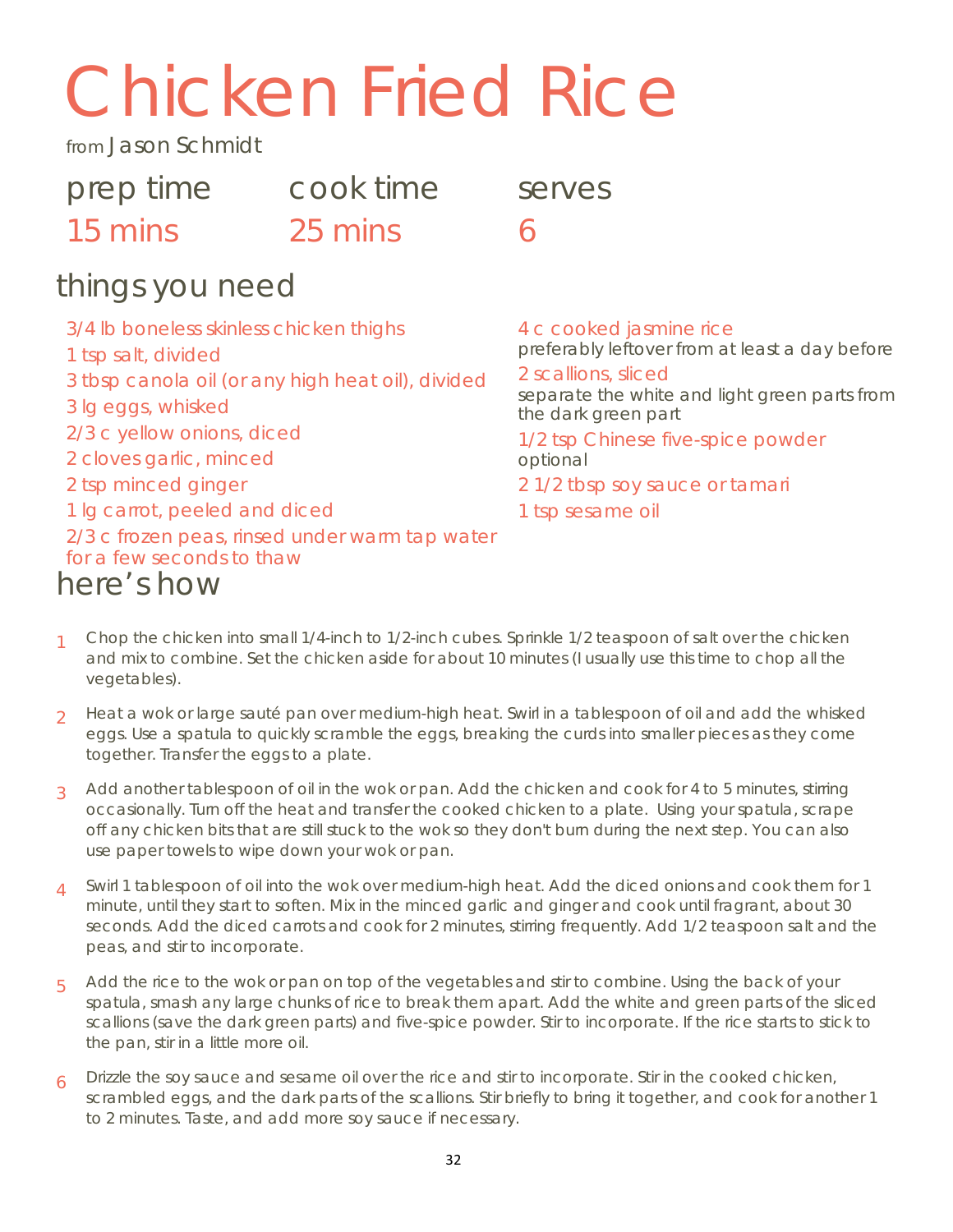### Chicken & Wild Rice Casserole

from Emily Allen (Allsteel | Gunlocke)

| prep time | cook time | serves |
|-----------|-----------|--------|
| 15 mins   | 45 mins   | n      |

#### things you need

1 box Uncle Ben's Long Grain Wild Rice (6 oz) 1/4 c (4 tbsp) butter 1/3 c chopped onion 1/3 c all-purpose flour 1 tsp salt 1 tsp pepper

#### here's how

- 1 Cook rice as directed, set aside.
- 2 In saucepan, melt butter, add onion and sauté. Stir in flour slowly, add salt & pepper to taste. Add chicken broth and half-and-half with a whisk. Cook mixture until thick, keep stirring with whisk.
- 3 Add cubed chicken, rice, almonds, parsley.
- 4 Pour into a greased casserole dish. Bake uncovered  $@$  350 $^{\circ}$  for 35 minutes.

#### helpful notes

.

My Mom has made this for my family every Christmas Eve for as long as I can remember. We won't let her make anything else! Serve along with a tossed salad, including green apple/ sliced grapes/ walnuts, a cranberry relish and French dinner rolls. Perfection!

1 c half-and-half 2 c chicken or vegetable broth 2 c cubed cooked chicken 1/3 c chopped fresh parsley 1/4 c chopped slivered almonds

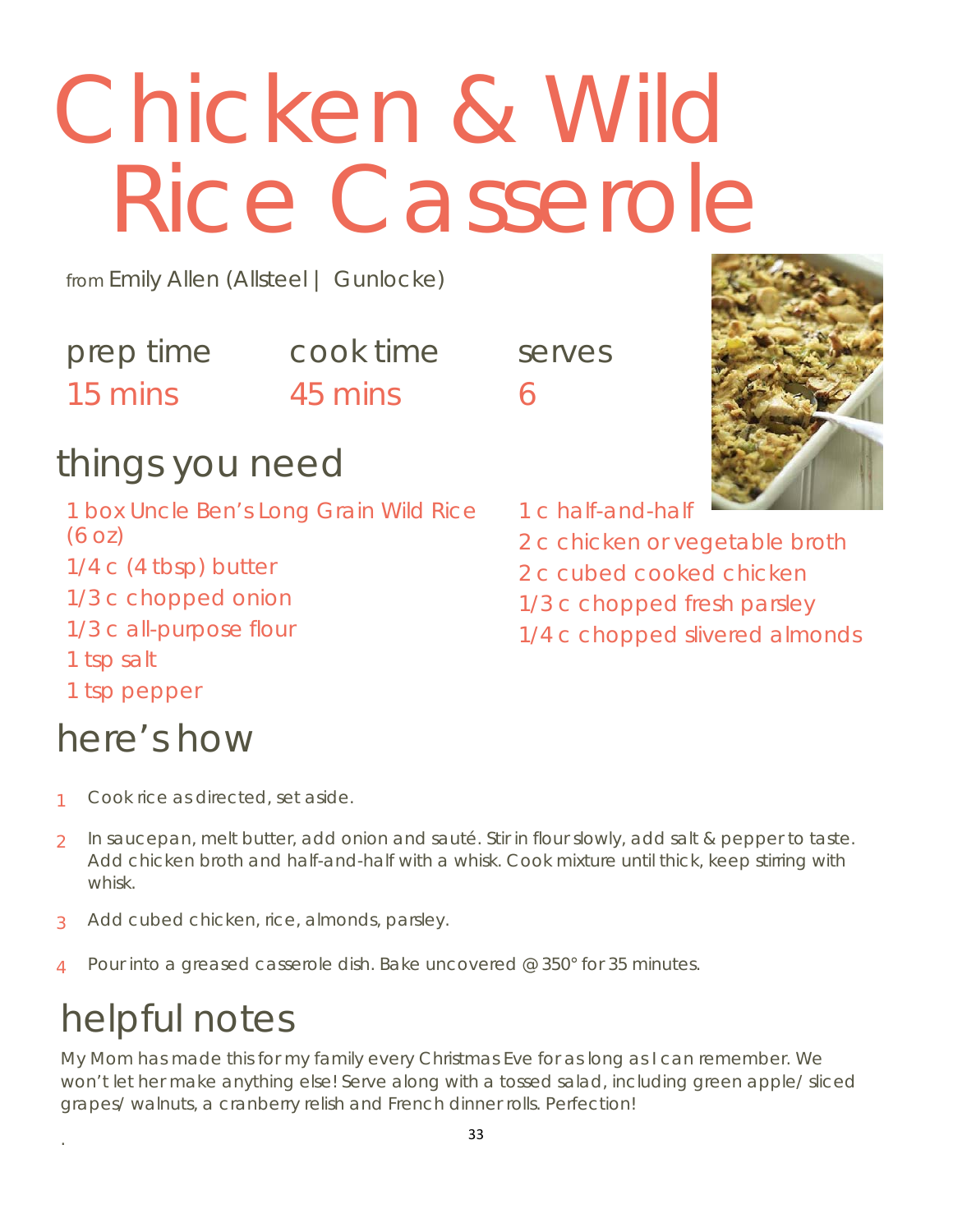### Garlic Chicken & Spaghetti

from Tracy McFadden

| prep time | cook time | serves |
|-----------|-----------|--------|
| 15 mins   | 45 mins   |        |

#### things you need

2 sticks butter 1 - 1 1/2 lbs boneless chicken breast bread crumbs garlic powder grated cheese salt & pepper 1/2 lb spaghetti

#### here's how

- 1 Put 2 sticks of butter in pan and melt (on stove). Add chicken breasts and a little salt and pepper. Sprinkle some garlic powder, bread crumbs and grated cheese over the chicken breasts and brown chicken on one side.
- 2 Turn chicken over and repeat.
- 3 Cook the spaghetti, drain, put in large bowl. Add chicken breasts, butter and sauce to spaghetti in same bowl.

4 Enjoy!

.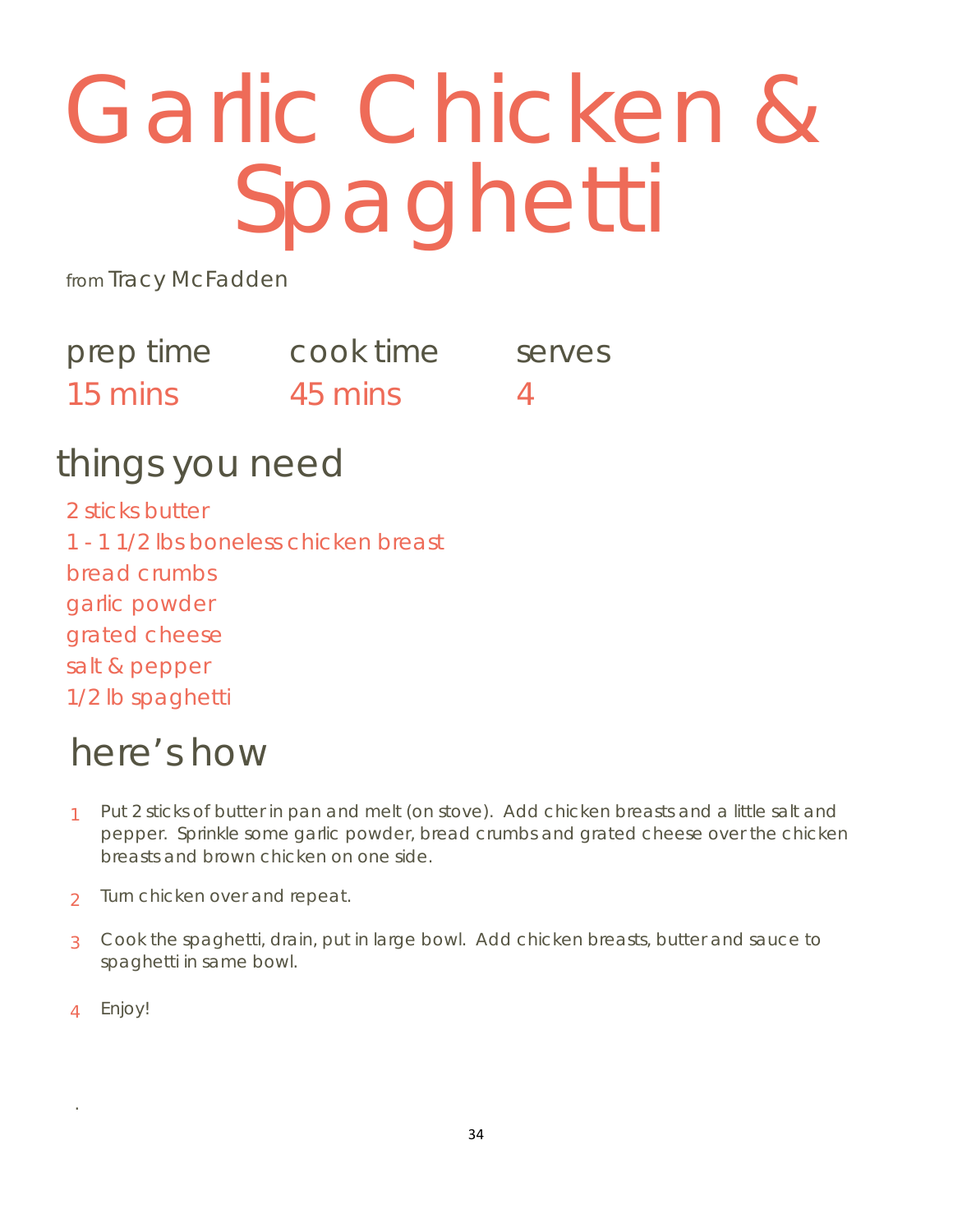# Gummy Eggs

from Val Brauckman (TelcoWorks)

| prep time | cook time         | serves  |
|-----------|-------------------|---------|
| 5 mins    | $12 \text{ mins}$ | $1 - 2$ |

#### things you need

4 or 5 jumbo eggs (use only jumbo eggs)

- 1 With no more than 4 or 5 eggs, fill the pot with cold water until the eggs are barely covered, turn the heat to high and bring the water to a boil.
- 2 Immediately upon reaching a boiled state, start the timer for 6 minutes only.
- 3 Once the pot is boiling, turn the heat down so they remain boiling, but not so violently that you risk cracking the eggs.
- 4 While they are boiling, prepare a medium-sized mixing bowl of ice and water, to plunge the eggs in the bowl at the end of the 6 minute cooking time.
- 5 As soon as the timer goes off, remove the eggs with a slotted spoon and plunge into the ice water bowl and leave them for 3 – 5 minutes.
- $6<sub>6</sub>$  Peel the eggs, cut them and sprinkle them with a finishing salt and add a small green salad sprinkled with Lime Citrus Ponzu vinegar. (Can be found in the Asian aisle of most markets…it's tart and sweet with a touch of citrus.)
- 7 Eat your heart out Martha Stewart!!! Yum!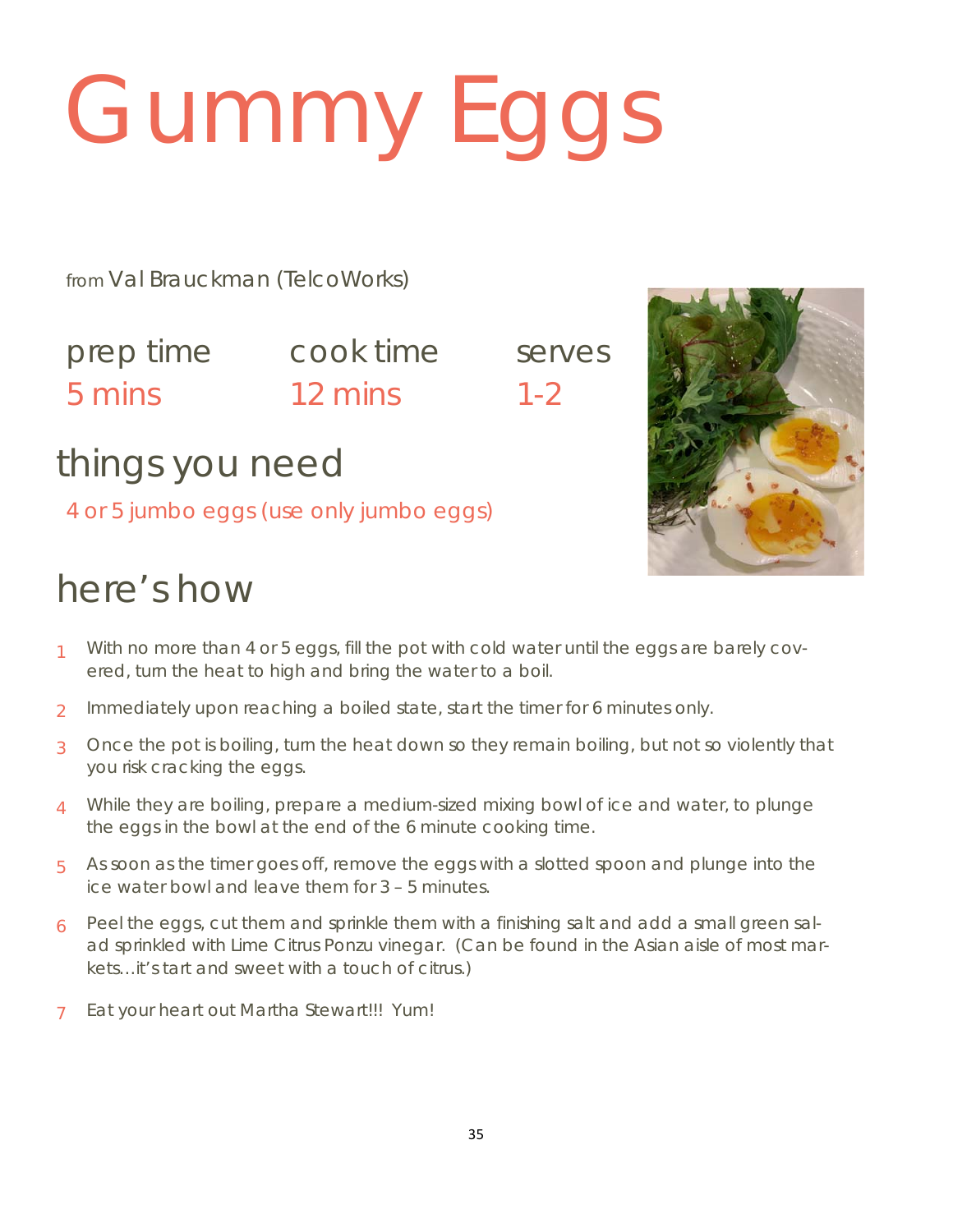### Homemade Pancakes

from Kathy Remetta (originally from my dear friend Dianne Hoyt)

prep time cook time 1 mins

10 mins

serves

6

#### things you need

for the pancake mix: 1 c oatmeal

- 2 c flour
- 2 tsp baking soda
- 2 tsp baking powder

for the pancakes: 1 c pancake mix 1 1/4 c vanilla yogurt 1 egg

#### here's how

- 1 Combine all the pancake mix ingredients and store in airtight container.
- $2<sup>7</sup>$  To make the pancakes, combine 1 cup of the mix and the rest of the ingredients in bowl and mix until just combined.
- 3 Prepare a hot griddle and make your pancakes. Yum!

#### helpful notes

My friend Dianne used to make up a big batch of the mix and had it ready to go so she could whip up a batch of pancakes. The kids loved them. In fact, my son had a school project where he had to submit a recipe for a "healthy" version of a meal and he submitted this recipe and got an A!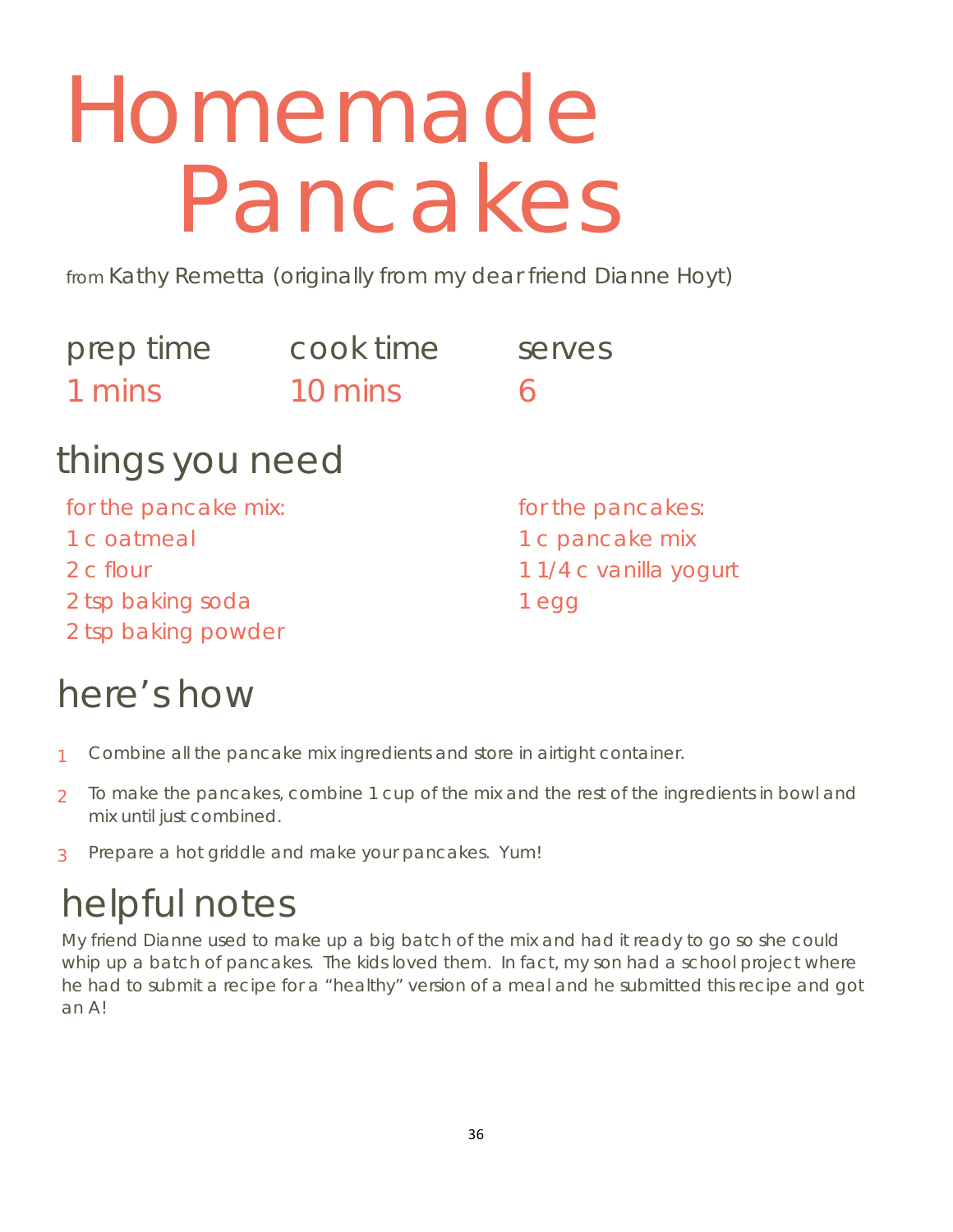## Hot Dog Casserole

from Breana Tavalario

| prep time | cook time | serves  |
|-----------|-----------|---------|
| 15 mins   | 1 hr      | $4 - 6$ |

#### things you need

1 8 pkg hot dogs 3 - 5 potatoes sliced fairly thin 1/2 c chopped onion a couple of tbsps of mustard dash of paprika 1 1/2 stick butter, melted

- 1 Preheat oven to 375 degrees. Coat a 9x13 baking dish with nonstick spray and set aside.
- 2 Layer bottom of pan with potatoes, leaving a handful for the top.
- 3 Place hot dogs on top of potatoes and then the rest of the potatoes.
- 4 Melt the butter with the onions, mustard and paprika. Pour butter mixture over top.
- 5 Cover and bake for about an hour.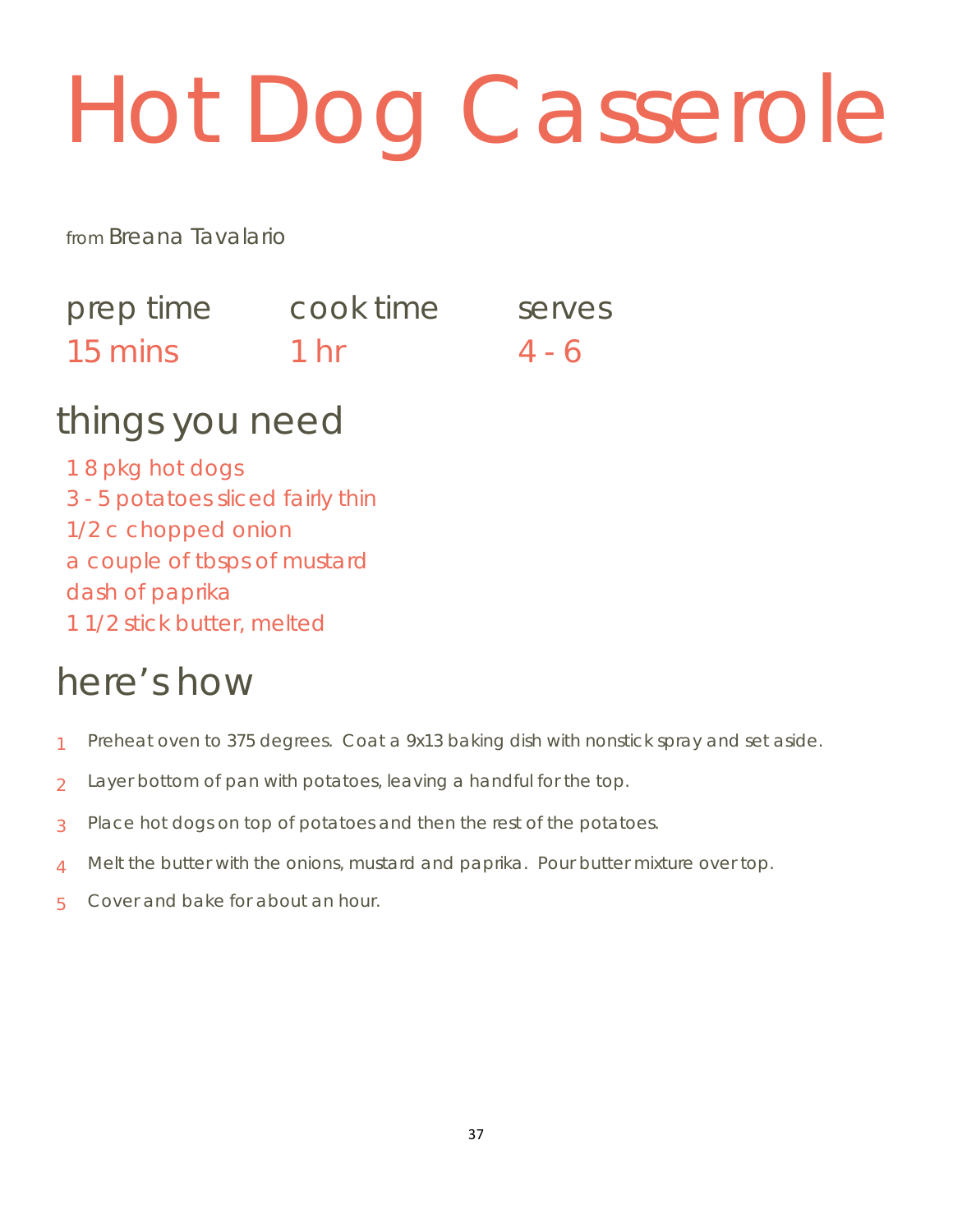### Instant Pot Chicken Risotto

from Grace O'Brien

| prep time<br>15 mins                                                                                                                                                     | cook time<br>10 mins | serves                                                                                                                                                                       |
|--------------------------------------------------------------------------------------------------------------------------------------------------------------------------|----------------------|------------------------------------------------------------------------------------------------------------------------------------------------------------------------------|
| things you need                                                                                                                                                          |                      |                                                                                                                                                                              |
| 3 tbsp EVOO<br>1 med onion<br>7 oz button mushrooms<br>1 lb chicken breast, diced<br>2 c risotto rice<br>see note 1 & 2<br>4 c chicken broth<br>see note 3<br>1 tsp salt |                      | 3 tsps dried rosemary<br>2 tsps dried oregano<br>2 tsps paprika<br>1/4 tsp black pepper<br>1.5 oz unsalted butter<br>3 oz parmesan cheese<br>see note 6<br>optional - chives |

- 1 Finely chop the onion. Turn on the pressure cooker and press the SAUTE function. Adjust to high. Pour in 2 tablespoons of olive oil and add the chopped onion. Sauté until translucent. Add cleaned and sliced mushrooms. Sauté for about 5 minutes.
- 2 Meanwhile dice the chicken. Combine all the seasoning ingredients and season the chicken pieces.
- 3 Take out the sautéed vegetables, pour in the remaining olive oil and add the chicken pieces in.
- 4 Quickly brown the meat. Turn OFF the saute function and deglaze the pot with some of the chicken stock. Throw the onions and mushrooms back in, as well as the chicken. Add the rice and chicken stock/broth and give everything a good stir.
- 5 Cover with the lid and lock it into its position. Turn the vent to the SEALING position. Press the MAN-UAL button (pressure cooking) and adjust the time to 3 minutes. When the cooking is finished, wait 7 minutes before releasing the pressure manually.
- 6 Stir in the butter and grated parmesan. Taste it and add more seasoning if needed. Sprinkle with finely chopped chives (optional) and serve.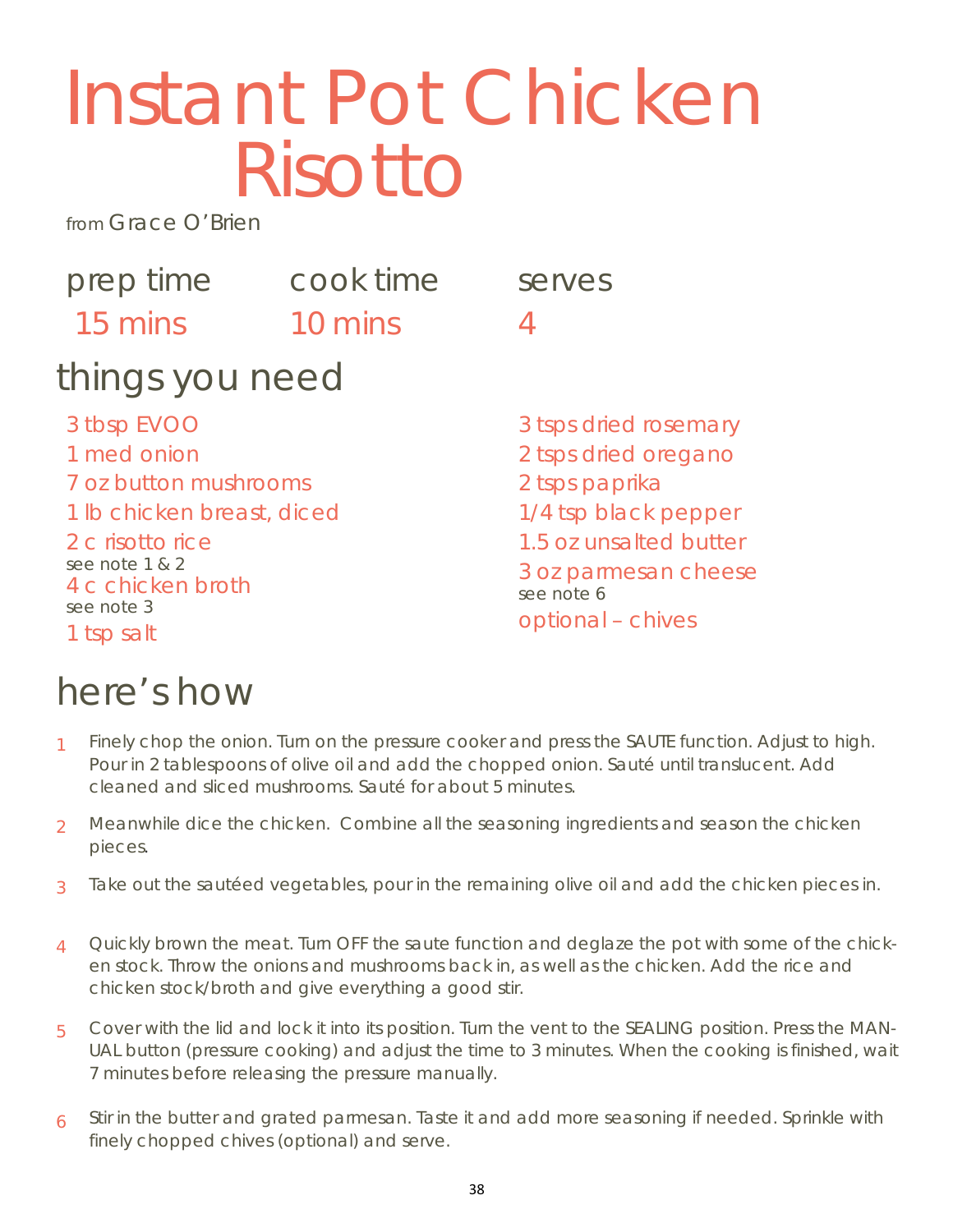### Kale & Mushroom Lasagna

from Allison Sponic (Adapted from Joshua McFadden's *Six Seasons* Cookbook)

| cook time       | serves                                         |
|-----------------|------------------------------------------------|
| 40-50 mins      |                                                |
| things you need |                                                |
|                 | 1 lb white mushrooms finely chopped            |
|                 | 1 lb kale, thick ribs cut out, leaves cut into |
|                 | thin strips                                    |
|                 | lemon, zested                                  |
|                 | 3/4 - 1 lb whole-milk ricotta                  |
|                 | 9 oz box of no-boil lasagna                    |
|                 | fresh parmesan                                 |
|                 |                                                |
|                 | black pepper, freshly ground                   |

- 1 Preheat the oven as instructed by your no-bake lasagna noodles.
- $2$  Melt 4 tbsp butter in a medium saucepan over medium heat. Stir in the flour for 1-2 minutes, until a smooth paste is formed. Whisk in the broth and the milk. Bring the velouté to a boil, whisking to eliminate lumps. As it is heating up, begin step two. Reduce heat and simmer for 5 minutes to thicken slightly. Season lightly with pepper and set aside.
- 3 Melt the remaining 2 tbsp of butter in a large skillet over medium-high heat. When the sizzling stops, add the mushrooms. Season generously with salt and pepper. Cook until all the moisture from the mushrooms has been released, stirring occasionally. They should begin to brown and stick to the pan in 10-12 minutes. Scrape into a bowl and let cool slightly.
- 4 While the mushrooms cook, sprinkle the kale with water and move to a large skillet over medium-high heat. Lightly salt. Toss frequently and add water as the pan gets dry.
- $\overline{5}$  Stir the lemon zest into the ricotta in a bowl.
- $6<sub>6</sub>$  To assemble the lasagna, spread a little less than half of the velouté in an even layer on the bottom of a 9 x 9-inch baking dish (can accommodate a 9 x 13-inch pan). Arrange the lasagna noodles on top. Next, spread the mushrooms evenly over the noodles and then top with kale.
- 7 Arrange the second layer of noodles and top with ricotta. Gently spread ricotta into an even layer.
- 8 Place the third and final layer of noodles. Top with the rest of the velouté and sprinkle with parmesan.
- usually 40 to 50 minutes. Let cool for 20 minute and serve. 9 Bake (at temperature recommended on lasagna noodle box) until cheese is golden brown,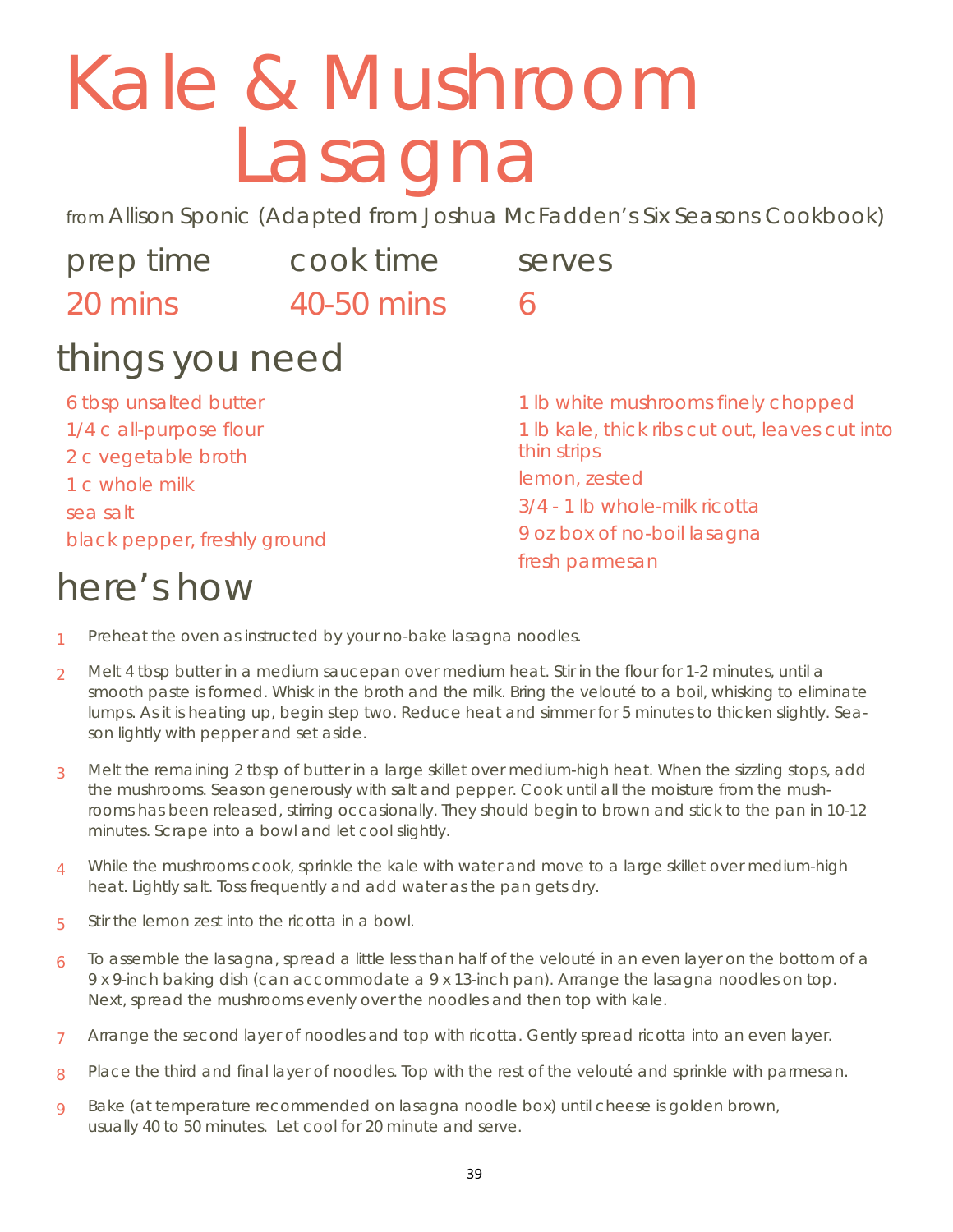### Kentucky Chicken & Bacon Kabob

from Kathy Remetta

| prep time                              | cook time | serves |
|----------------------------------------|-----------|--------|
| $15 \text{ mins} +$<br>1 <sup>hr</sup> | 20 mins   |        |

#### things you need

For the marinade: 1 bunch scallions (roughly chopped) 1/3 c dijon mustard 1/4 c bourbon whiskey 1/4 c brown sugar 1/4 c vegetable oil

For the kabob: 2 lbs chicken (cut into chunks) 1 lb bacon salt & freshly ground black pepper

#### here's how

- 1 To make the marinade: add all ingredients into a blender and blend well (It's okay if chunky).
- 2 Place the chicken, cut into pieces, in a bowl and cover with marinade. Marinate in fridge at least 1 hour.
- 3 Prepare a hot fire on grill. Slice the bacon strips into 2 or 3 pieces (depending on how big you cut the chicken). Remove chicken from marinade and wrap the bacon around the meat. Thread 4-5 pieces of each onto skewers. Salt & pepper each kabob.
- 4 Place kabob on grill, turning and moving occasionally until bacon is well browned and chicken is cooked through (about 15 minutes).

#### helpful notes

Marinade can be stored in fridge about 3 days. Original recipe calls for turkey breasts, but we prefer the chicken.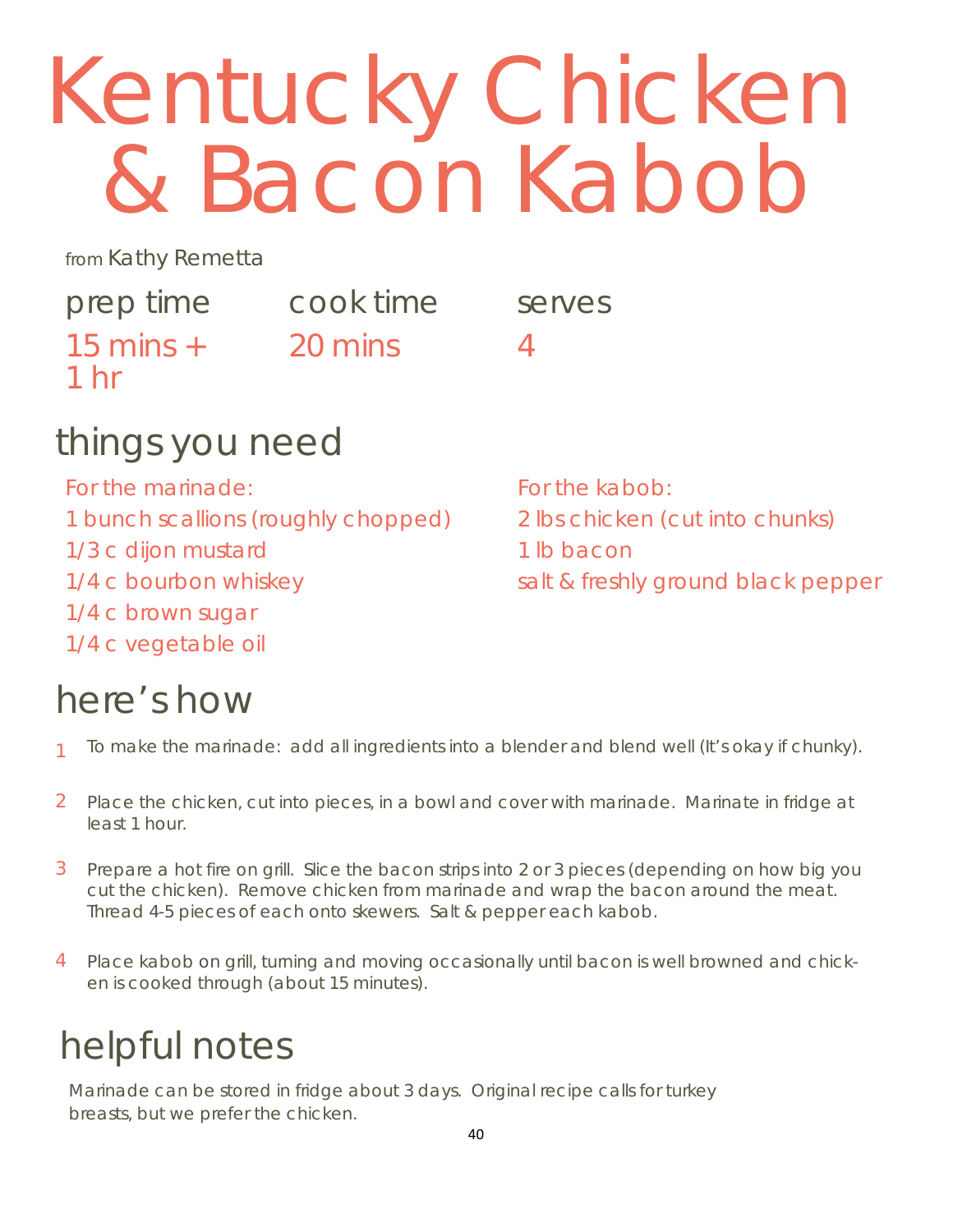## Keto Salisbury Steak

serves

For the gravy:

 $\Delta$ 

from Julie Power (Hilltop Consultants) (from thatlowcarblife.com)

prep time 15 mins cook time 20 mins

#### things you need

For the steak: 1 1/2 lbs lean ground beef 1 lg egg 1/2 c almond flour 1/4 c powdered parmesan cheese 1/4 c minced onion 1 tsp garlic powder 1/s tsp salt 1/2 tsp cracked pepper 1 tbsp butter 1 tbsp avocado oil

#### here's how

2 tbsp butter 1 tsp garlic powder 1 tsp xanthan gum 2 c beef bone broth 1 tbsp Worcestershire sauce salt & pepper, to taste minced parsley, for garnish

- 1 To make the steak: add the beef, egg, almond flour, parmesan, onion, garlic powder, salt and pepper to a mixing bowl and combine well. Form beef mixture into 4 oval patties.
- 2 Heat the butter and avocado oil in a large cast iron skillet over medium heat until hot. Add the beef patties and cook for 5 minutes, covered. Remove the lid, flip the patties and cook for 4 more minutes or until cooked through. Remove the patties from the pan and set aside. Drain grease from the pan.
- 3 To make the gravy: add the butter to the skillet over medium heat and let melt. Stir in the garlic powder and xanthan gum and cook for 30 seconds. Stir in the beef broth and Worcestershire sauce and bring to a simmer over medium heat, stirring often. Cook until mixture has thickened, about 5 minutes. Taste and season gravy with salt and pepper.
- 4 Add steaks back to the skillet with the gravy and cook for 2 minutes to warm, topping the steaks with the gravy.
- 5 Sprinkle with parsley before serving.

#### helpful notes

41 Note – This is my favorite Fall 2020 meal—served with mashed cauliflower and Barbara Bush's green beans (see side dishes) 41

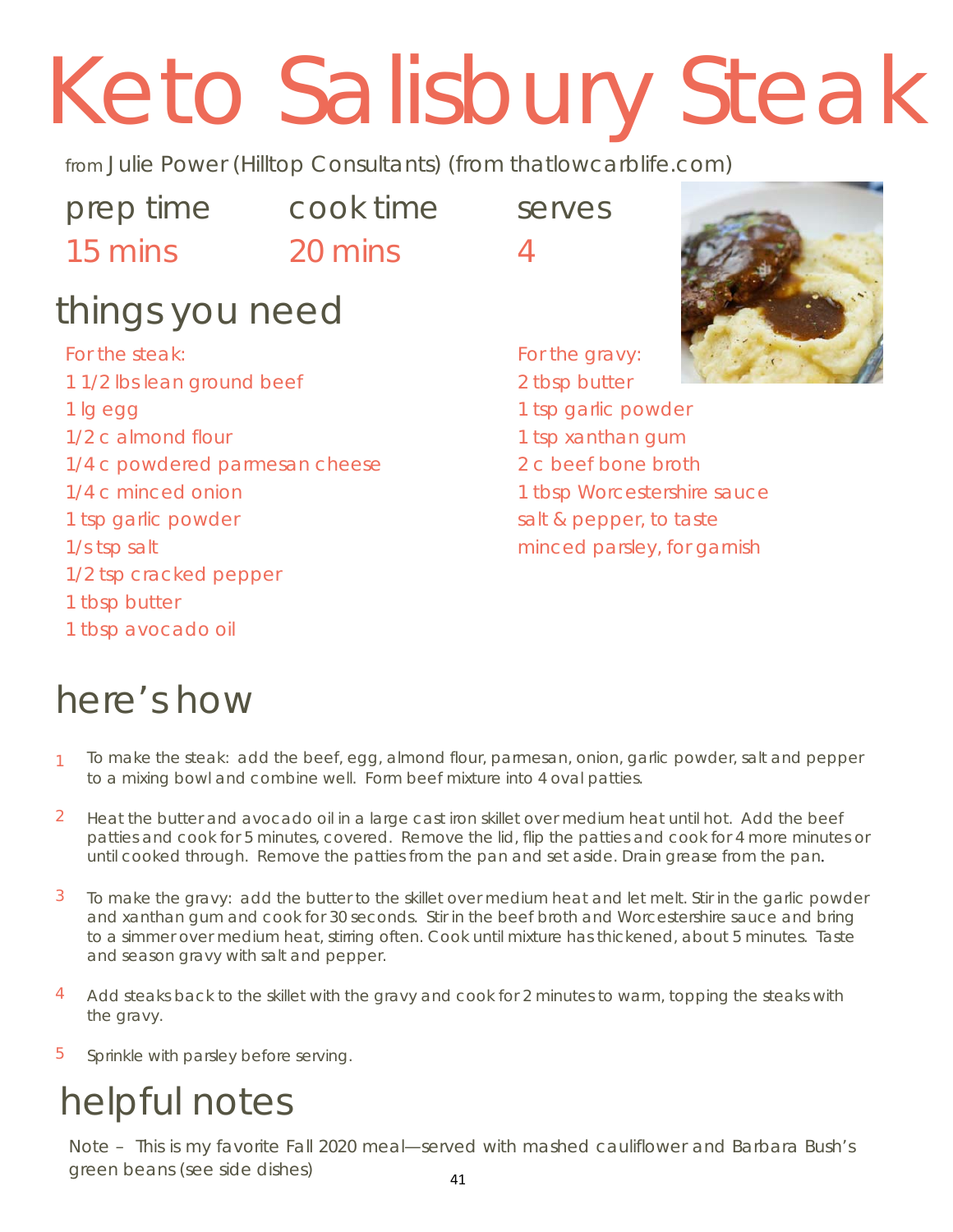### Marinara Sauce

from Bob at City Kitchen

| prep time | cook time         | serves |
|-----------|-------------------|--------|
| 5 mins    | $10 \text{ mins}$ | lots   |

#### things you need

3 28 oz cans of high quality Italian whole salt to taste plum tomatoes in puree 1 sm onion - diced 6 cloves of garlic – minced EVOO 1 tsp crushed red pepper

less if you don't like a little heat

#### here's how

- 1 Crush tomatoes by hand or pulse in a blender (keep on the chunky side), put aside.
- 2 Coat a deep pan with EVOO and sauté onion until translucent, throw in garlic at the end for 1 minute, add tomatoes, red pepper and salt. Bring to a simmer for about 10 minutes.
- 3 Turn off heat and stir in basil.
- 4 Crack a bottle of red and you're done!

1 c shredded fresh basil leaves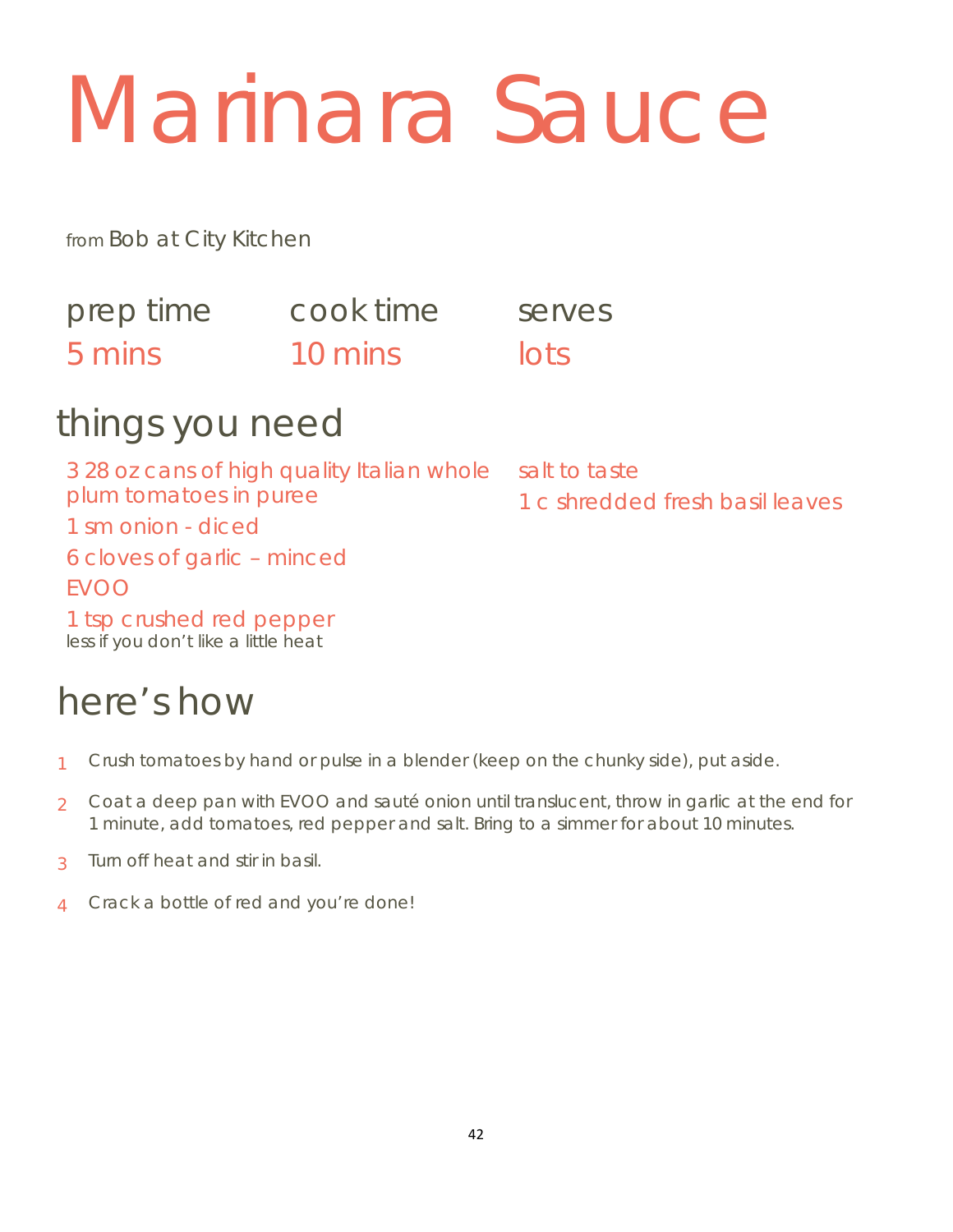### Olive Garden Chicken Pasta

from Kathaleen Eker

| prep time | cook time   | serves |
|-----------|-------------|--------|
| 5 mins    | $4 - 6$ hrs |        |

#### things you need

boneless chicken breasts 1 16 oz jar Olive Garden Italian dressing grated parmesan cheese black pepper 1 8 oz block cream cheese

#### here's how

- 1 Spray crockpot with non-stick cooking spray.
- 2 Place chicken breasts in bottom of pot.
- 3 Pour in the dressing.
- 4 Lightly cover with grated parmesan and pepper.
- 5 Place block of cream cheese on top.
- 6 Cook on high for 4 hours or 5-6 hours on low.
- 7 Shred chicken with two forks right in the crockpot and mix sauce.
- 8 Cook pasta according to package directions, drain and add to pot.
- 9 Add a little more grated parmesan and pepper.
- 10 Serve!

1 box pasta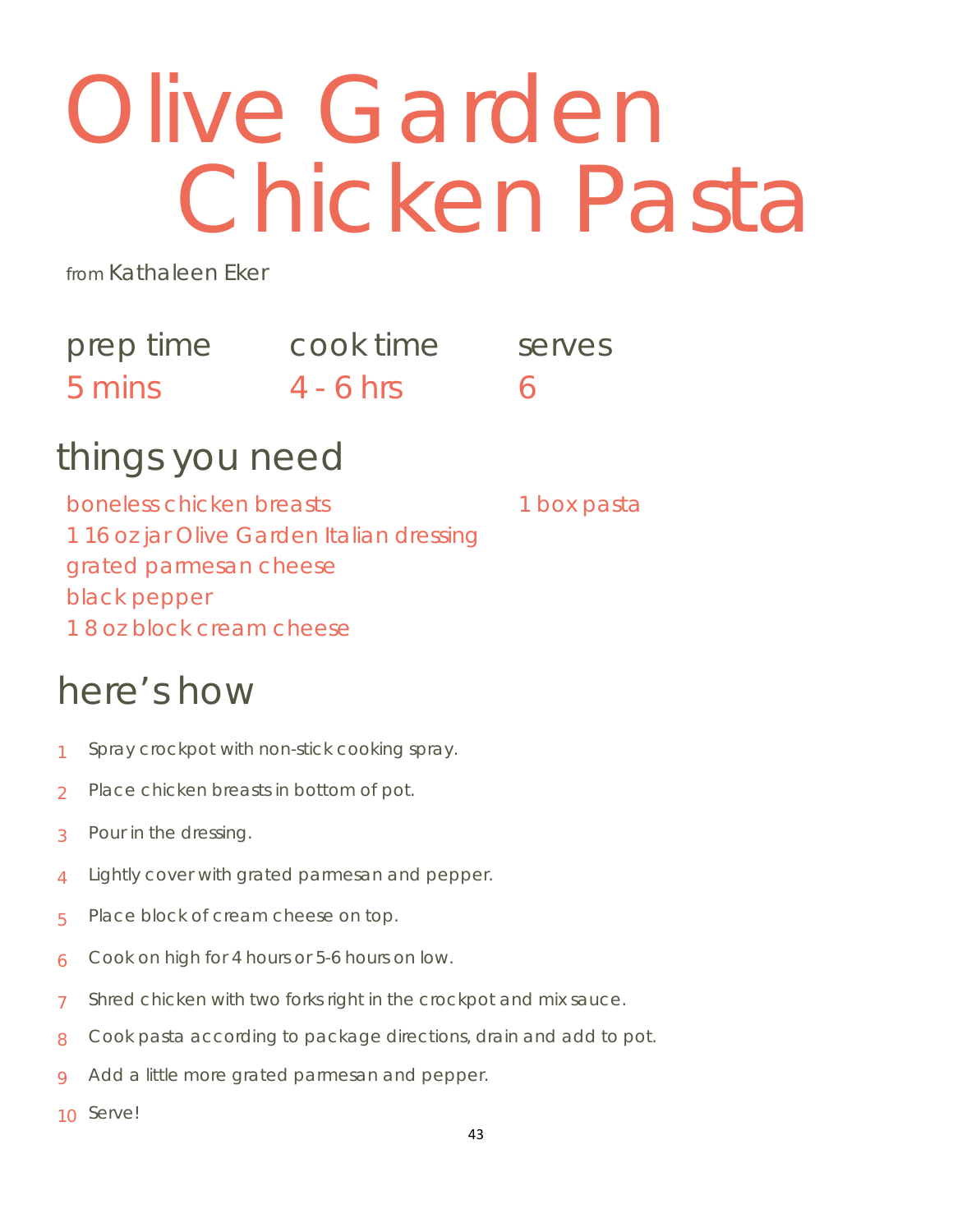### Quiche Lorraine

from Kathy Remetta

| prep time | cook time | serves |
|-----------|-----------|--------|
| 20 mins   | 1 hr      |        |

#### things you need

1 unbaked pie shell 2 tbsp butter, softened 4 eggs, beaten 2 c heavy cream

#### here's how

#### Preheat oven to 425 degrees.

- 2 Place unbaked pie crust in pie pan. Spread the butter over the pie crust.
- 3 Next put the crumbled bacon in the pie shell.
- $4$  In a medium bowl add the heavy cream to the beaten eggs. Add the nutmeg, salt/pepper and cheese. Stir till combined. Gently pour the mixture over the bacon so as not to disturb the bacon.

2 c shredded swiss cheese

1/8 tsp nutmeg

12 slices cooked bacon, crumbled

salt & freshly ground black pepper

- 5 Bake for 10 minutes, reduce heat to 325 degrees and bake another 45-50 minutes until knife inserted in middle comes out clean.
- 6 Serve warm.

#### helpful notes

I make this every Easter and Christmas morning. Everyone loves it. You can substitute the cheese with your favorite—same with the bacon. This reheats up great. Enjoy!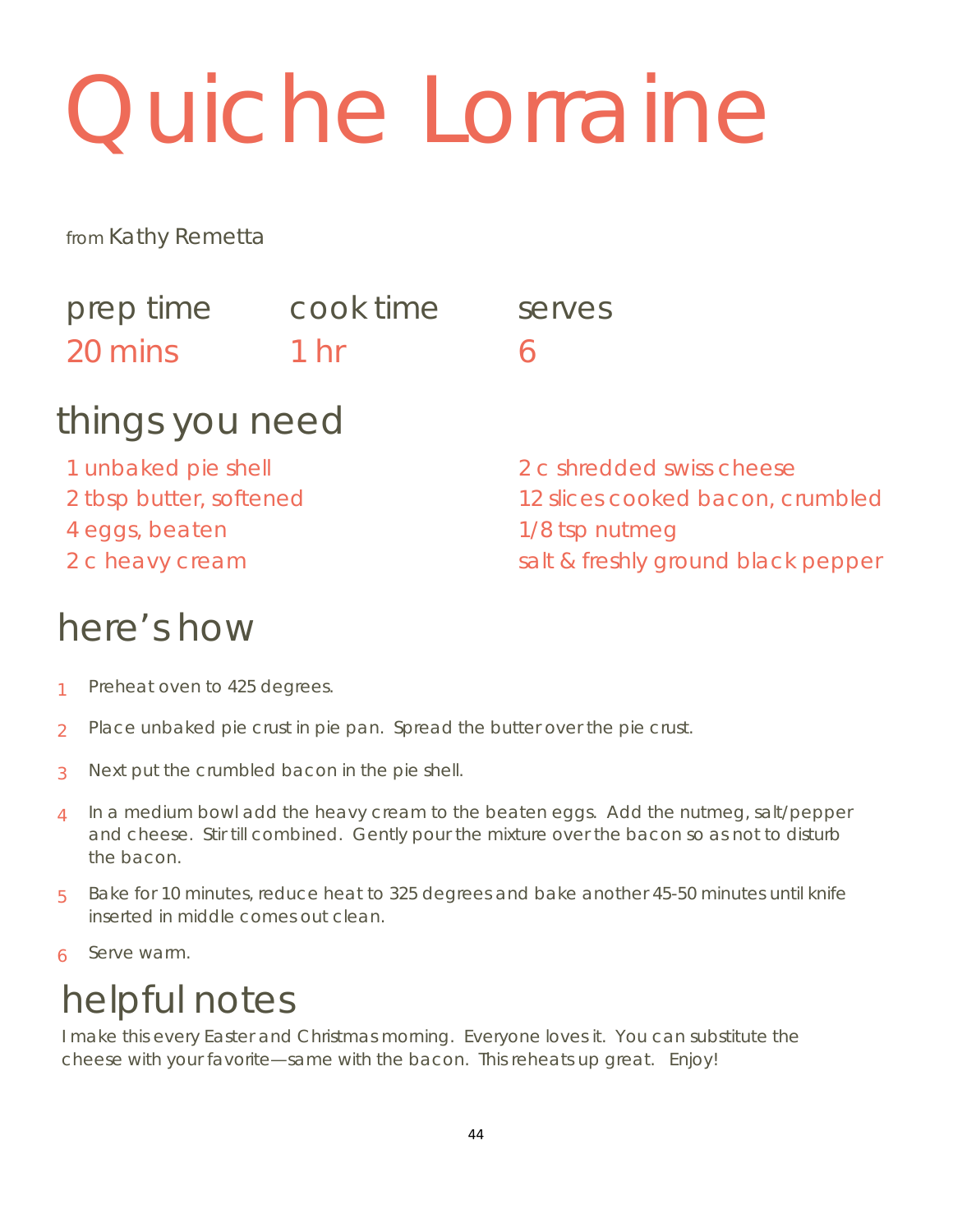### Sausage Egg **Casserole**

from Maureen Austin

| prep time           | cook time       | serves  |
|---------------------|-----------------|---------|
| $20 \text{ mins} +$ | 1 <sub>hr</sub> | $6 - 8$ |
| refrigerate         |                 |         |
| overnight           |                 |         |

#### things you need

1 16 oz package of Tator Tots 2 c milk 4 eggs 1 tube of sausage crumble, cook and drain—I use Jimmy Dean 2 c shredded cheddar cheese kosher salt & fresh ground black pepper

- 1 Layer greased pan with the cooked sausage.
- 2 Add the shredded cheese and Tator Tots.
- 3 Combine the eggs and milk and pour over the Tator Tots.
- 4 Refrigerate overnight.
- 5 Bake at 375 degrees, covered or 30-45 minutes. Remove cover and bake another 15 minutes.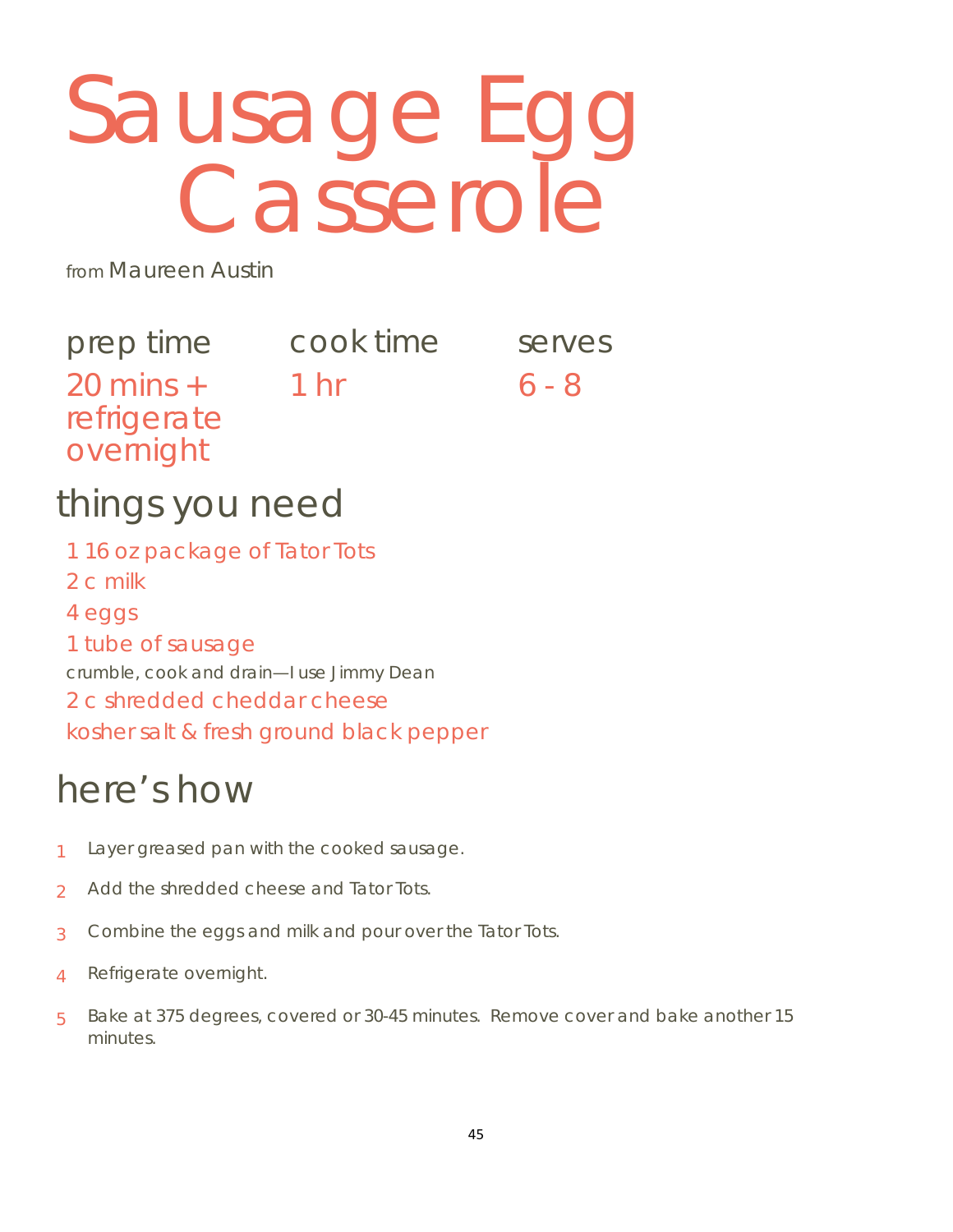### Sausage & Peppers

from Joanne Miraglia

| prep time | cook time | serves  |
|-----------|-----------|---------|
| 15 mins   | 4 hrs     | $6 - 8$ |

#### things you need

1 lg can Tuttorosso crushed tomatoes with basil 1 lg can of Contadina tomato sauce 2 lb sausage, cut into chunks 2 green peppers, sliced salt, pepper, garlic & oregano sprinkle to taste

- 1 In a skillet with olive oil, brown the sausage.
- 2 Remove from pan and then sauté the peppers.
- 3 Add sausage, peppers, tomatoes, sauce and all seasonings all to crock pot.
- 4 Cook 4 hours.
- 5 Enjoy!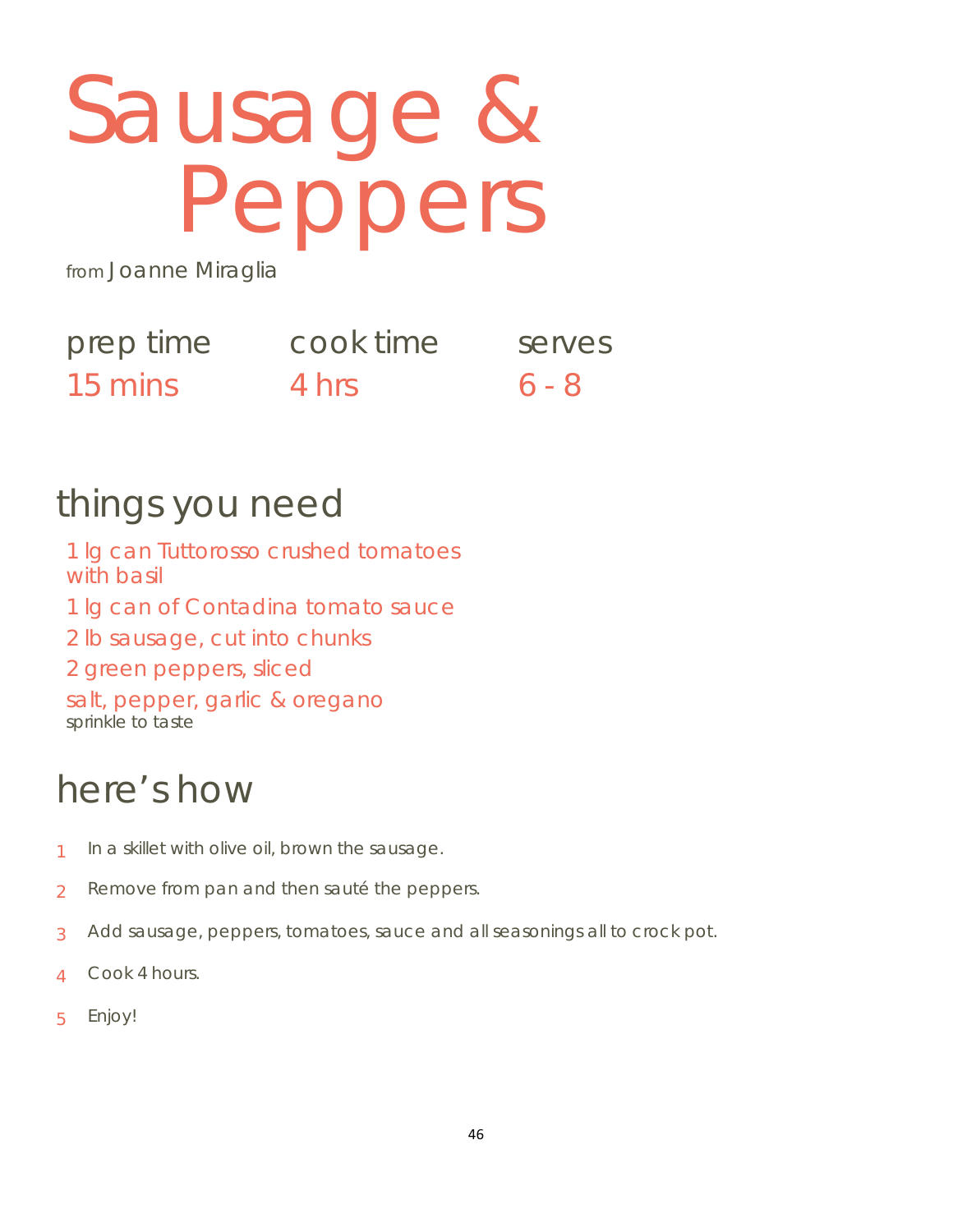### Slow Cooker Coconut Curry

from Krista Hart

| prep time | cook time | serves  |
|-----------|-----------|---------|
| 20 mins   | 4 hrs     | $4 - 6$ |

#### things you need

- 1 c water
- 1 lg head broccoli, cut into florets
- 1 med or lg sweet potato, peeled and cubed
- 1 med or lg potato, peeled and cubed
- 1 red pepper, diced
- 1 green pepper, diced
- 1 med white onion, diced
- 2 cloves garlic, minced
- black pepper, freshly ground
- 1 tsp fresh ginger, minced
- 1 tsp red pepper flakes
- 1 tbsp ground turmeric
- 2 tsp tamari soy sauce
- 2 tsp salt
- 28 oz canned diced tomatoes
- 30 oz unsweetened coconut milk
- cooked jasmine rice (or any rice of your preference), for serving
- fresh parsley, chopped, for serving

- 1 Add the water, veggies, garlic, ginger, red pepper flakes, turmeric, tamari, salt, tomatoes, and coconut milk to a slow cooker. Stir to combine.
- 2 Cover and cook for 4 hours on high or 8 hours on low, until the potatoes are tender.
- 3 Serve the curry warm over rice. Garnish with parsley, if desired.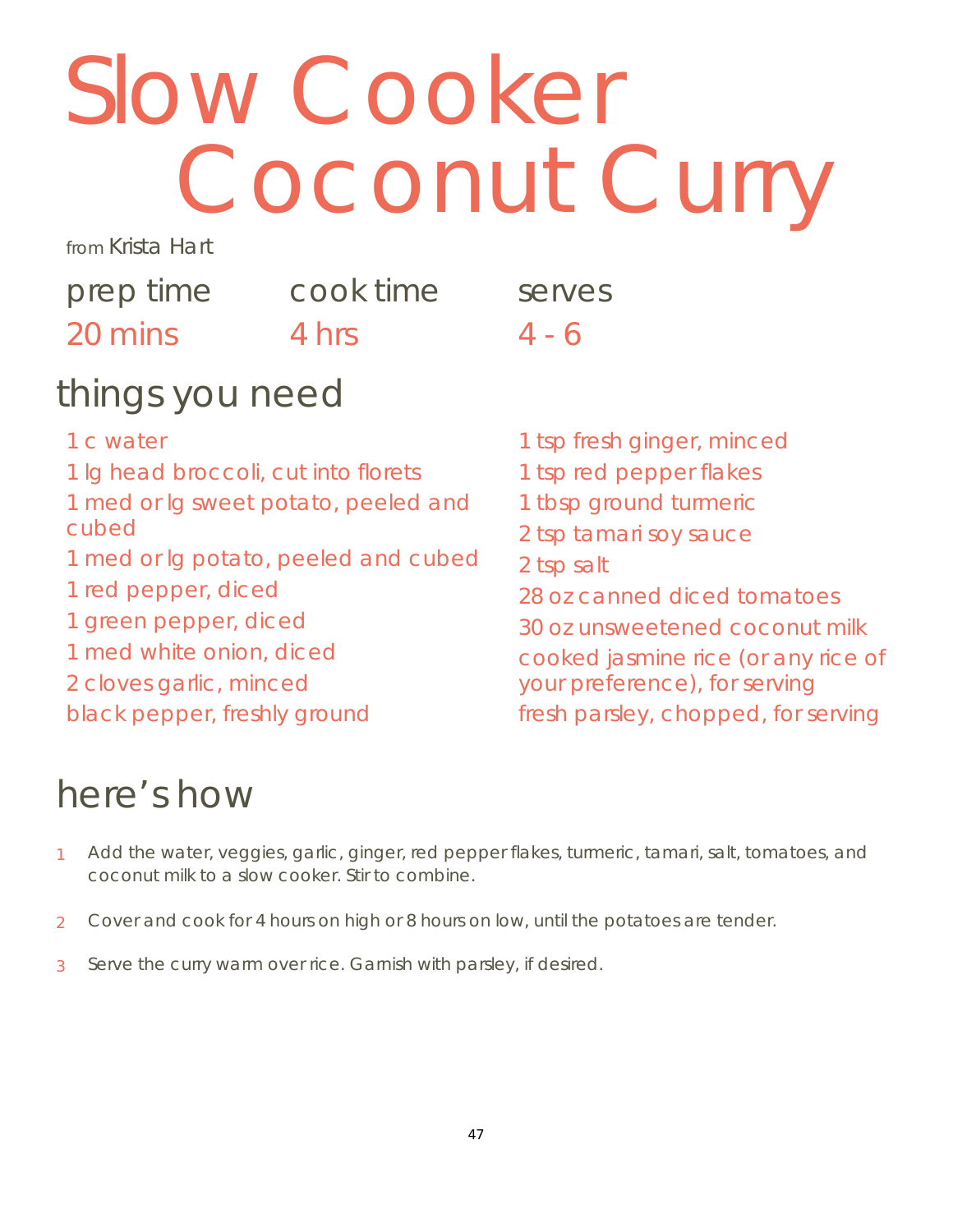### Terri D's Turkey Burgers

from Terri DelloBuono

| prep time | cook time | serves  |
|-----------|-----------|---------|
| 5 mins    | 15 mins   | $3 - 5$ |

#### things you need

3 lbs ground turkey 2 egg whites 1/4 c breadcrumbs 1/4 c finely chopped onions granulated garlic to taste dried parsley to taste 1/4 c soy sauce 1 tbsp spicy mustard crushed red pepper (optional)

- 1 Thoroughly mix all ingredients together. If the meat seems too wet you can add a little more bread crumbs.
- 2 Form burgers (it helps if you keep your hands wet). Place on a plate sprayed with Pam.
- 3 Slide on BBQ grill.
- 4 Cook until done about 10 to 15 minutes.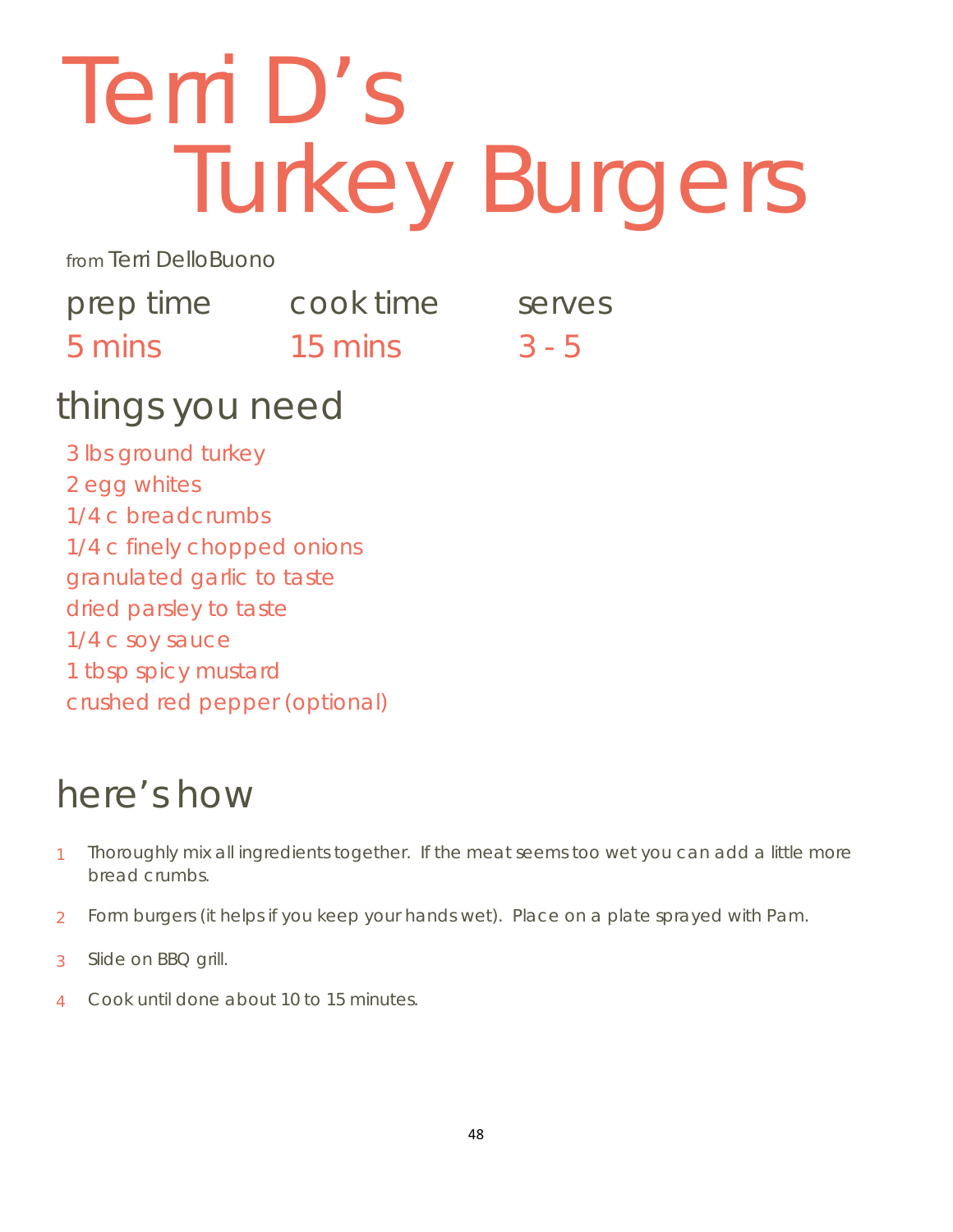### Tuscan Kale Pasta

from Val Brauckman (TelcoWorks)

prep time cook time 5 mins 15 mins

#### things you need

150 g dried spaghetti 4 cloves of garlic 1 or 2 bunches of Tuscan kale 30 g parmesan cheese 30 g ricotta cheese

serves  $4 - 6$ 



sea salt freshly ground black pepper

#### here's how

- Cook the pasta in a pan of boiling salted water according to the packet instructions.
- 2 Meanwhile, peel the garlic. Tear the stems out of the Tuscan kale and discard, adding the leaves and the garlic to the pasta pan for 5 minutes.
- 3 Pour 1 1/2 tablespoons of EVOO into a blender, then finely grate in the parmesan.
- 4 Use tongs to carefully transfer the kale leaves and garlic straight into the blender and blitz for a few minutes until super-smooth. Taste and season to perfection with sea salt and black pepper.
- 5 Drain the pasta, reserving a mugful of cooking water.
- $6<sub>6</sub>$  Return it to the pan and toss with the vibrant green sauce, loosening with a splash of reserved cooking water, if needed, then divide between your plates.
- 7 Dot over the ricotta, drizzle with a tiny bit of EVOO, and tuck right in.

#### helpful notes

I love to make this Jaimie Oliver recipe after a trip to the local Farmers Market or anytime I can find fresh Dinosaur or Tuscan kale. It is so green-tasting and garlicy, and a wonderful way to consume kale with my favorite food group – pasta. I added some shrimp to my recipe, but it's also a great vegetarian option. Super easy with a blender for the blanched kale, garlic and pasta water. I paired it this summer with a cold gazpacho soup – ingredients gathered from my trip to the farm market, and topped them both off with some fresh basil.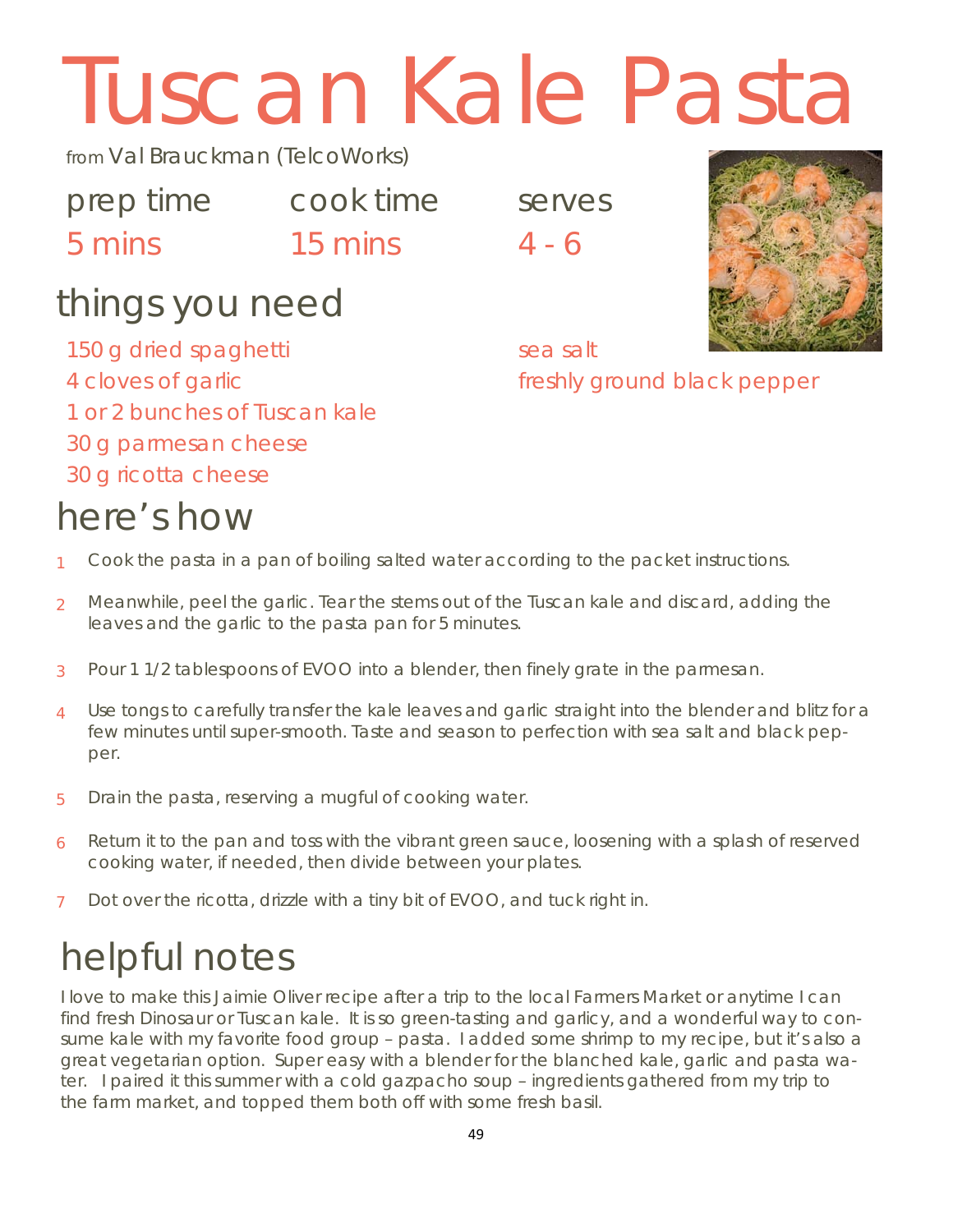### Vodka Sauce

from Jen Warren

| prep time | cook time     |
|-----------|---------------|
| 15 mins   | $1.5 - 2$ hrs |

#### things you need

4 cans of crushed tomatoes (28 oz)

3 - 4 cans of diced tomatoes (14 oz)

2 lg shallots diced or one small onion

1 tbsp of crushed garlic or 3 - 4 fresh cloves minced

4 tbsp of olive oil

1 12 oz can of tomato paste

30 halves of sun-dried tomatoes chopped or julienned I like a lot but you can use less

2 c vodka cheap is fine - it gives more "bite" to the sauce serves

 $4 - 6$ 

1 c sherry wine

1 c chicken stock

2 c heavy cream or light cream if you prefer

2 - 3 pkgs diced ham or prosciutto Cumberland Gap makes diced ham that you can usually find near the bacon or the packaged lunch meat section of the grocery store

1 - 2 tsp of hot sauce (tabasco) depends on how spicy you want it

1 tsp salt

1 tsp pepper

1 tsp basil

crushed red pepper to taste

#### here's how

- 1 Add the olive oil to bottom of pan and heat for 3-4 minutes on medium heat (until hot). Then add the shallots, sun dried tomatoes and garlic. Cook until softened, about 4-5 minutes. Then add the vodka and the sherry wine and cook, stirring frequently until reduced in half - for about 10 minutes depending on how hot your pan is. Add the chicken stock, stir, and cook for 5 minutes**.**
- 2 Then add the crushed and diced tomatoes. Season with basil, salt & pepper. Lower heat to medium-low and cook for about 40 minutes, stirring frequently.
- 3 Then add the ham/prosciutto, and the tomato paste. Add tabasco and crushed red pepper to taste. Reduce heat to low and cook another 30 minutes, stirring frequently. If making pasta, start to boil the water.
- 4 Finally, add the cream and stir in. Cook an additional 5-10 minutes, stirring frequently. Serve over pasta or pasta with chicken.

#### helpful notes

Note – This recipe makes enough to freeze for other meals.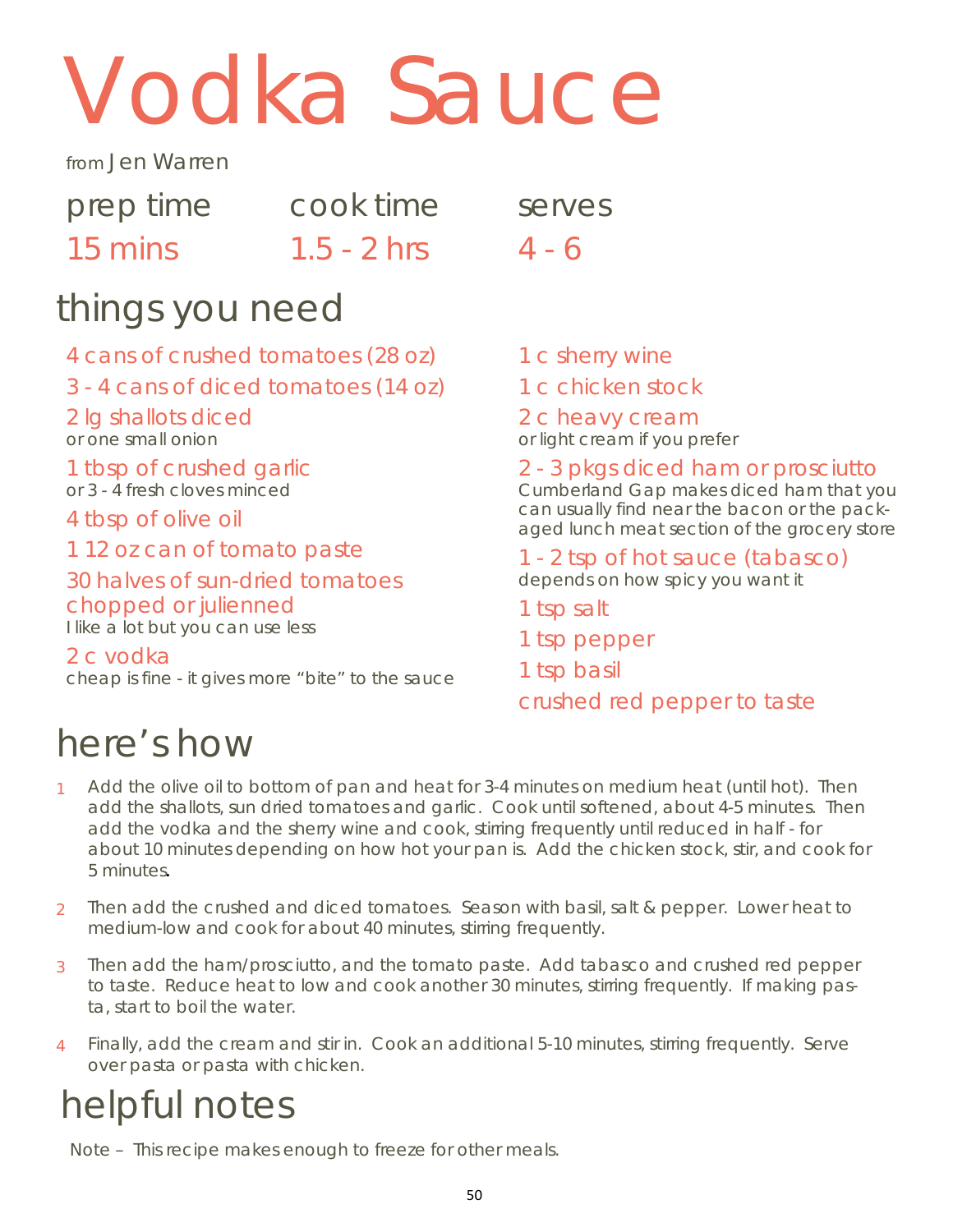# baking desserts sweets

- 51 Angel Food Christmas Candy
- 52 Apple Kuchen
- 53 Banana Muffins
- 54 Bark
- 55 Cinnamon Rolls
- 56 French Strawberry Pie
- 57 "Healthy" Granola
- 58 Jewish Apple Cake
- 59 Lemon Cream Cheese Pound Cake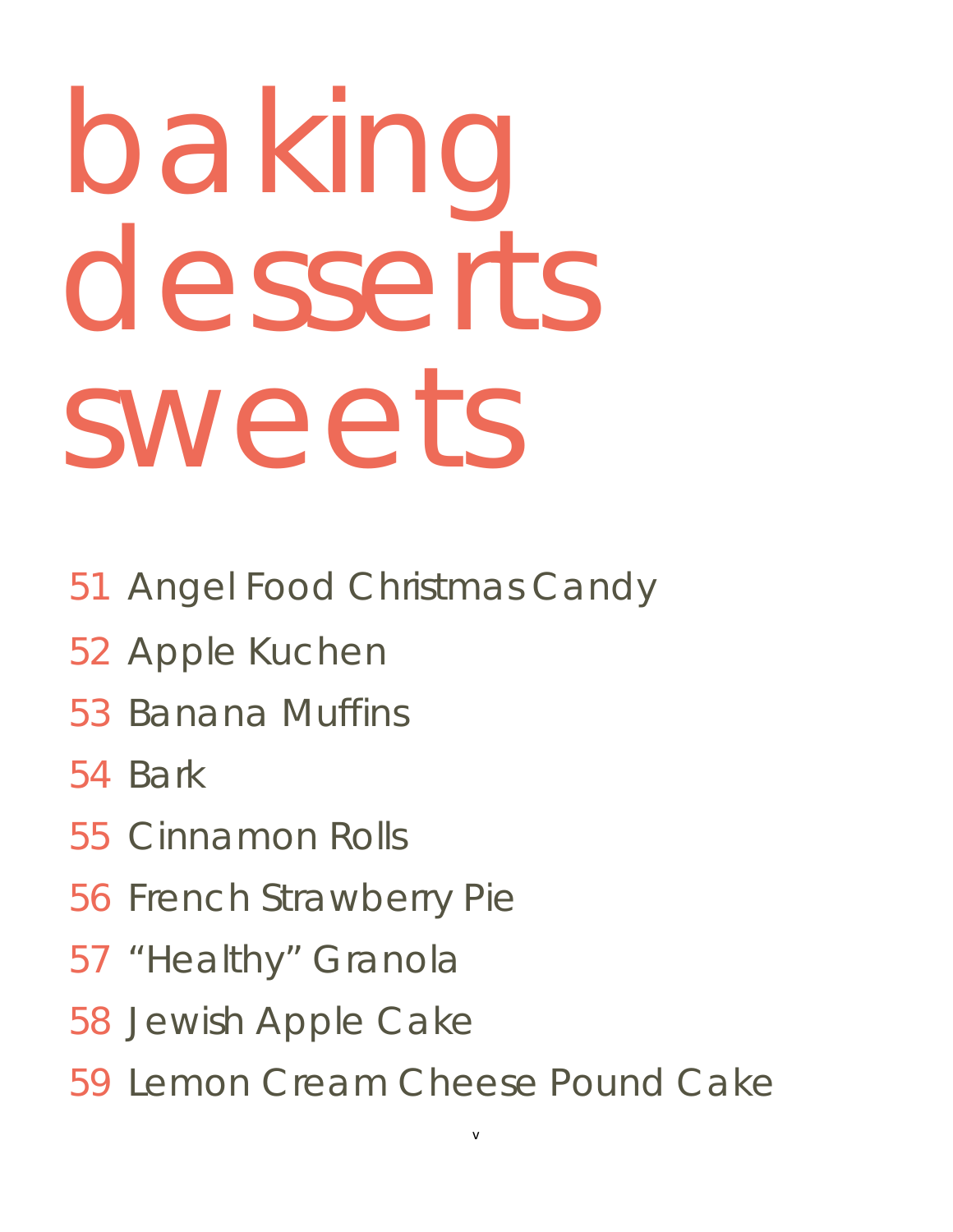# baking desserts sweets ...continued

- 60 Mini Lemon Cream Tarts (hard) (part 1)
- 61 Mini Lemon Cream Tarts (easy) (part 2)
- 62 Peanut Butter Bars
- 63 Salted Pretzel Cowboy Party Cookies
- 64 Scones/Irish Soda Bread
- 65 Super Delicious Easy Brownies
- 66 Sweet Potato Rolls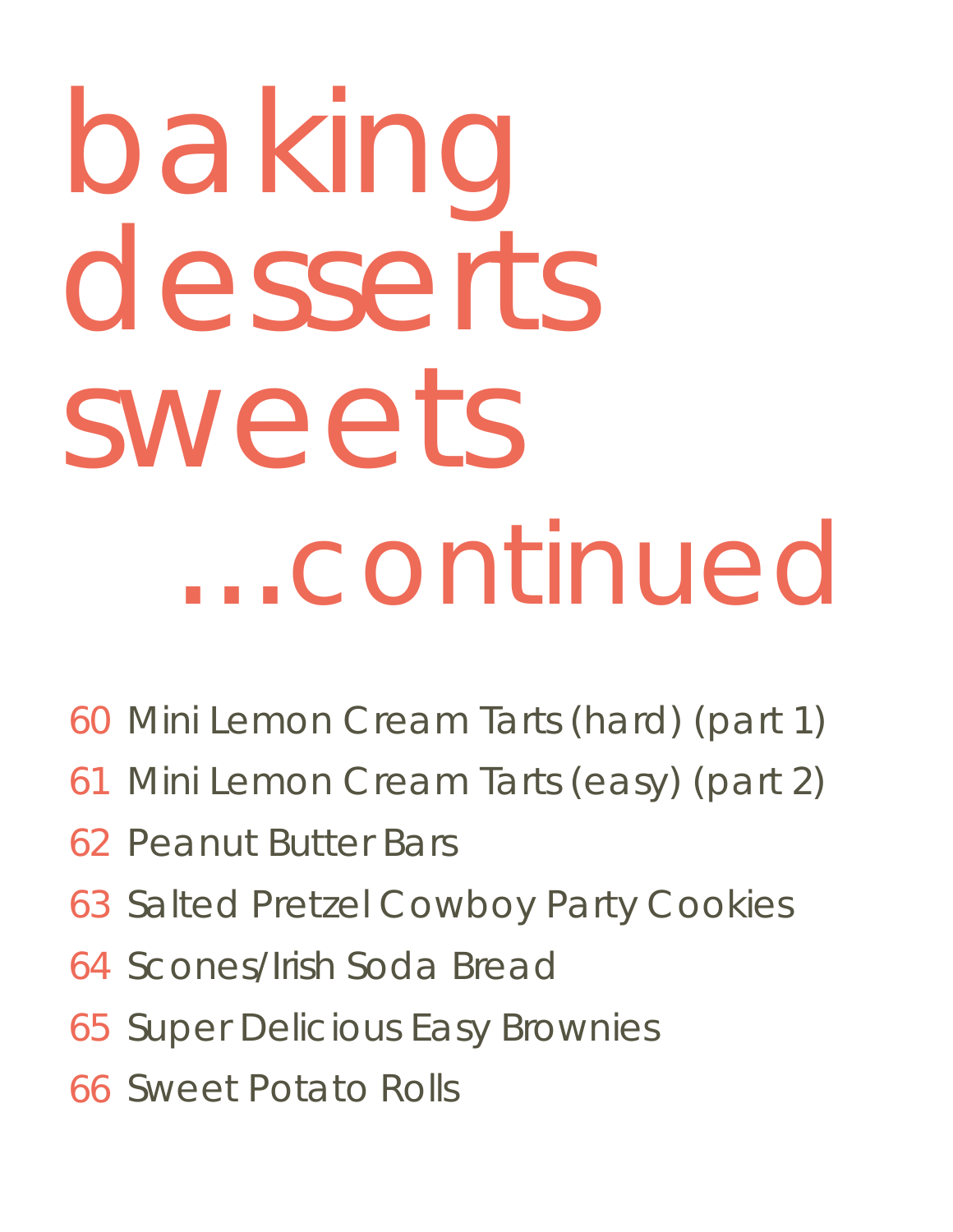### Angel Food Christmas Candy

from Jack Caulk (MCS)

| prep time | cook time | serves |
|-----------|-----------|--------|
| 5 mins    | 20 mins   | lots:  |

#### things you need

- 1 c sugar
- 1 c dark corn syrup
- 1 tbsp white vinegar
- 1 tbsp baking soda
- 1 lb milk chocolate candy coating, melted

#### here's how

- 1 In a heavy saucepan, combine the sugar, corn syrup and vinegar. Cook over medium heat, stirring constantly, until sugar dissolves. Cook without stirring until the temperature reaches 300° (hard-crack stage) on a candy thermometer. Do not overcook.
- 2 Remove from the heat and quickly stir in baking soda. Pour into a buttered 13x9-in. pan. Do not spread candy; mixture will not fill pan.
- 3 When cool, break into bite-size pieces. Dip into melted chocolate; place on waxed paper until the chocolate is firm. Store candy tightly covered.

#### helpful notes

Jack totally stole this recipe from the internet!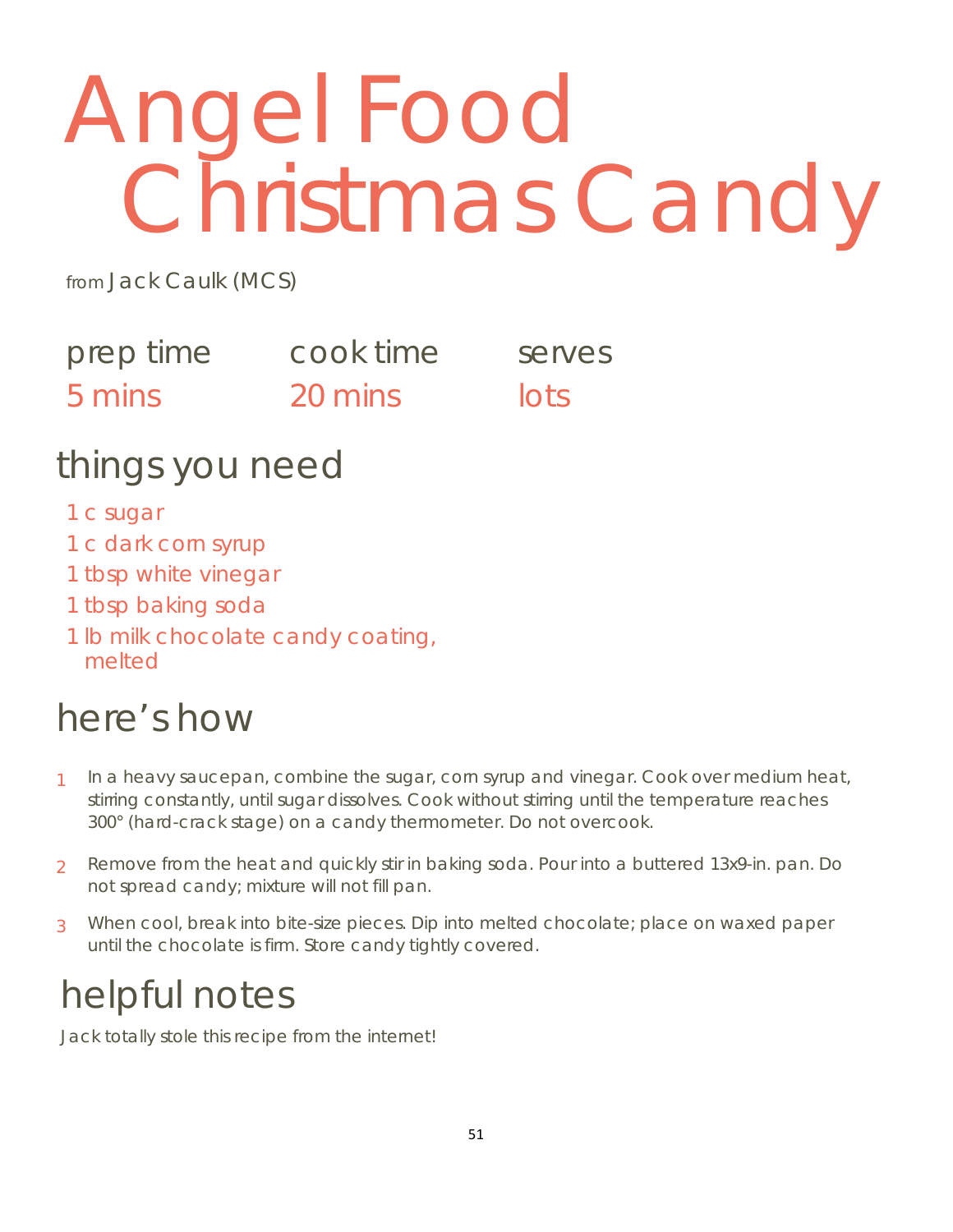### Apple Kuchen

from Mary Anne Jaquay

| prep time | cook time |
|-----------|-----------|
| 20 mins   | 45 mins   |

serves lots

#### things you need

4 eggs 2 c sugar 2 c flour 2/3 c melted margarine 4+ apples

a few pats of butter cinnamon & sugar to taste

- 1 Beat eggs and sugar for 15 minutes with a stand or hand mixer.
- 2 Add flour and melted margarine. Beat just until all is incorporated.
- 3 Pour batter into greased 12x14 inch sheet pan.
- 4 Cover with thin sliced apples and sprinkle with a good amount of cinnamon and sugar mixture. Dot with small pieces of butter.
- 5 Bake at 375 degrees for about 45 minutes (check at 40 mins).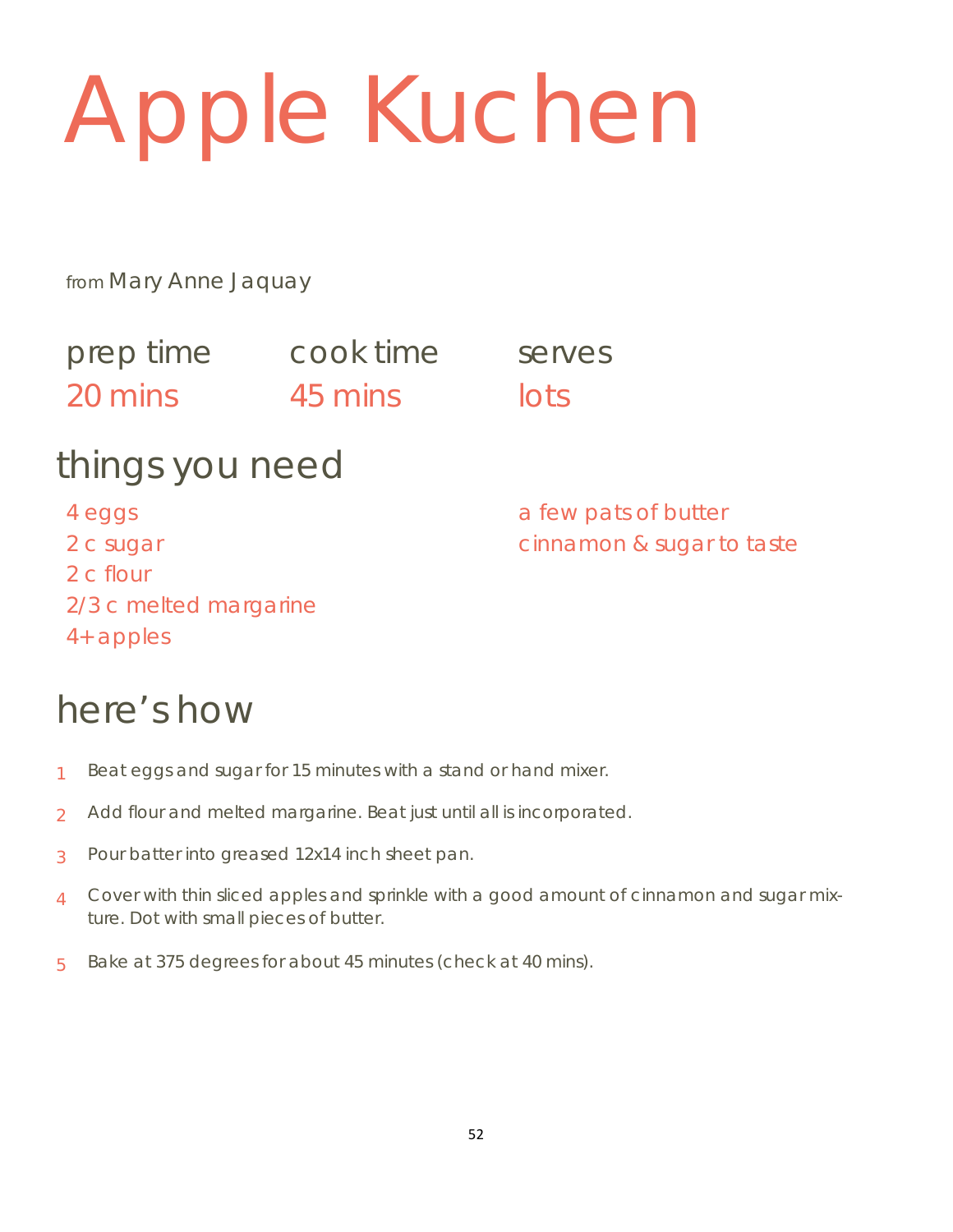### Banana Muffins

from Breana Tavalario

| prep time | cook time |
|-----------|-----------|
| 20 mins   | 20 mins   |

#### things you need

1/2 c butter 1/2 c sugar 1 egg 1 c mashed bananas 1 tsp baking soda dissolved in 1 tbsp hot water

dash salt 1 tsp ground nutmeg 1/2 c chocolate chips optional 1/2 c walnuts

serves

6

1 1/2 cups all-purpose flour

- 1 Preheat oven to 375 degrees.
- $2<sub>1</sub>$  In large bowl cream butter and sugar with electric mixer. Add and combine egg, mashed bananas and baking soda.
- 3 In smaller bowl combine flour, salt, and nutmeg.
- 4 Combine wet and dry mixture.
- 5 Add chocolate chips (and optional walnuts).
- 6 Spoon into prepared cupcake tray (and decorate top of each with walnut half). Bake for 20 mins.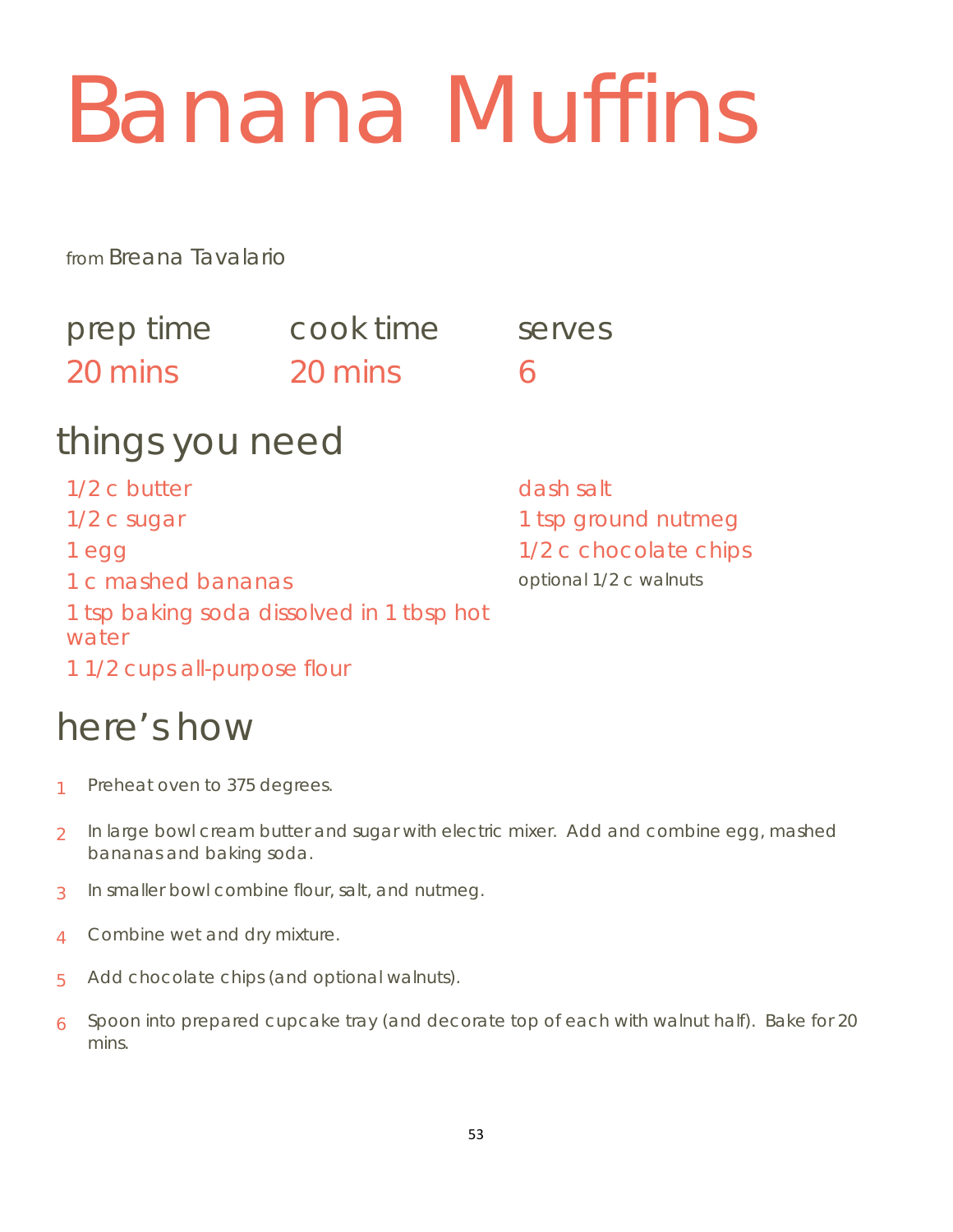### Bark

from Margie Sigmund

#### prep time cook time 20 mins 20 mins

#### things you need

saltine crackers (1 sleeve) 2 sticks butter (or margarine) 1/2 c sugar 1/2 c brown sugar

#### here's how

- 1 Preheat oven to 325 degrees.
- 2 Line large cookie sheet with aluminum foil.
- 3 Place 1 layer of saltines on cookie sheet.
- 4 Melt sugars and butter on medium heat until syrupy consistency.
- 5 Pour butter/sugar mixture over saltine and smooth/spread it over crackers as best you can.
- 6 Bake at 325 for 8-10 minutes until gold/light brown in color and bubbly.
- 7 Remove pan from oven and immediately scatter chocolate morsels on top; wait about a minute or two (this allows morsels to soften). Using spoon, spread/smooth melting morsels across all saltines.

Optional: top with any of the following: sprinkles, jimmies, mini marshmallows or walnuts if desired.

8 Refrigerate until cooled (I usually leave in overnight or place in freezer if making during summer time).

Remove from pan, peel foil off bottom, and break into pieces (over sink - it's messy!) then serve and enjoy!!!

serves lots

1 bag Nestles Tollhouse Morsels milk or white chocolate sprinkles, jimmies, mini marshmallows or walnuts optional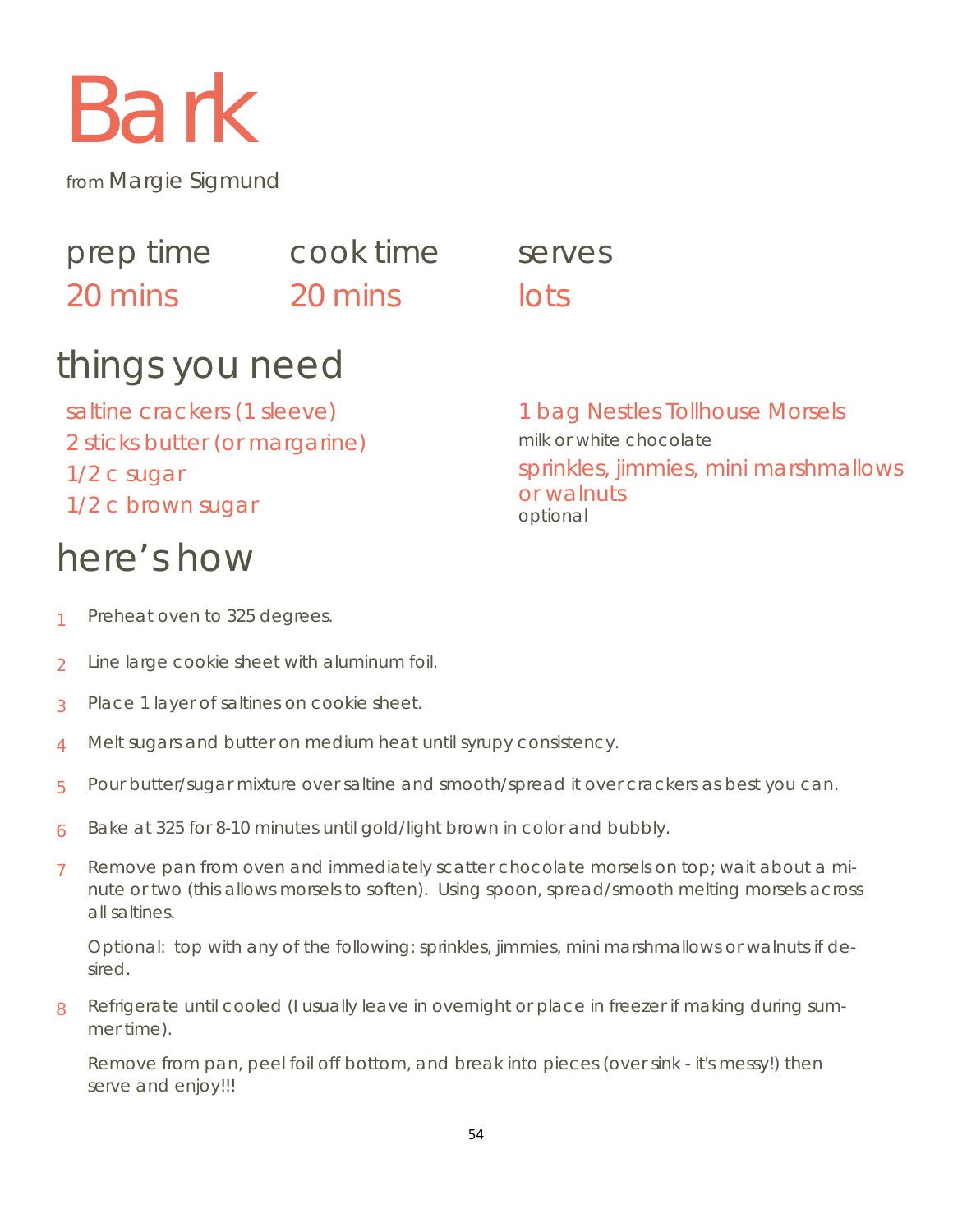### Cinnamon Rolls

from Jill Tolotta

| prep time | cook time |  |
|-----------|-----------|--|
| 90 mins   | 10 mins   |  |

#### things you need

- 1 pkg dry yeast (or 2 1/4 tsp)
- 1 c warm milk
- 1/2 c white sugar
- 1 stick butter, softened
- 1 tsp salt
- 2 eggs

#### here's how

serves lots

4 c flour + more for kneading 1 c brown sugar 2.5 tsp cinnamon cream cheese frosting

- 1 For dough, dissolve yeast in milk in large bowl, then add sugar, 1/3 c butter, salt, eggs and flour.
- 2 Mix dough in bowl with wooden spoon, then knead. Put dough on lightly dusted cutting board, cover and left rise for 1 hour.
- 3 Roll dough out onto floured surface and form a rectangle (21"x16"). Preheat oven to 375 degrees.
- 4 Combine brown sugar and cinnamon in small bowl. Melt remaining butter and spread over surface of dough, then sprinkle the brown sugar/cinnamon over evenly.
- 5 Carefully (from long edge) roll the dough into a log. Cut into 1.75" slices and arrange in slightly greased pan.
- 6 Bake10 minutes or until golden. After cooled, spread with icing.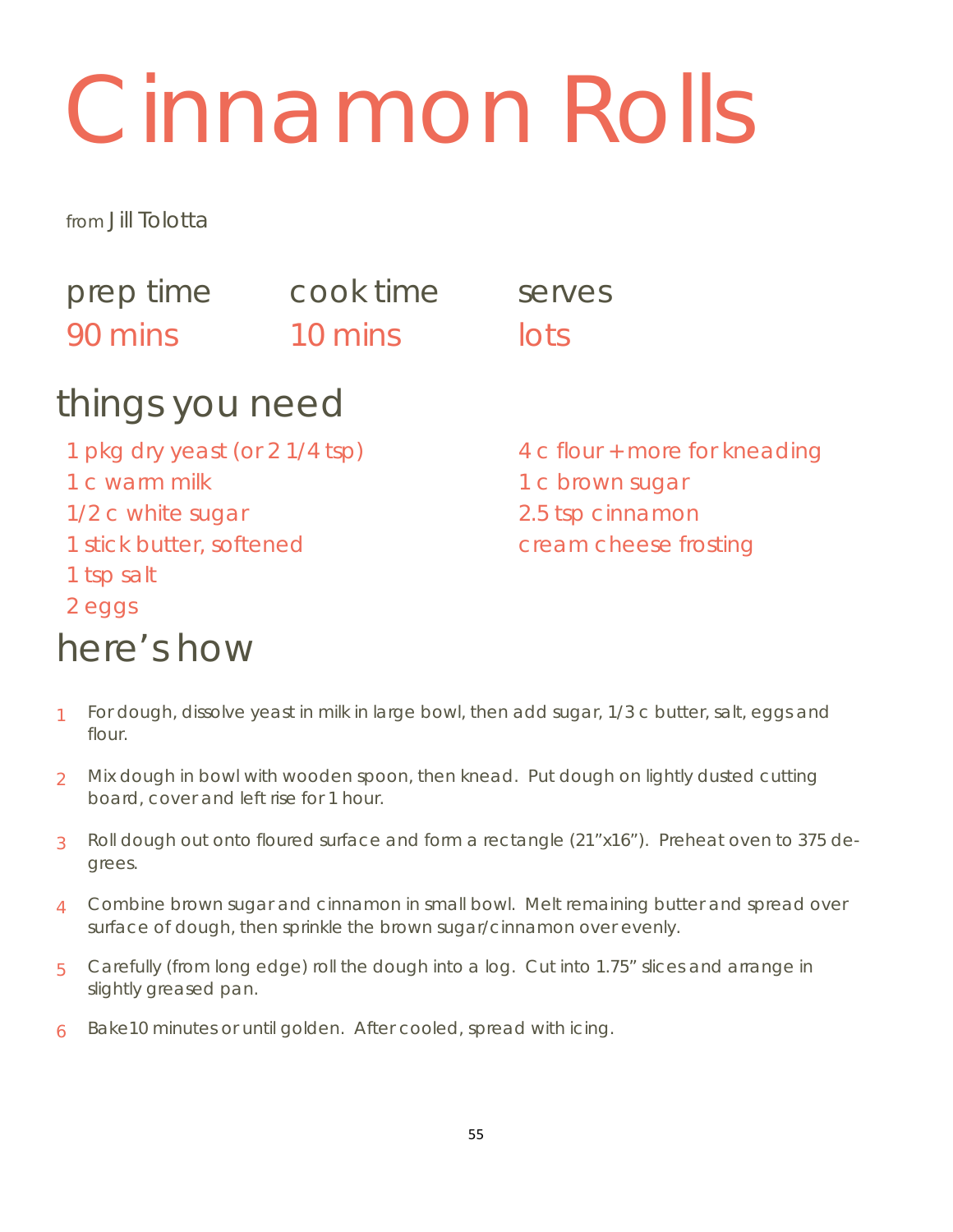### French Strawberry Pie

from Maureen Austin

| prep time | cook time |
|-----------|-----------|
| 20 mins   | 20 mins   |

serves 6



#### things you need

- 9 in baked pie shell
- 3 oz cream cheese (room temp)
- 1 qt fresh strawberries
- 1 c granulated sugar
- 3 tbsp cornstarch
- 1 c whipping cream (1/2 pint)

- 1 Spread cream cheese (blended with sufficient whipping cream to soften) over the bottom of cooled baked pie shell.
- 2 Wash berries, hull them and drain well. Place half the berries in the bottom of cheese coated pie shell ends down (you can also cut in half or quarters for smaller pieces).
- 3 Mash the remaining berries and bring to boiling point. Slowly stir in sugar and cornstarch which has been mixed together. Cook slowly (about 10 mins) until thick enough to spread, stirring occasionally. Cool and pour over uncooked berries in the shell.
- 4 Place pie in the refrigerator until cold. Decorate with sweetened whipped cream and serve.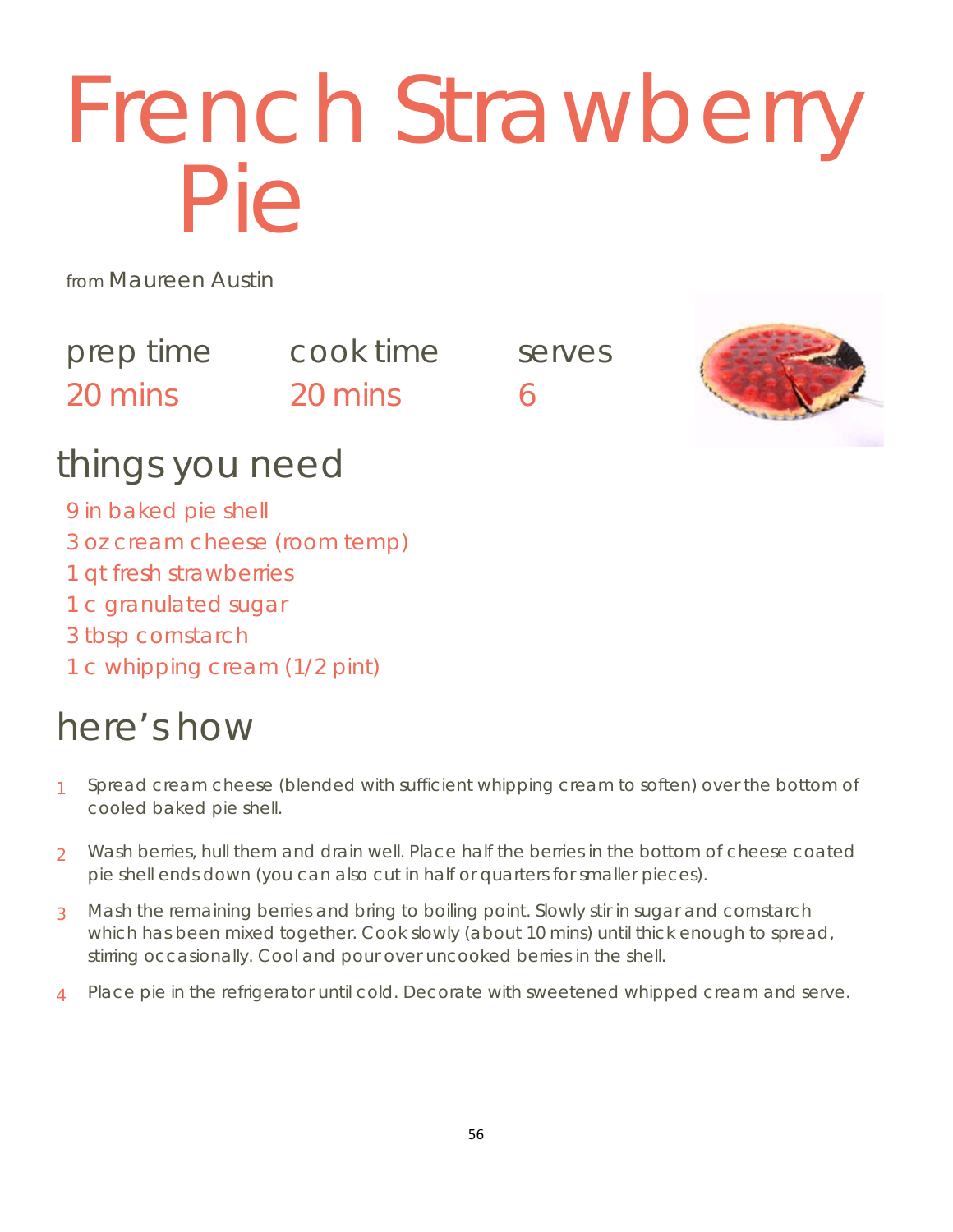### "Healthy" Granola

from Robyn Henry

| prep time |  |
|-----------|--|
| 20 mins   |  |

cook time 25 mins

#### things you need

4 c old-fashioned rolled oats

1 c raw pecan halves or roughly chopped walnuts

1/2 c raw pepitas (hulled pumpkin seeds)

1 tsp fine sea salt

1 tsp ground cinnamon

#### here's how

serves

lots

1/2 c melted coconut oil 1/2 c maple syrup or honey I prefer dark honey

1 tsp vanilla extract

1/2 c dried cranberries or I used other unsweetened dried fruit like figs or apricots

- 1 Preheat the oven to 350 degrees. Line a large rimmed baking sheet with parchment paper. In a large bowl, combine the oats, pecans, pepitas, salt, and cinnamon. Stir to combine.
- $2<sup>2</sup>$  Pour in the coconut oil, maple syrup or honey, and vanilla. Mix well, until every oat and nut is lightly coated. Pour the granola onto the prepared baking sheet and use a large spoon to spread it into an even layer. Bake until golden, 21 to 23 minutes, stirring halfway. Don't worrythe granola will continue to crisp as it cools.
- 3 Let the granola cool completely, undisturbed, before breaking it into pieces and stirring in the dried cranberries or dried fruit. Store the granola in an airtight container at room temp for 1 to 2 weeks, or in a sealed freezer bag in the freezer for up to 3 months.

#### helpful notes

I started making this recipe, from blogger Cookie and Kate, several years ago. It's become a big hit with my family as I usually give it to everyone at Thanksgiving. My mom and sister ask that I make it for them several times a year. My sister requires that it be gluten free so I use gluten free oats for her. I've also make it more "Fall like" by using pumpkin spice seasoning sometimes. Enjoy!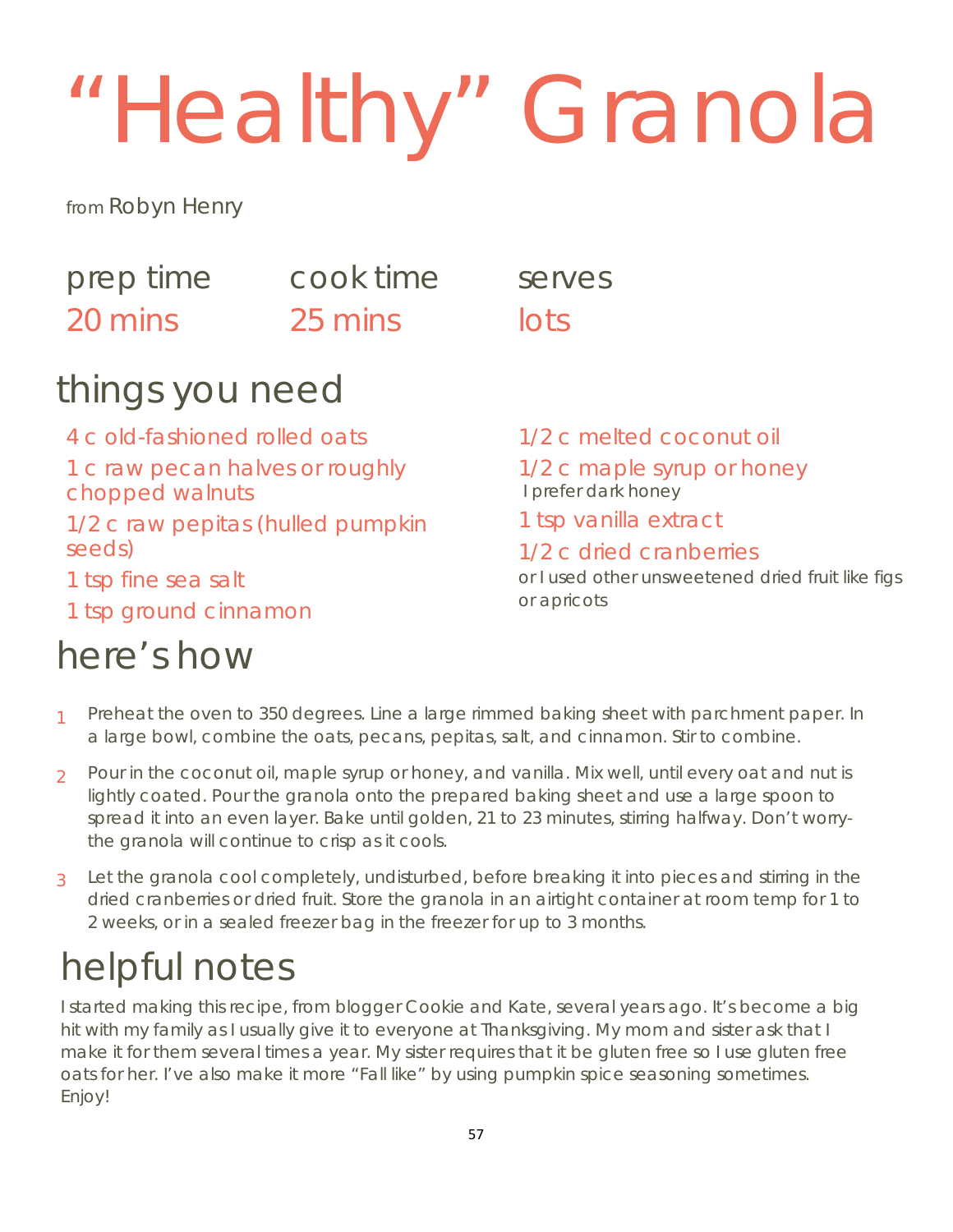## Jewish Apple Cake

from Maureen Austin

prep time 20 mins 1 1/2 hrs cook time

#### things you need

3/4 c sugar 1 tsp cinnamon 4 c flour 2 c sugar 4 tsp baking powder

1 tsp salt

#### here's how

- 1 Stir together the 3/4 c sugar and 1 tsp cinnamon and set aside.
- $2$  Mix, flour, sugar, baking powder and salt. Make a well in the bowl, add orange juice, oil, eggs and vanilla. Beat well.
- 3 Arrange half of the sliced apples over the batter and sprinkle with the sugar and cinnamon mixture.
- 4 Add rest of the batter and top with remaining apples and sugar and cinnamon mixture.
- 5 Bake at 350 degrees for an hour to 1 1/2 hours.

#### helpful notes

58 Note – You can substitute fresh blueberries instead of using apples. Use about a pint to a pint and a half of fresh blueberries. You can also freeze the cake and use for a later date. Takes about 3 hours to completely thaw.

serves lots



1 c orange juice 1 c oil 4 eggs 4 med apples (peeled and sliced thin) 2 1/2 tsp vanilla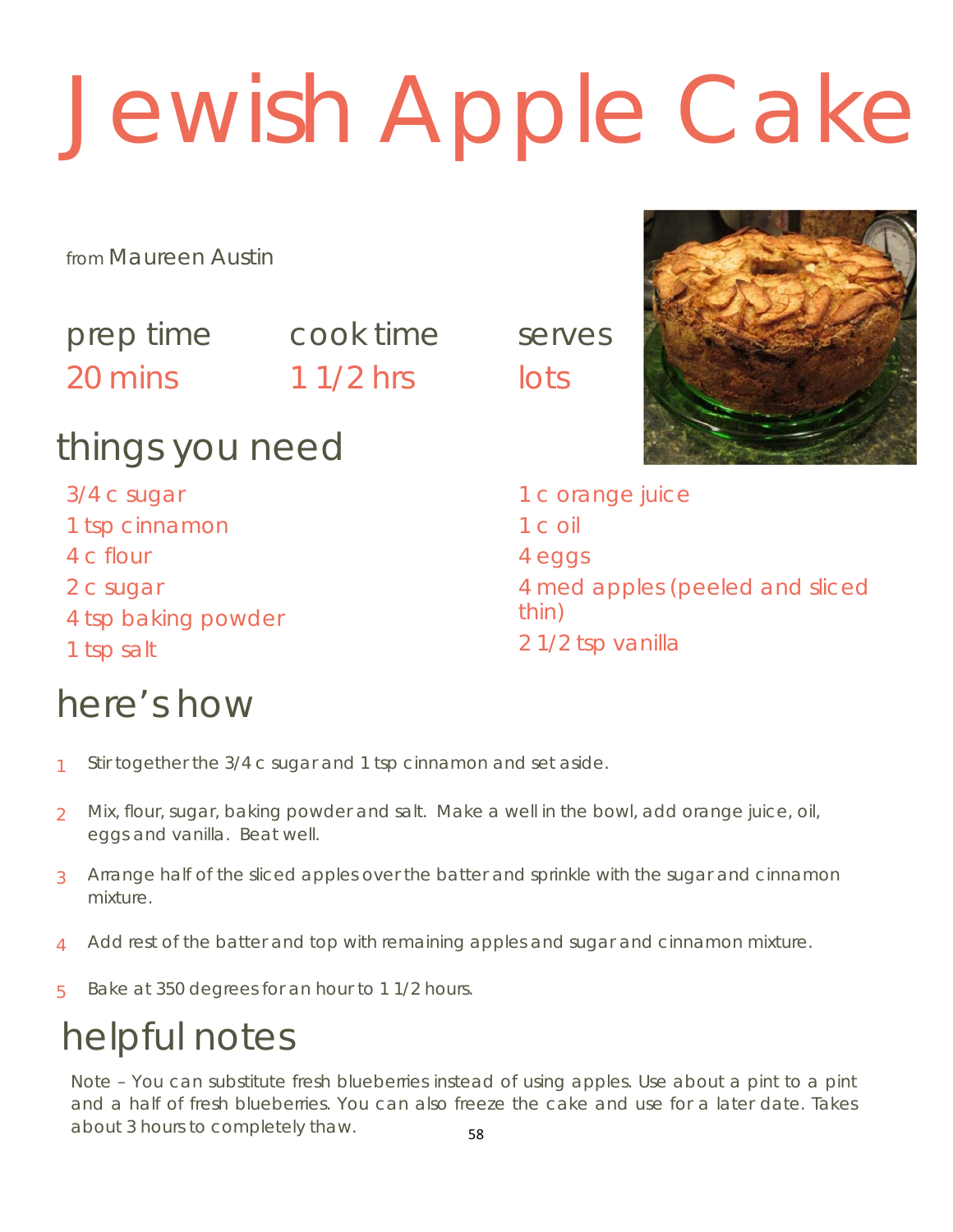### Lemon Cream Cheese Pound Cake

from Martha Keen

| prep time | cook time  | serves |
|-----------|------------|--------|
| 20 mins   | $11/2$ hrs | lots   |

#### things you need

- 3 c sugar 1 1/4 c margarine, softened (2 1/2 sticks) 1 8 oz pkg cream cheese, softened 1 tbsp lemon juice 2 tsp vanilla
- 1 tsp lemon extract

1/8 tsp salt 6 eggs, room temperature 3 c cake flour

1/2 tsp orange extract

- 1 Heat oven to 325 degrees. Grease and flour a 10 x 4 tube pan. Beat sugar, margarine and cream cheese in large bowl on medium speed until fluffy. Beat in lemon juice, vanilla, lemon extract, orange extract and salt. Beat in eggs, one at a time. Add cake flour and beat until smooth. Spread batter in pan.
- 2 Bake for 1 hour and 30 minutes or until golden brown. Test with toothpick. Cool in pan for 10 minutes. Remove and cool completely on wire rack.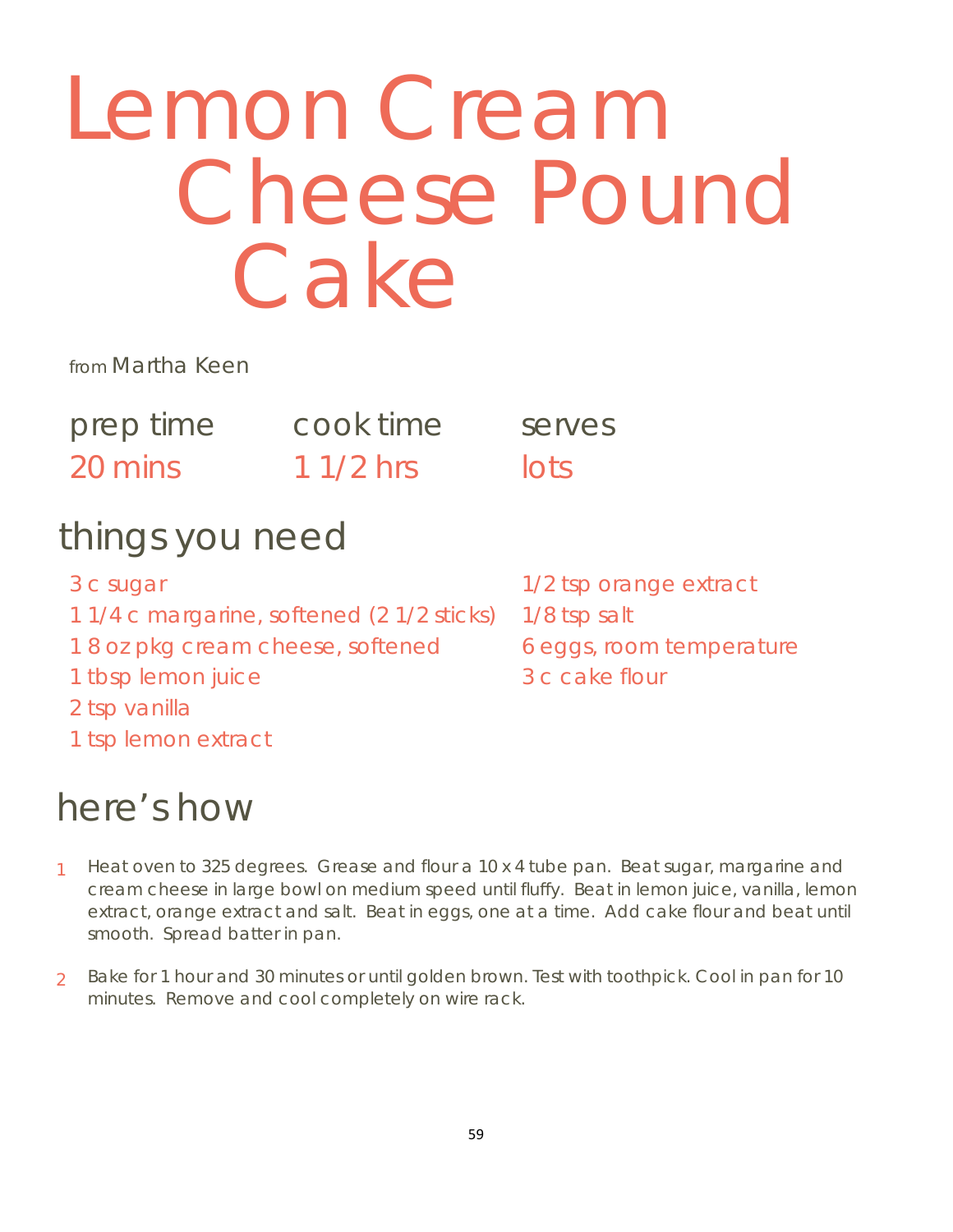### Mini Lemon Cream Tarts (hard)

from Stephanie Lewis

prep time 15 mins

cook time 1 hr fridge + 15 finishing

#### things you need

2 frozen pkgs mini tart shells

1 standard pkg has 15 individual shells

#### 1 10 oz jar lemon curd\*

or homemade which will significantly increase total time

\*see next page for homemade recipe

#### serves

lots



1 16 oz container Pillsbury cream cheese icing\*\*

or homemade which will increase total time a little

\*\*see next page for homemade recipe

whipped cream sprinkles/other decorations If desired mini baking cups

#### here's how

- In the bowl, mix lemon curd & cream cheese icing well. Standard proportions would favor
- 2 Place mini tart shells in container/s/ that will go in refrigerator.
- 3 Use teaspoon to fill each tart with mixture (each should be approximately 2 thirds full).
- 4 Cover & refrigerate at least an hour.
- 5 Remove approximately 15 minutes before serving to give you time to decorate.
- $6$  Top each tart with a tiny dollop of whipped cream & any decorations.\*\*\*
- 7 Serve immediately.

#### helpful notes

\*\*\*Some artificially colored decorations, i.e. silver sprinkles could discolor the whipped cream if left on a long time before serving.

These mini tarts are so versatile! Substitute with leftover pumpkin pie filling, among other things, to mix with the cream cheese icing!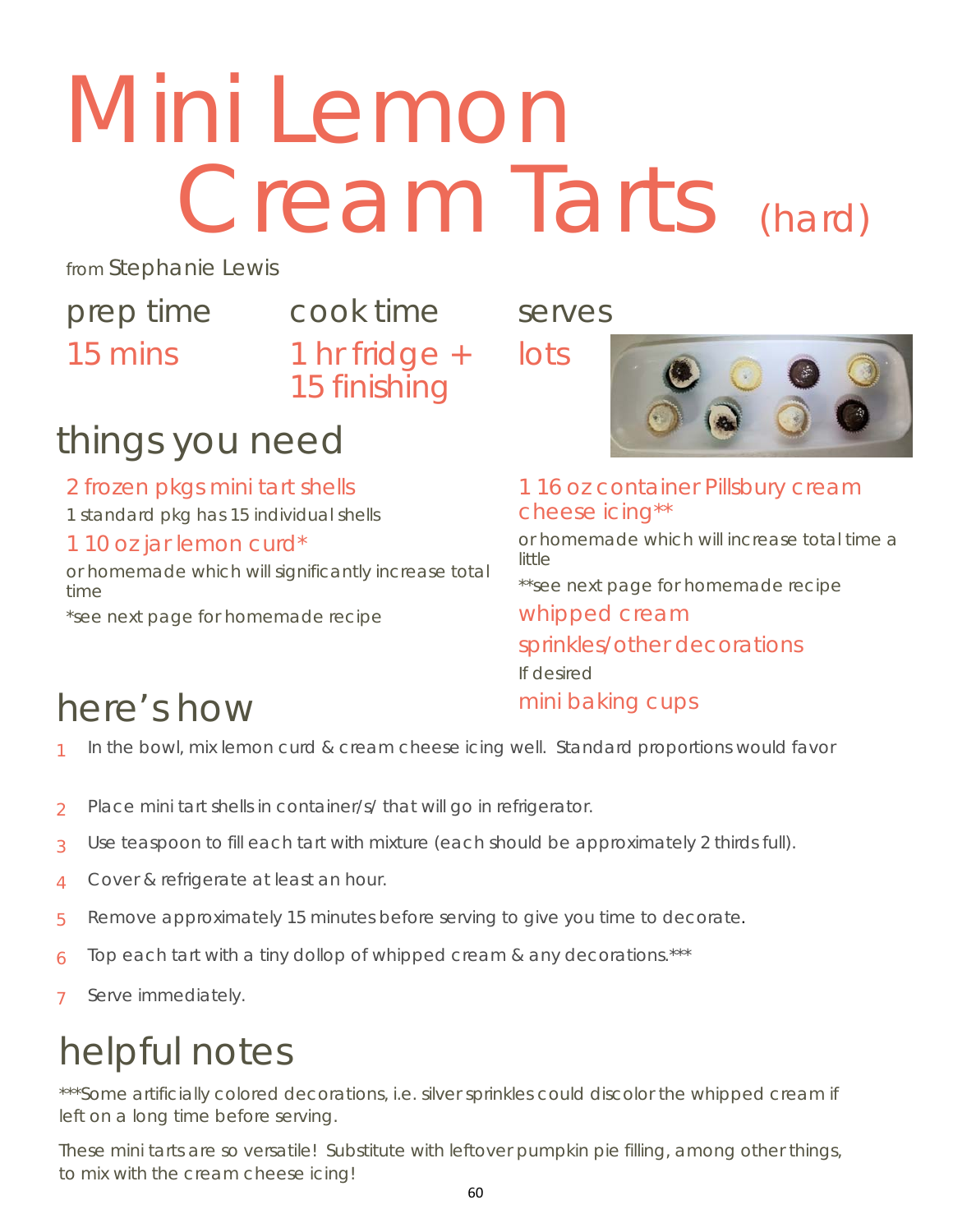### Mini Lemon Cream Tarts (easy)

serves

lots

from Stephanie Lewis

prep time 15 mins

cook time 6 mins + 20 mins fridge

#### things you need

homemade lemon curd: from allrecipes.com 3/4 cup fresh lemon juice 1 tbsp grated lemon zest 3/4 c fresh lemon juice 3 eggs 1/2 cup unsalted butter, cubed

#### here's how

For the lemon curd (about 45 mins to make):

Make it at least 1 hour before everything else so it can be refrigerated & be brought out to warm up (15 minutes) before usage.

In a medium sauce pan, combine all ingredients. Cook over medium-low heat until thick enough to hold marks from whisk & first bubble appears on surface (about 6 minutes). Refrigerate at least 20 minutes ahead of using in Mini Lemon Cream Tarts recipe & when finished using it.

 $2<sub>2</sub>$  For the cream cheese icing (15 mins to make):

In a large bowl, beat together the butter & cream cheese with the mixer. Once well mixed, on low speed, add the powdered sugar a cup at a time until smooth & creamy. Beat in vanilla extract. Keep out until finished using for Mini Lemon Cream Tart recipe, then refrigerate in container/jar with lid.

homemade cream cheese icing from Food Network:

- 4 oz unsalted butter, softened
- 4 oz cream cheese, softened

Ok to substitute with low fat cream cheese, not fat free

2 c powdered sugar

#### 1 tsp vanilla extract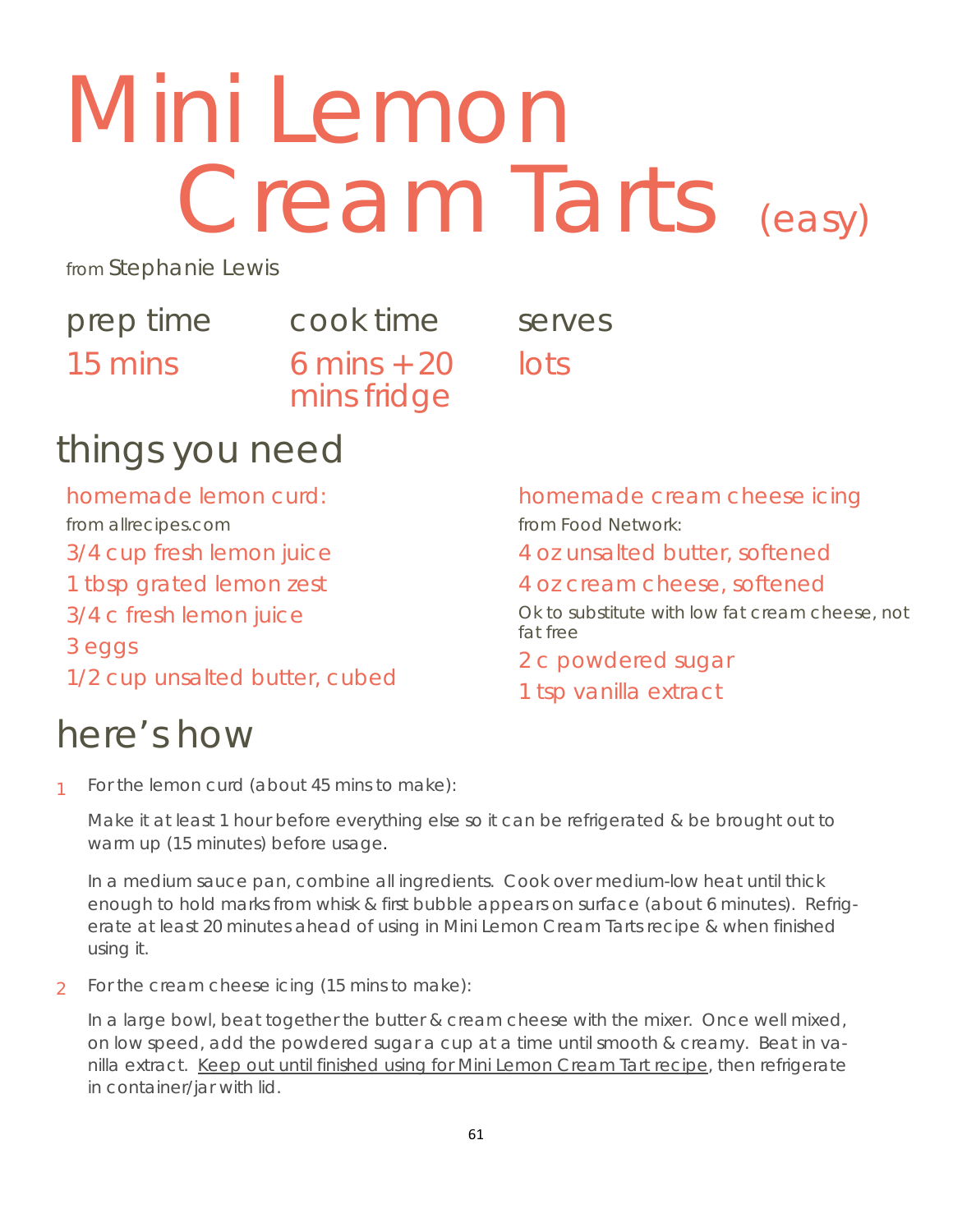### Peanut Butter Bars with Ganache

from Maureen Austin

| prep time |  |
|-----------|--|
| 20 mins   |  |

cook time 15 mins

#### things you need

For the crust:

1 box Devil's food cake mix

1/3 c butter

1 egg

For the peanut butter layer:

3/4 c butter

3/4 c peanut butter

1 tsp vanilla

1 lb powdered sugar (about 3 c)

2 tbsp milk

3/4 c honey roasted peanuts, chopped optional

#### here's how

For the ganache: 1/2 c whipping cream 1 c semi-sweet chocolate chips 1 c milk chocolate chips

serves

lots



- 1 In a large bowl, mix together the cake mix, egg, and butter. Press into the bottom of a  $9 \times 13$ inch pan. Bake in a preheated oven to 350 degrees for 12 minutes. Remove from oven and allow to cool completely.
- $2$  In a large bowl, mix together all of the ingredients for the peanut butter filling until it is thick and smooth. Spread onto cooled chocolate crust, patting the top down evenly to prepare for the ganache frosting.
- 3 Pour the chocolate chips and whipping cream into a microwave-safe bowl. Microwave for about 60 seconds, then whisk. Microwave again for 30 seconds or so, then whisk again, until the mixture creates a smooth, thick chocolate sauce. Spread chocolate on top of peanut butter frosting. Allow all layers to set and cool completely before serving, about 2-3 hours. Cut into squares to serve.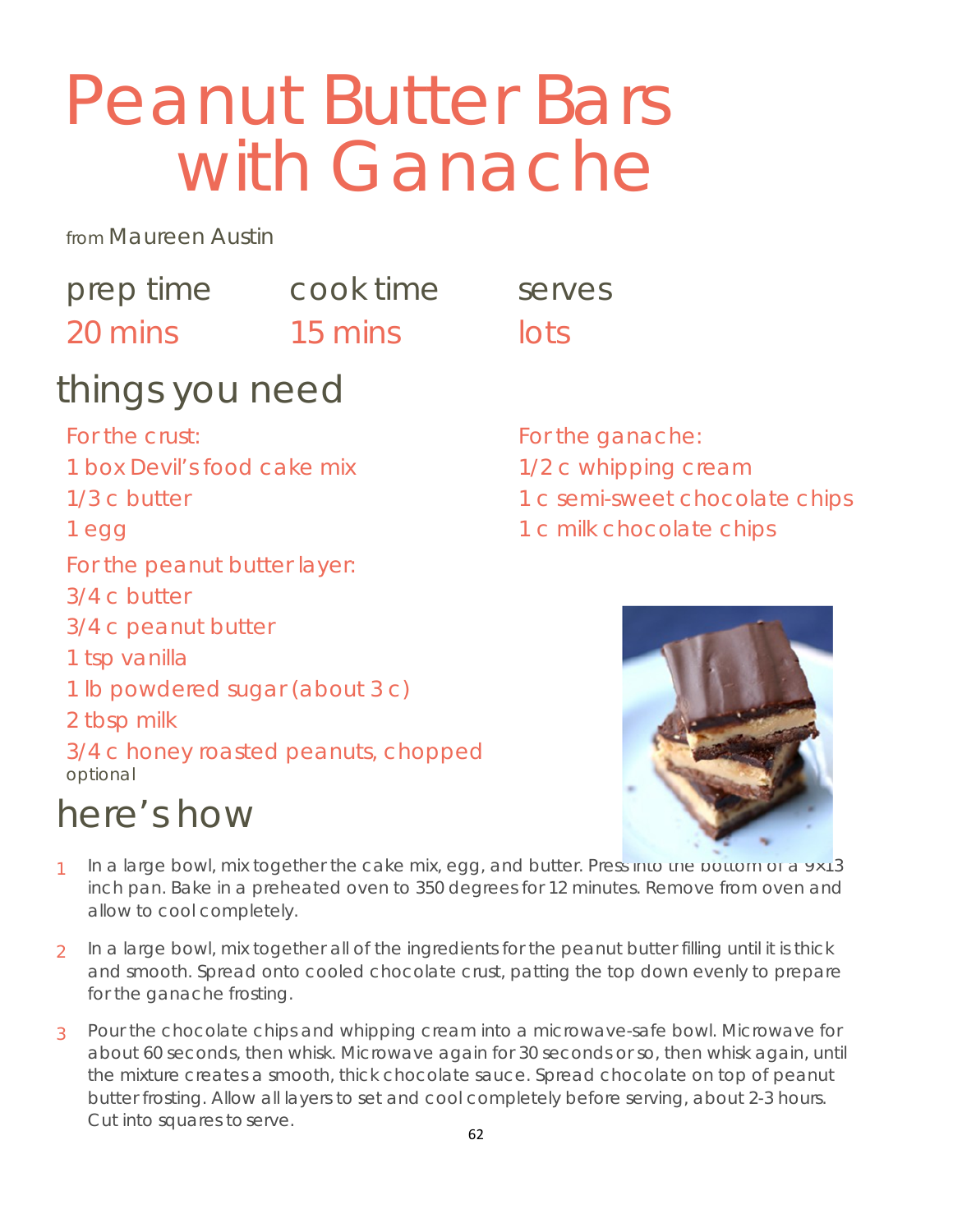## Salted Pretzel Cowboy Party Cookies

from Yolanda Gamboa

prep time 20 mins cook time 10 mins

#### things you need

2 sticks (1 c) salted butter at room temp 3/4 c dark brown sugar 1/4 c granulated sugar 2 lg eggs, at room temp 1 tbsp vanilla extract 1 3/4 c + 2 tbsp all-purpose flour 1 tsp baking soda 1/2 tsp ground cinnamon optional

serves lots



1/2 tsp kosher salt 1 1/2 c old fashioned oats 1 1/2 c shredded unsweetened coconut 1 1/2 c pecans or walnuts optional 1/2 - 1 c semi-sweet chocolate chunks 1 c mini pretzel twists, crushed flaky sea salt, for sprinkling

- 1 Preheat the oven to 350 degrees. Line a baking sheet with parchment paper.
- $2<sub>1</sub>$  In a large mixing bowl, beat together the butter, brown sugar, and granulated sugar until combined. Beat in the eggs, 1 at a time, until combined. Add the vanilla, beating until creamy. Add the flour, cinnamon (if using), baking soda, and salt. Fold in the oats, coconut, nuts, and chocolate chunks.
- 3 Roll the dough into rounded 2 tablespoon size balls. Place 3 inches apart on the prepared baking sheet. Gently push a few crushed pretzel pieces into each dough ball, then flatten the dough ball down with the palm of your hand to 1/2 inch thickness.
- 4 Transfer to the oven and bake for 5 minutes. Remove the pan from the oven and tap the baking sheet on the counter 3 times to flatten them down. Return to the oven and bake another 4 minutes or until the cookies are just beginning to set on the edges, but still doughy in the center. Remove from the oven and tap the baking sheet on the counter 2-3 times to flatten them down again. Let the cookies cool on the baking sheet. They will continue to cook slightly as they sit on the baking sheet. Sprinkle with flaky salt.
- 5 Eat warm (highly recommended) or let cool and store in an airtight container for up to 4 days.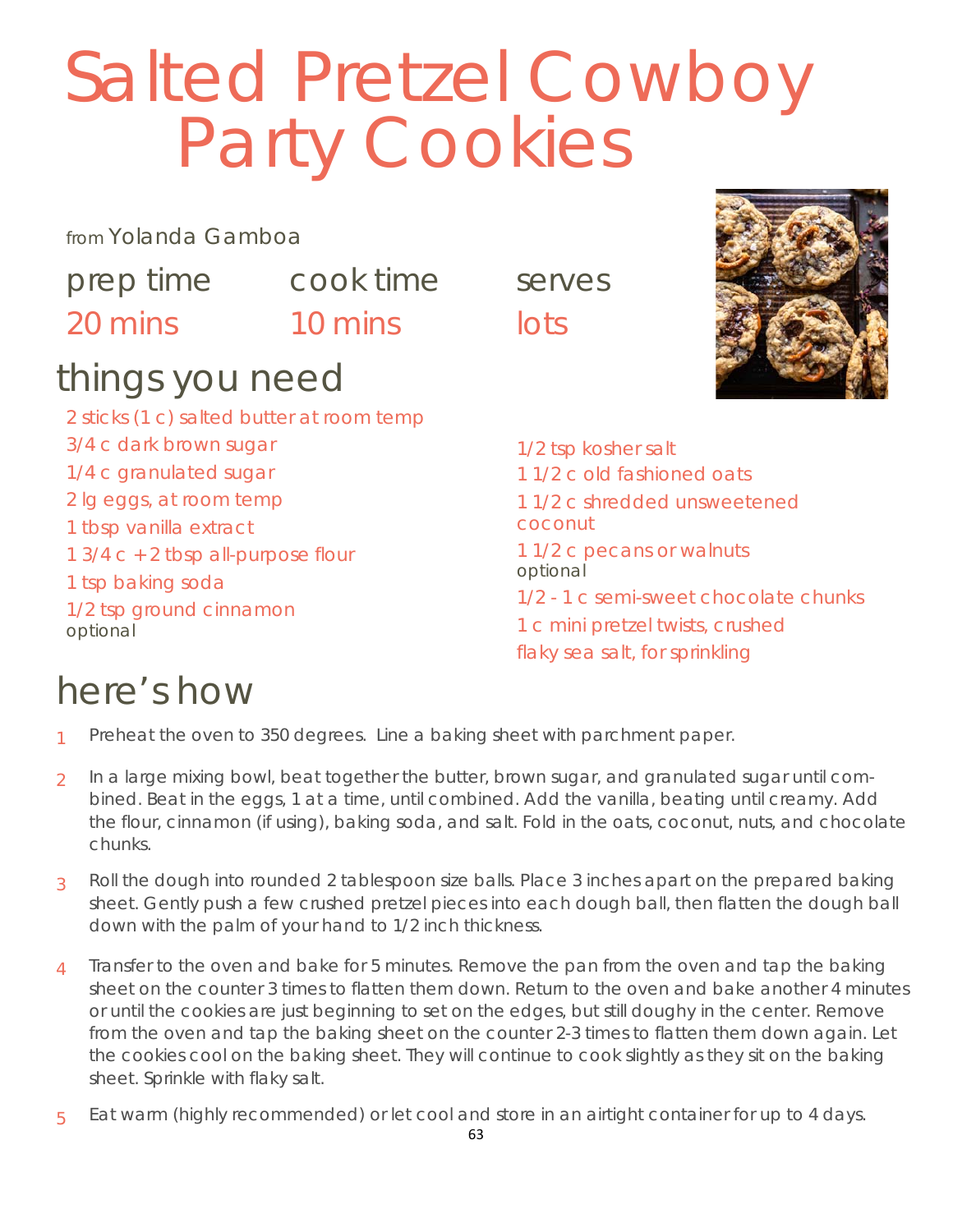## Scones/Irish Soda Bread

from Margie Sigmund

prep time cook time 20 mins 1 hr

serves makes 2 loaves

can do 1 cup of each golden and regular

2 c raisins

2 c buttermilk

2 tbsp melted butter

2 eggs

#### things you need

4 c flour 3/4 c sugar 1 tbsp baking powder 1 tsp baking soda 1 tsp salt

- 1 Preheat oven to 350 degrees.
- 2 Mix dry ingredients. Stir in raisins.
- 3 In separate bowl, combine eggs, butter, milk, melted butter. Add to dry mixture. Mix well (you will NOT be able to use a hand mixer).
- 4 Pour batter into two 9 X 5 loaf pans or three smaller loaf pans. (First spray pans with Pam or grease and flour them.)
- 5 Bake at 350 degrees for 1 hour.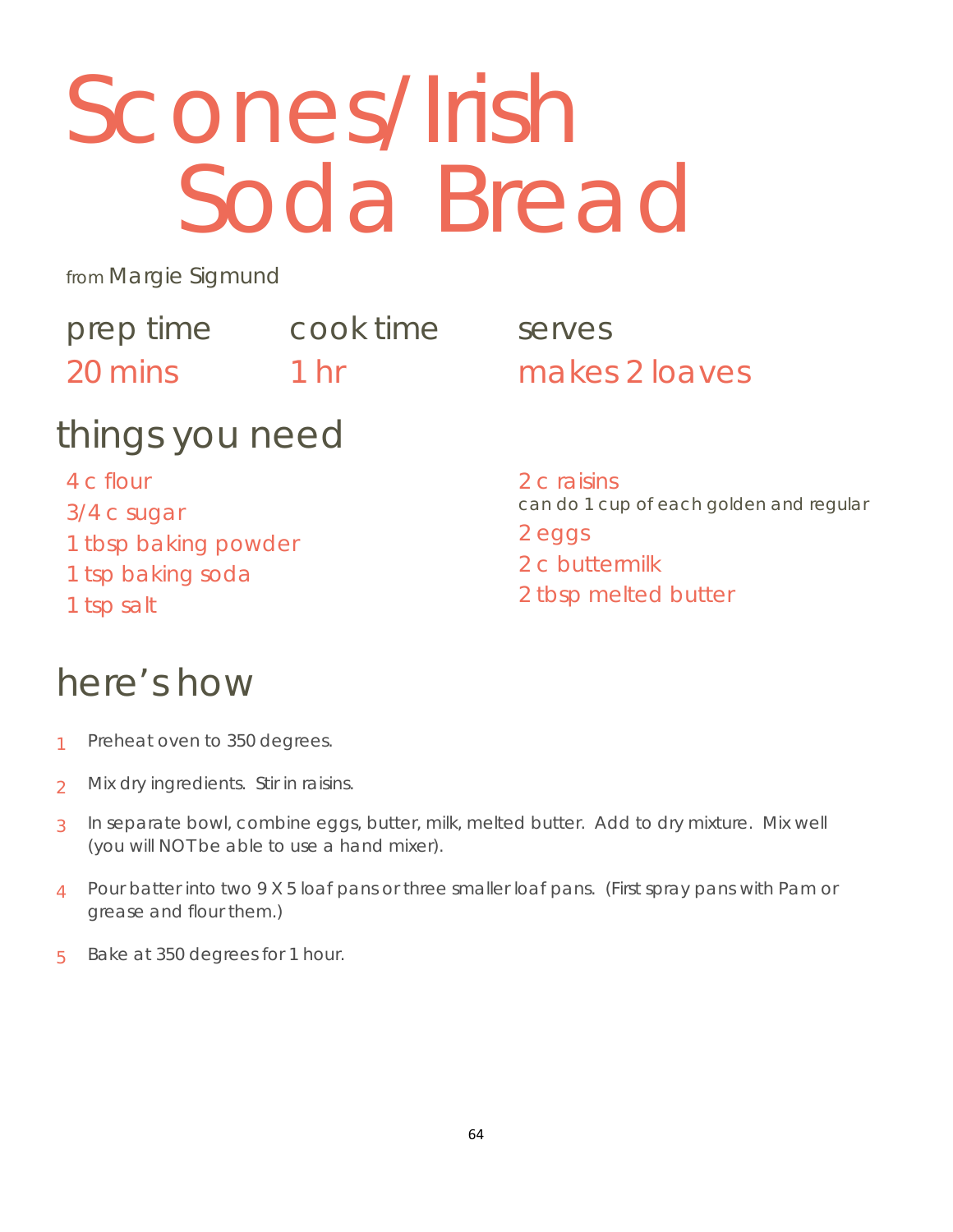## Super Delicious **Easy Brownies**

from Debra Ann O'Connor

| prep time | cook time | serves |
|-----------|-----------|--------|
| 20 mins   | 20 mins   | 12     |

#### things you need

1/2 cup (1 stick) of salted butter 2 lg or xl eggs 1 tsp vanilla extract

1 c sugar

1/2 c unsweetened cocoa power 1/2 c all purpose flour 1/4 tsp salt 1/4 tsp baking power

- 1 Preheat oven to 350 degrees.
- 2 Melt butter and allow to cool down. Add 2 eggs to butter and whisk but only after butter has cooled. Add vanilla to egg/butter mixture and whisk.
- 3 In a medium size bowl mix: sugar, unsweetened cocoa powder, flour, salt and baking powder together.
- 4 Pour melted butter, sugar and vanilla mixture into bowl containing dry ingredients listed in step 2 and mix thoroughly.
- 5 Pour brownie batter into an 8 inch pan lined with wax paper and cook for 20 minutes. When you smell the chocolate, you should check on your brownies. Test by sticking a tooth pick in the middle of brownies. Note: Ovens and pans cook differently.
- 6 Enjoy these delicious quick and super easy to make brownies!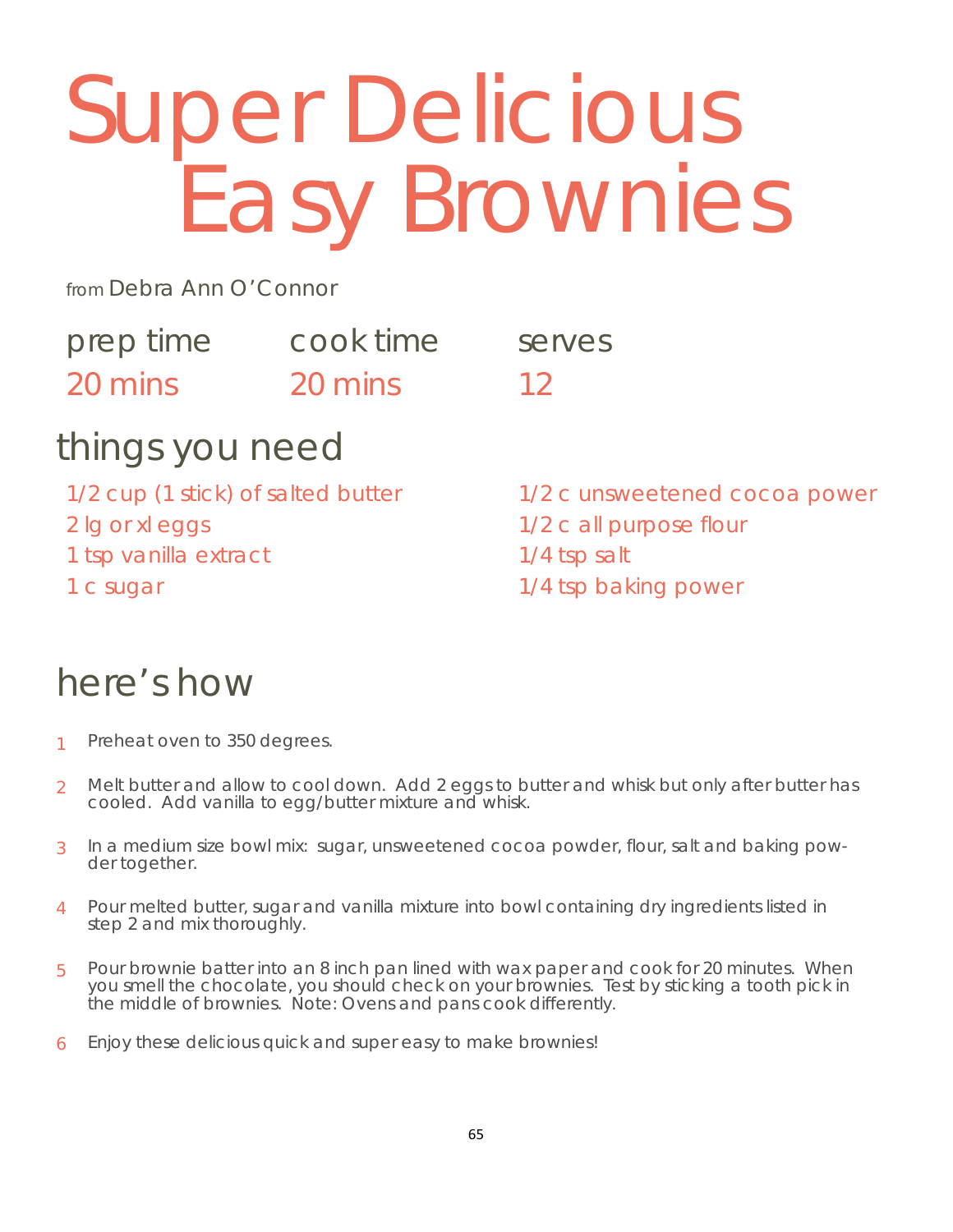## Sweet Potato Rolls

from Beth Jarrett

prep time cook time 90 mins 15 mins

#### things you need

1 pkg active dry yeast 1 tbsp white sugar 1/2 c warm water (110 degrees) 3 tbsp light brown sugar 3/4 c sweet potato 3 tbsp butter, softened

serves makes 16 rolls

1 tsp salt 2 eggs 3 1/2 c flour I use a mix of AP flour and whole wheat flour

- 1 Cut slices into the sweet potato, place on parchment paper and put in a cold oven set to 425 degrees. Turn the potato after 30 minutes and cook until soft.
- 2 Dissolve yeast, warm water and 1 tbsp white sugar in mixing bowl for 10 minutes so the yeast can bloom.
- 3 Add the light brown sugar, sweet potato, butter, salt and slightly beaten eggs and stir to mix well.
- 4 Add flour in gradually and mix until 3 cups are added and then knead for 3 minutes and shape into a ball.
- 5 Put dough in a oiled bowl, cover and let rise for 1 hour or longer.
- 6 Punch the dough down and let rest for 2 minutes. Divide into 16 balls and place inside a greased 9X13 pan. Allow to rise until doubled.
- 7 Bake at 375 degrees for 15 minutes. When they come out of the oven put butter on top of the rolls and serve warm!

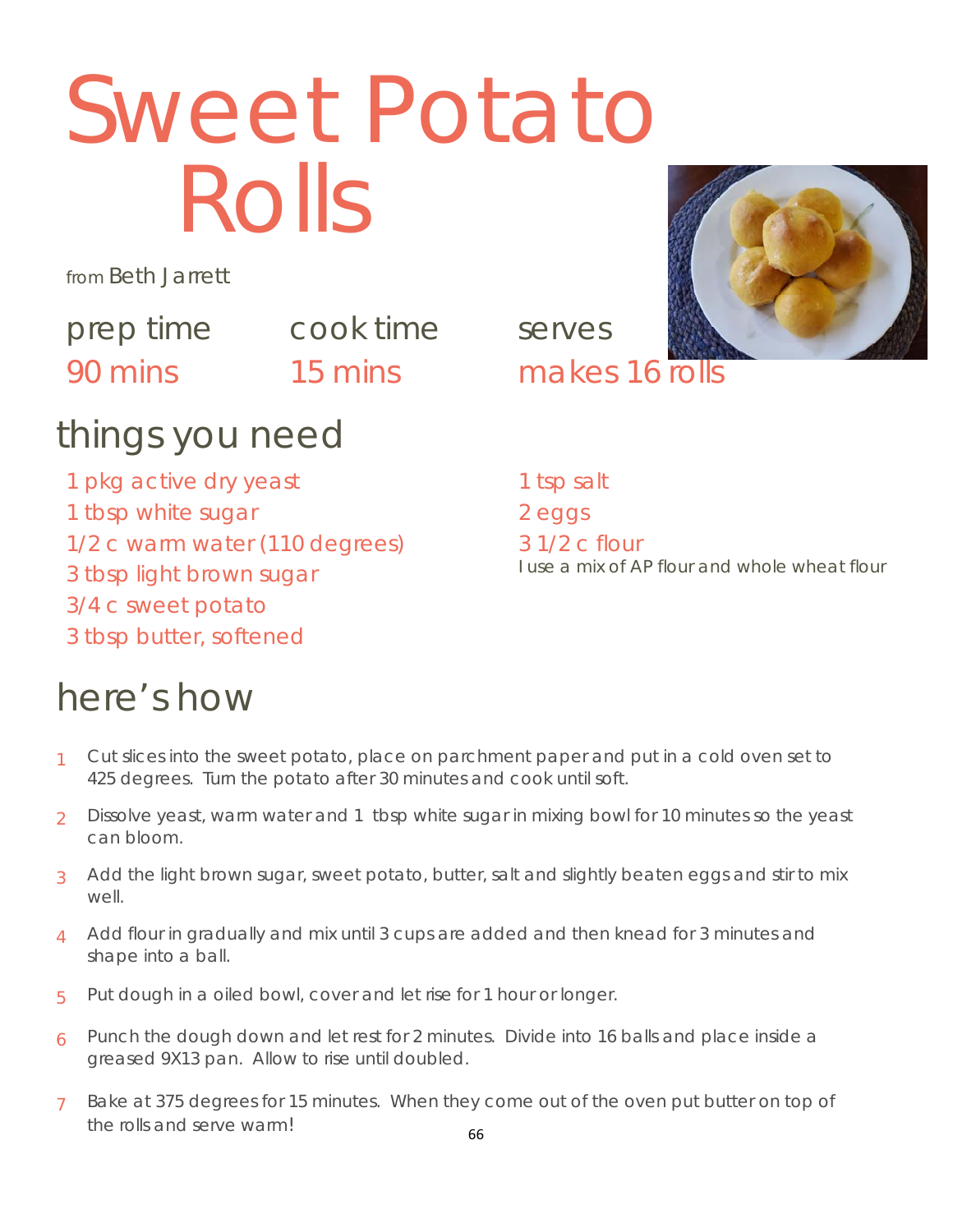# puppy treats

- 67 Bowser's Pumpkin Ginger Dog Cookies
- 68 Milo's Peanut Butter Doggie Treats
- 69 Puppy Pops
- 70 Second Hand 7 Meatballs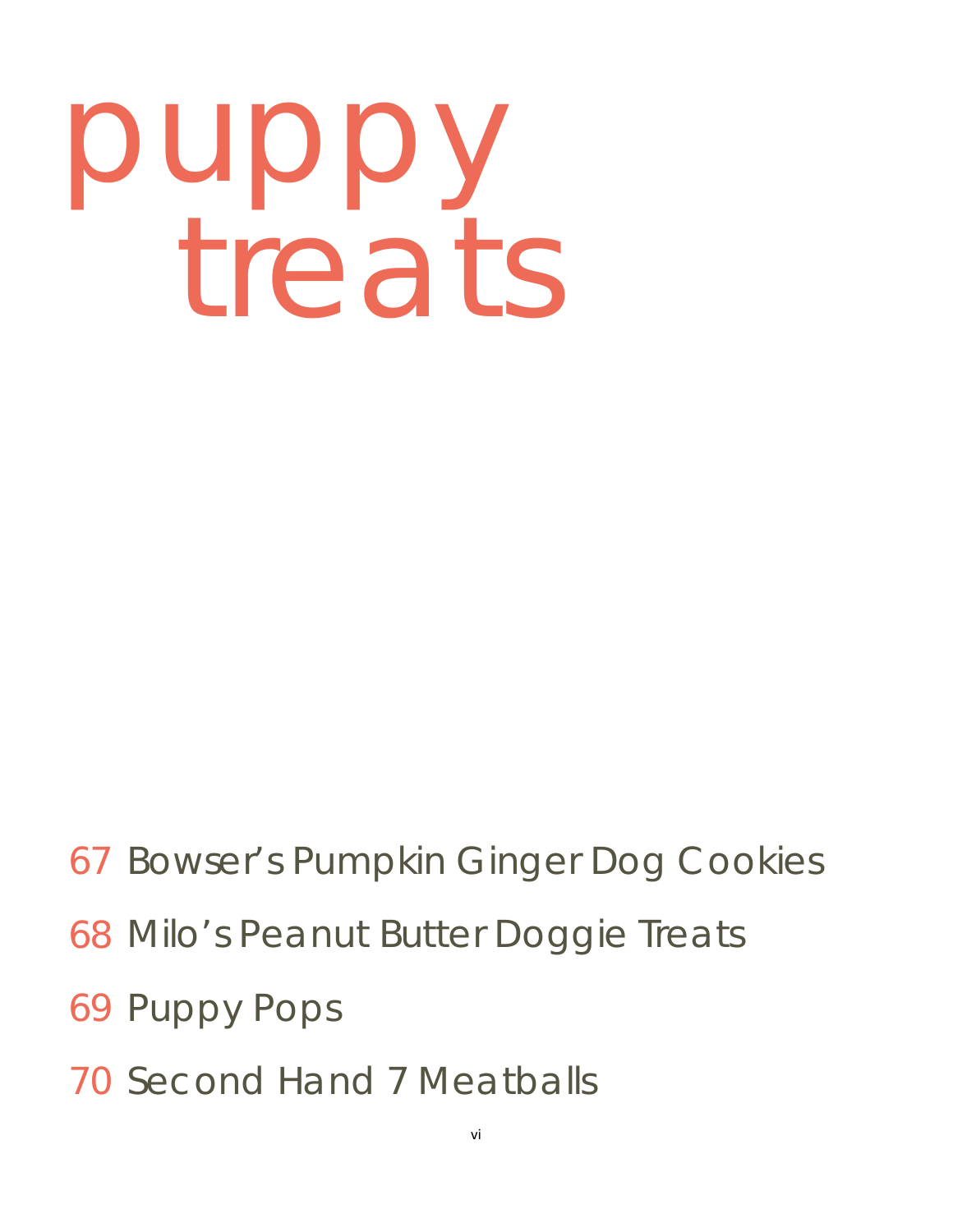## Bowser's Pumpkin Ginger Dog Cookies

from Krista Hart

prep time

20 mins 20 - 25 mins lots of puppies cook time serves

#### things you need

2 c millet or almond flour any gluten-free flour will do 1 tsp freshly minced ginger (or 2 tsp dry ginger)

1/2 c unsweetened canned pumpkin NOT pumpkin pie filling

1/4 c unsweetened applesauce

1 tbsp coconut oil, melted spoonful of honey

#### here's how

- 1 Preheat oven to 325 degrees.
- 2 Combine pumpkin, applesauce, coconut oil and honey. Add the flour and ginger into the pumpkin mixture and mix until crumbly.
- 3 If dough is too dry, add water or more applesauce slowly. If dough is to wet, add more flour slowly.
- 4 Spoon batter on a non-stick baking sheet two inches apart.
- 5 Bake until bottoms are lightly browned 20/25 minutes. Cookies will be soft.
- 6 Cool on a wire rack. Store in airtight container in fridge or freezer.

#### helpful notes

Great for dogs with sensitive stomachs and a perfect snack before bed!

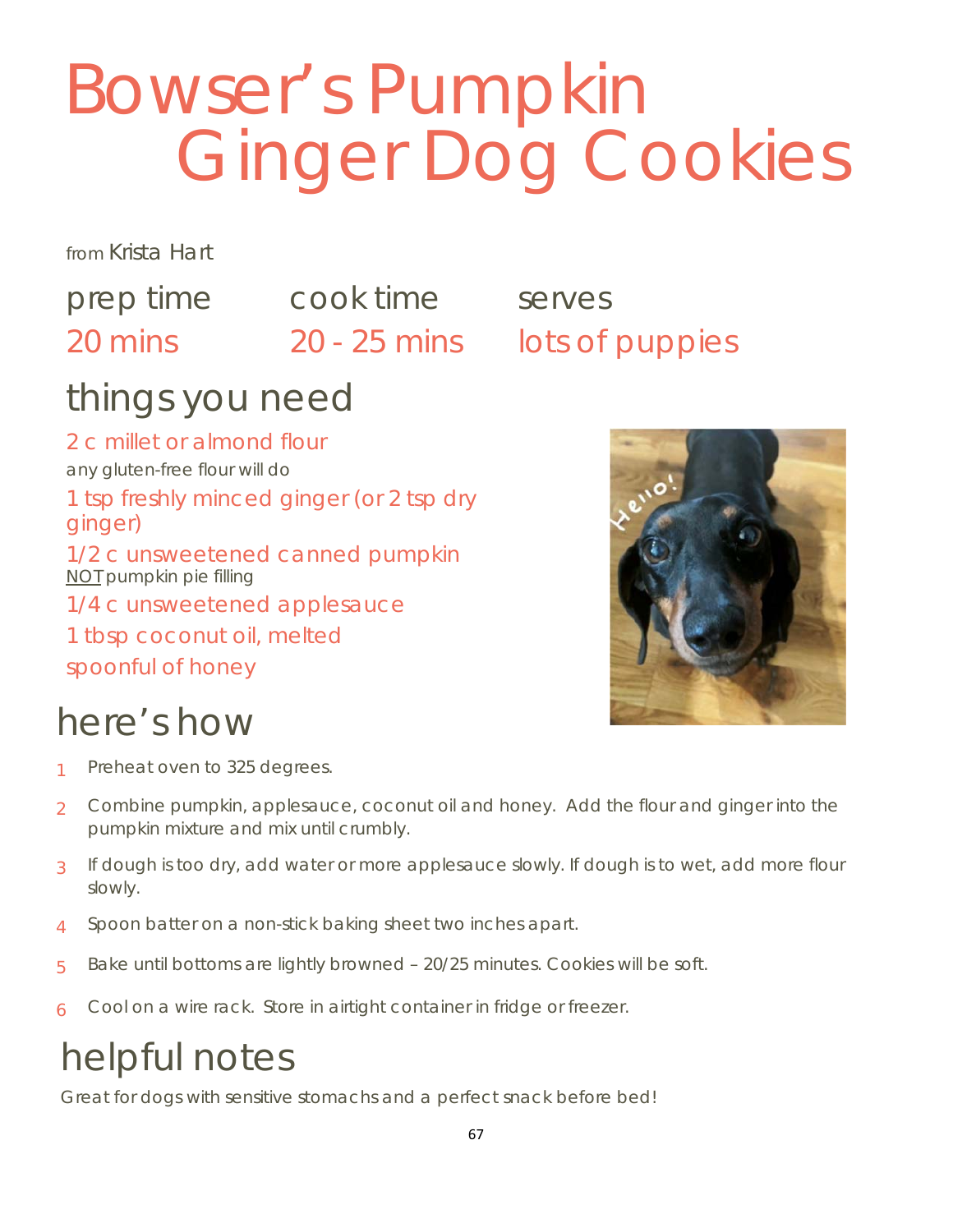## Milo's Peanut **Butter Doggie** Treats

from Kathy Remetta

prep time cook time serves 20 mins 20 - 25 mins lots of puppies

things you need

2/3 c pumpkin puree 1/4 c peanut butter 2 lg eggs 2 1/2 - 3 c whole wheat flour



- 1 Preheat oven to 325 degrees. Line a baking sheet with parchment paper.
- $2<sub>1</sub>$  In a bowl, beat the pumpkin puree, peanut butter and eggs on medium-high until well combined, about 1-2 minutes. Gradually add 2 1/2 cups flour at low speed, beating just until incorporated. Add an additional 1/4 cup of flour at a time until the dough is no longer sticky.
- 3 Working on a lightly floured surface, knead the dough 3-4 times until it comes together. Using a rolling pin, roll the dough to 1/4" thickness. Using cookie cutters, cut out desired shapes and place onto the prepared baking sheet.
- 4 Place into oven and bake until the edges are golden brown, about 20-25 minutes.
- 5 Let cool completely.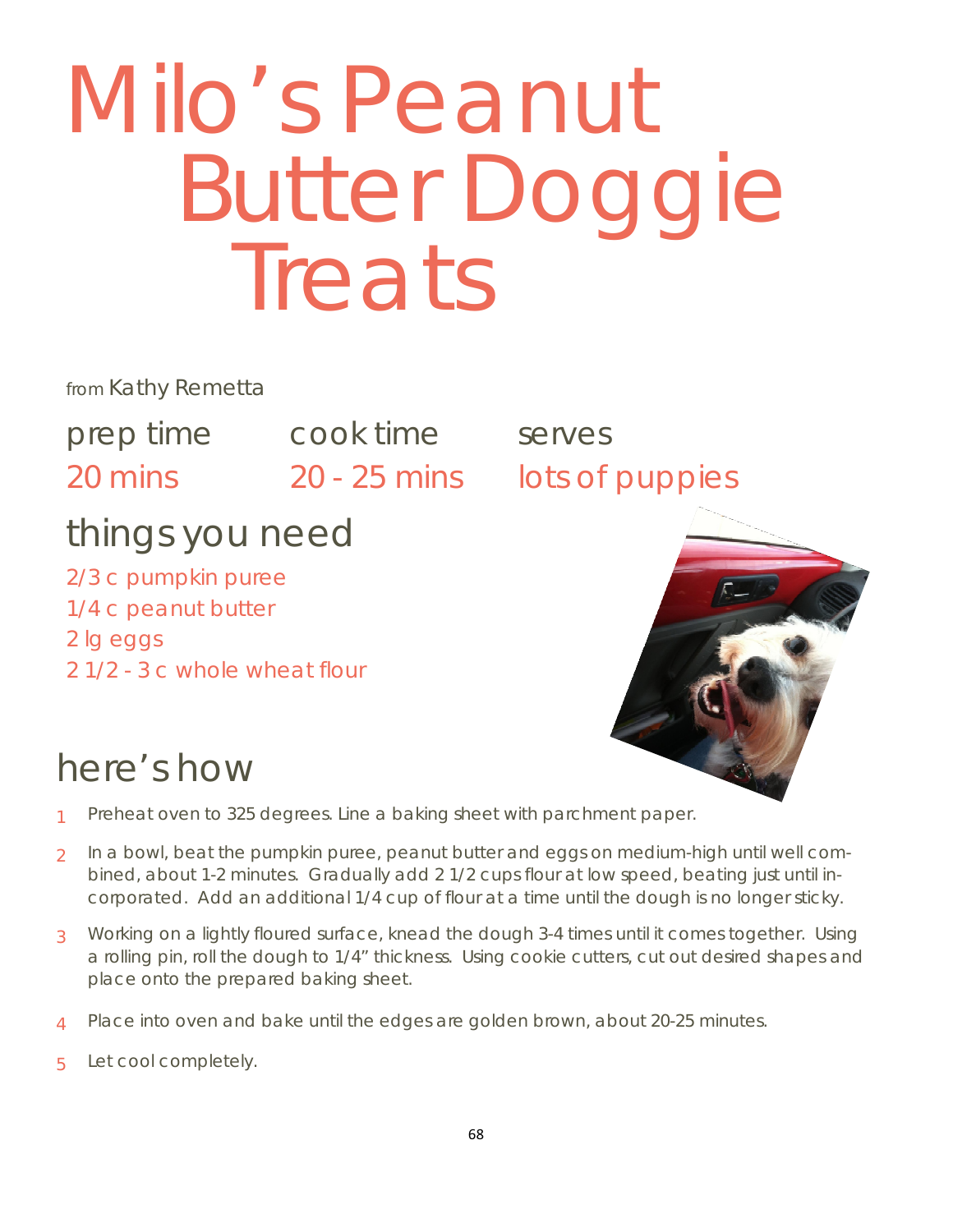## Puppy Pops

from Kathy Remetta (from my sister Caela's recipes)

prep time 5 mins + 1 hr freeze time

cook time time

1 hr freeze Lots of puppies serves

#### things you need bananas

#### here's how

- 1 Freeze bananas then mix in blender.
- $2<sub>2</sub>$  Shape them or put in molds and freeze again until firm.

### helpful notes

Careful not to over mix or they will melt very quickly.

Bimini's favorite snack!